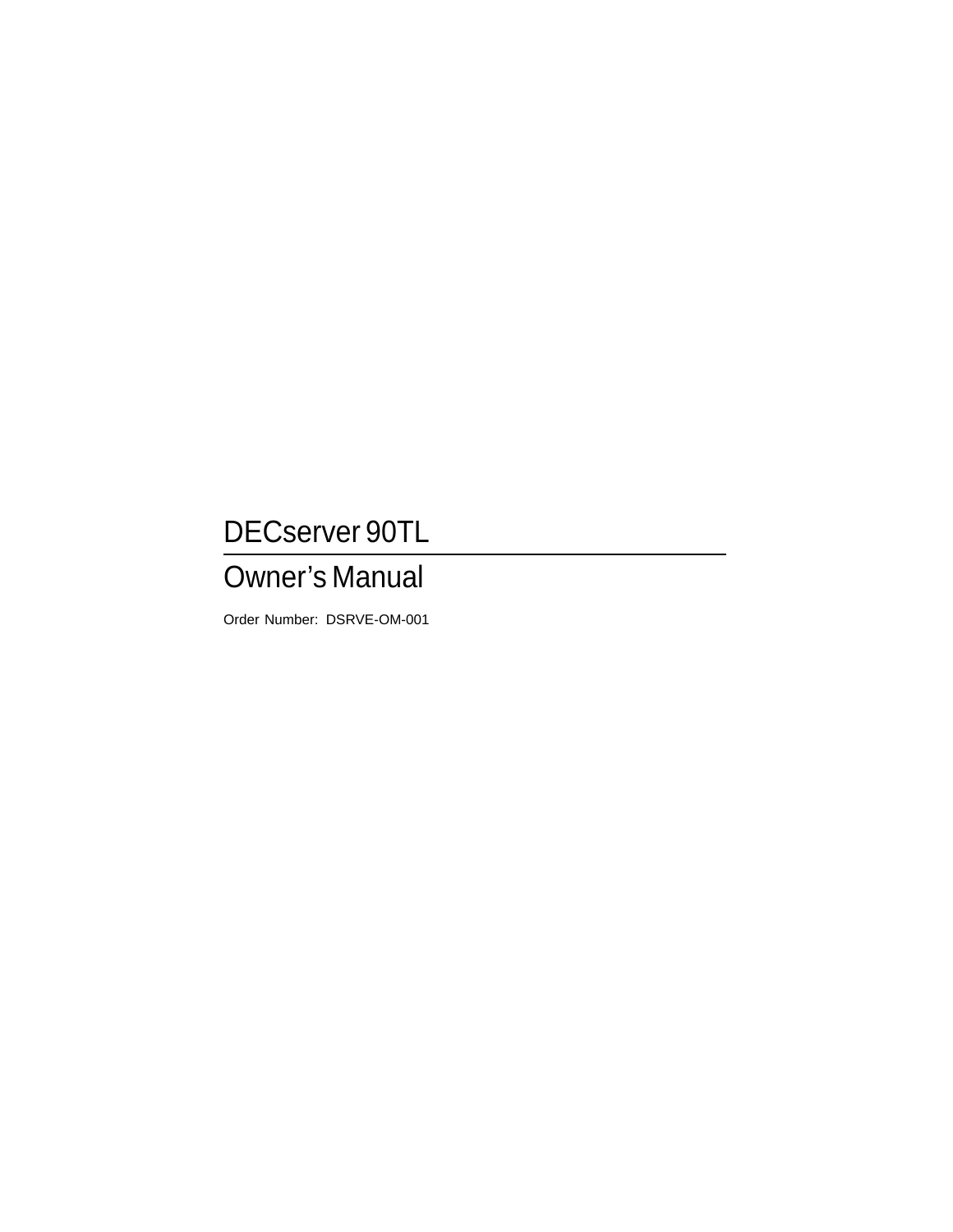| <b>CAUTION</b>              | The DECserver 90TL is not intended for use with telecommunications<br>networks or with Integrated Services Digital Network (ISDN) devices.                                            |
|-----------------------------|---------------------------------------------------------------------------------------------------------------------------------------------------------------------------------------|
| <b>ACHTUNG</b>              | Der DECserver 90TL darf nicht als Teil eines Fernmeldenetzwerks<br>oder zusammen mit $\text{ISDN}^1$ -Geräten betrieben werden.<br><sup>(1</sup> Integrated Services Digital Network) |
| <b>ATTENTION</b>            | Le DECserver 90TL n'a pas été conçu pour fonctionner avec des<br>réseaux de télécommunication ou des modules ISDN (Integrated<br>Services Digital Network).                           |
| A VISO<br><b>IMPORTANTE</b> | El DECserver 90TL no ha sido diseñado para su uso con redes de<br>telecomunicaciones ni dispositivos de Red Digital Servicios Integrados<br>(ISDN).                                   |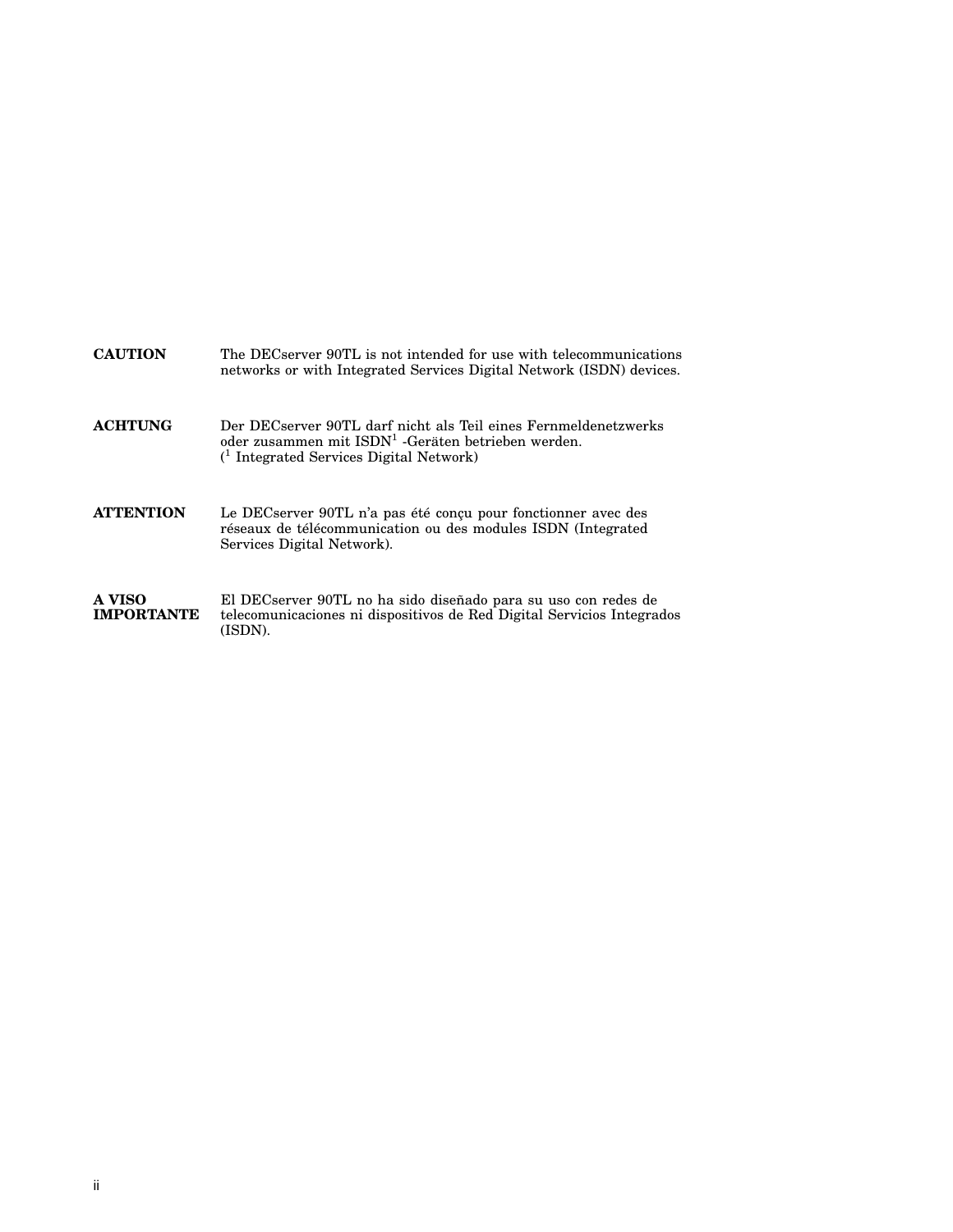The information in this document is subject to change without notice and should not be construed as a commitment by Digital Equipment Corporation. Digital Equipment Corporation assumes no responsibility for any errors that may appear in this document.

The software described in this document is furnished under a license and may only be used or copied in accordance with the terms of such license.

No responsibility is assumed for the use or reliability of software on equipment that is not supplied by Digital or its affiliated companies.

Restricted Rights: Use, duplication, or disclosure by the U.S. Government is subject to restrictions as set forth in subparagraph (c) (1) (ii) of the Rights in Technical Data and Computer Software clause at DFARS 252.227-7013.

> Copyright © 1992 by Digital Equipment Corporation All Rights Reserved

**FCC NOTICE –** The equipment described in this manual generates, uses and may emit radio frequency energy. The equipment has been type tested and found to comply with the limits for a Class A computing device pursuant to Subpart J of Part 15 of FCC Rules, which are designed to provide reasonable protection against such radio frequency interference when operated in a commercial environment. Operation of this equipment in a residential area may cause interference, in which case the user at his own expense may be required to take measures to correct the interference.

The following are trademarks of Digital Equipment Corporation:

DEC, DECconnect, DEChub, DECUS, DECserver, LAT, PDP, ThinWire, ULTRIX, UNIBUS, VAX, VMS and the Digital logo.

The following are third-party trademarks:

MS–DOS is a registered trademark of Microsoft Corporation. UNIX is a registered trademark of UNIX System Laboratories, Inc.

This manual was produced by Telecommunications and Networks Publications.

This document was prepared using VAX DOCUMENT, Version 2.0.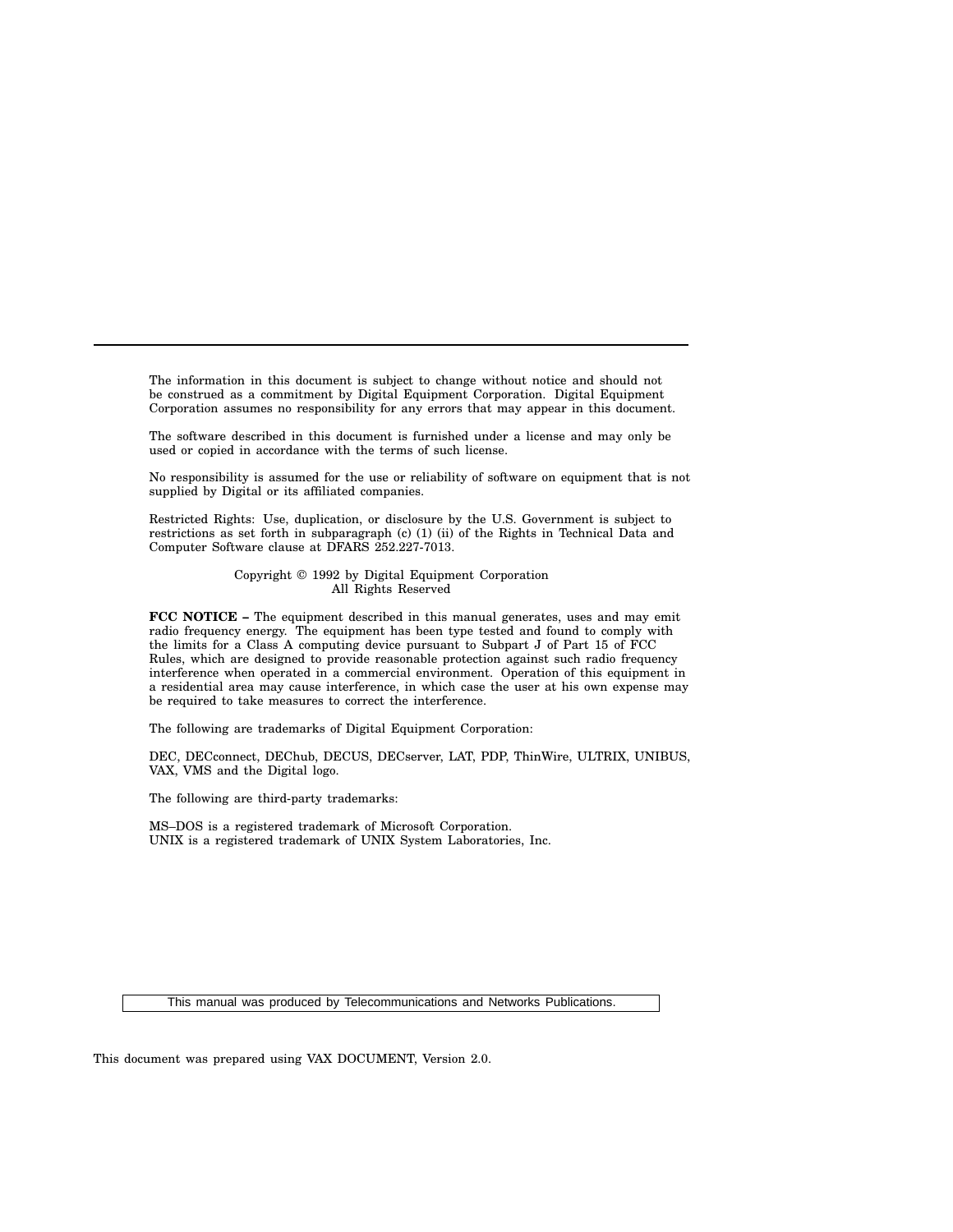# **Contents**

|              |                                                                                                                                                                                                                                                                                                                                                                   | vii                                                                                                                                              |
|--------------|-------------------------------------------------------------------------------------------------------------------------------------------------------------------------------------------------------------------------------------------------------------------------------------------------------------------------------------------------------------------|--------------------------------------------------------------------------------------------------------------------------------------------------|
| 1            | <b>Overview</b>                                                                                                                                                                                                                                                                                                                                                   |                                                                                                                                                  |
|              |                                                                                                                                                                                                                                                                                                                                                                   | $1 - 1$<br>$1 - 4$                                                                                                                               |
| $\mathbf{2}$ | <b>Installation</b>                                                                                                                                                                                                                                                                                                                                               |                                                                                                                                                  |
|              | Wallmount Installation<br>Loading Server Software                                                                                                                                                                                                                                                                                                                 | $2 - 2$<br>$2 - 4$<br>$2 - 6$<br>$2 - 8$<br>$2 - 9$<br>$2 - 10$                                                                                  |
| 3            | <b>Management</b>                                                                                                                                                                                                                                                                                                                                                 |                                                                                                                                                  |
|              | Connecting the Communications Server to Your Network<br>Server Management Options<br>Setting Port Characteristics<br>Matching Port and Device Characteristics<br>Setting Flow Control<br>Setting Automatic Logout Characteristics<br>Additional Port Customization Settings<br>Connecting Interactive Devices<br>Using an Interactive Device as a Network Service | $3 - 2$<br>$3 - 3$<br>$3 - 3$<br>$3 - 4$<br>$3 - 5$<br>$3 - 6$<br>$3 - 7$<br>$3 - 7$<br>$3 - 10$<br>$3 - 11$<br>$3 - 12$<br>$3 - 13$<br>$3 - 14$ |
|              | Connecting Noninteractive Devices<br>Offering Services to the Network                                                                                                                                                                                                                                                                                             | $3 - 15$<br>$3 - 17$                                                                                                                             |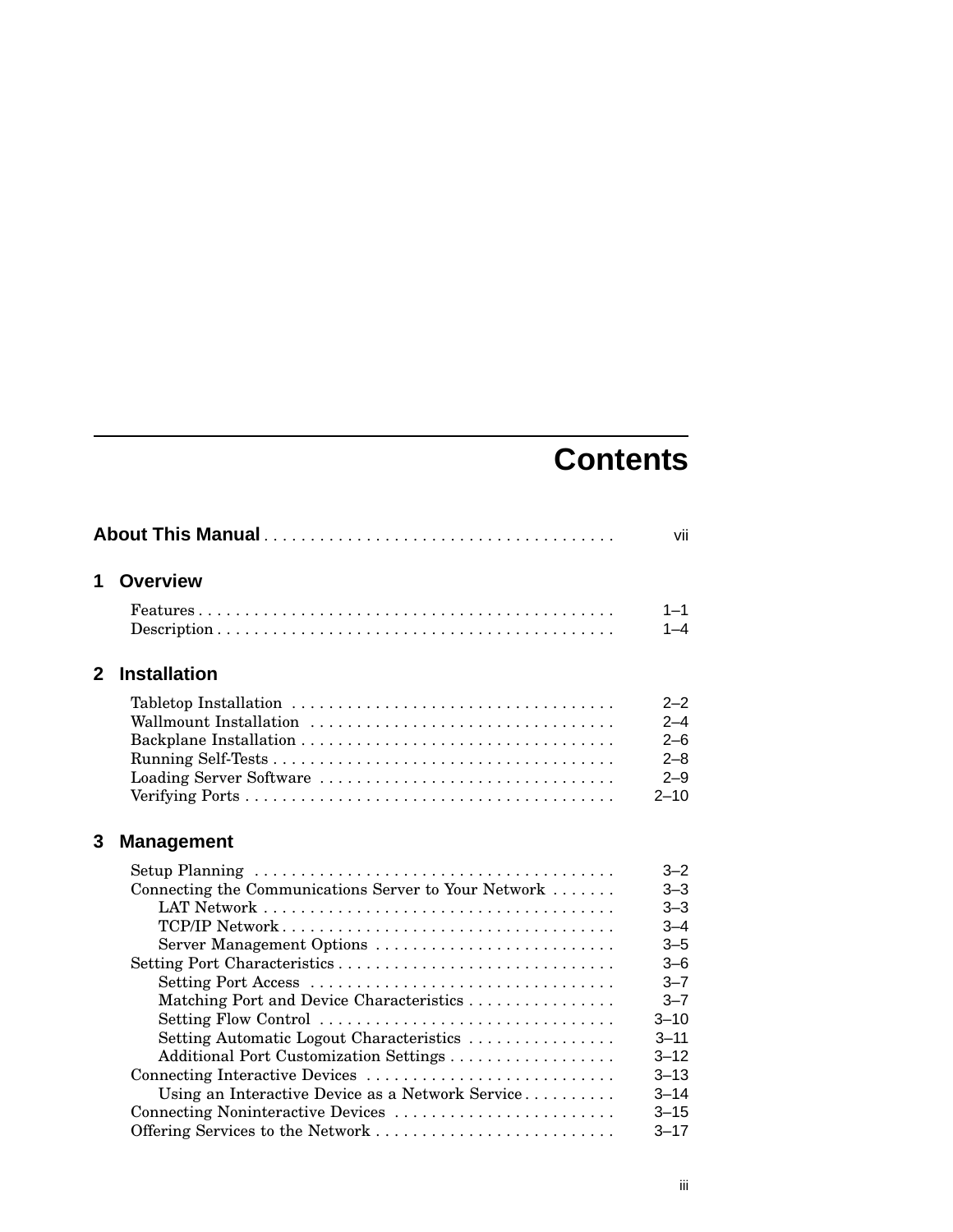| Offering LAT Services to the Network                                | $3 - 17$ |
|---------------------------------------------------------------------|----------|
| Offering Services to the Network Through the Telnet                 |          |
|                                                                     | $3 - 18$ |
| Setting Up a Port for SLIP Access by an IP Host $\dots \dots \dots$ | $3 - 19$ |
| Security for Interactive and Noninteractive Devices                 | $3 - 20$ |
|                                                                     | $3 - 21$ |
| Communications Server Commands                                      | $3 - 21$ |
|                                                                     | $3 - 22$ |
|                                                                     | $3 - 23$ |
| DSVCONFIG Configuration Procedure                                   | $3 - 23$ |
| Terminal Server Manager Software                                    | $3 - 23$ |
|                                                                     | $3 - 23$ |
| Communications Server Databases                                     | $3 - 24$ |

## **4 Operation**

|                                       | $4 - 2$ |
|---------------------------------------|---------|
|                                       | $4 - 2$ |
|                                       | $4 - 3$ |
|                                       | $4 - 3$ |
| Establishing Telnet Sessions          | $4 - 3$ |
| Establishing a Temporary SLIP Session | $4 - 4$ |
|                                       | $4 - 5$ |
|                                       | $4 - 5$ |
|                                       | $4 - 5$ |
| Performing File Transfers             | 4–6     |

## **5 Troubleshooting**

## **A Specifications**

| $A-1$   |
|---------|
| $A-2$   |
| $A - 3$ |
| $A - 3$ |
| $A - 3$ |
| $A - 4$ |
| $A-5$   |
| A-7     |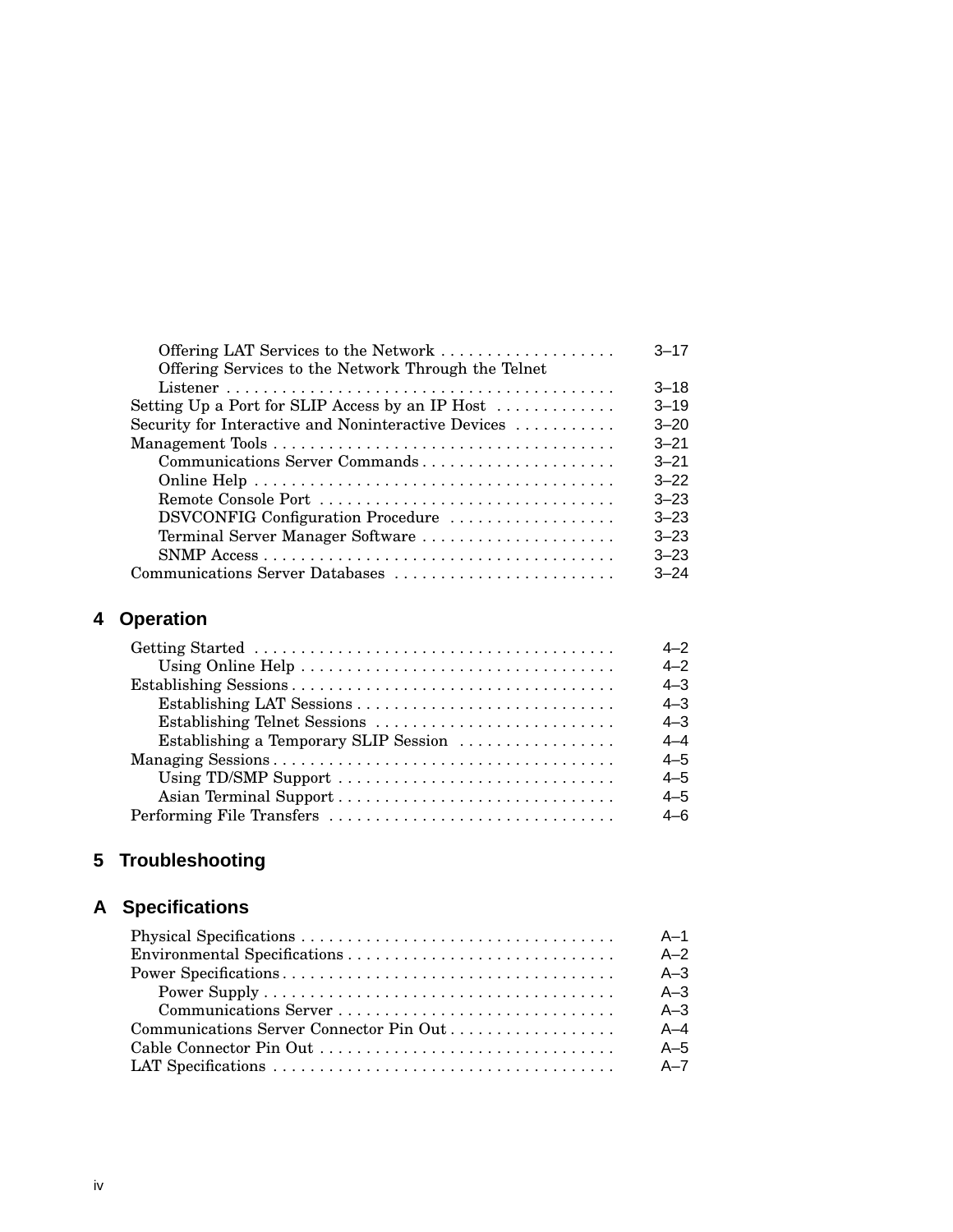## **B Related Documentation**

| $B-1$                           |       |
|---------------------------------|-------|
| Continental USA and Puerto Rico | $R-1$ |
|                                 | $R-2$ |
|                                 | $B-2$ |
|                                 | $B-2$ |
|                                 | $B-2$ |

## **Index**

## **Figures**

| $1 - 1$ | DECserver 90TL Hardware              | $1 - 2$ |
|---------|--------------------------------------|---------|
| $1 - 2$ | DECserver 90TL Connection            | $1 - 5$ |
| $2 - 1$ | Standalone Configuration             | $2 - 3$ |
| $2 - 2$ | Removing the Back Cover              | $2 - 5$ |
| $2 - 3$ |                                      | $2 - 7$ |
| $A-1$   |                                      | $A - 4$ |
| $A-2$   | BN25G Equipment Cable Wiring Diagram | $A-5$   |
| $A-3$   | BN24H Office Cable Wiring Diagram    | $A - 6$ |

## **Tables**

| $2 - 1$ | LOAD and DUMP Protocols                       | $2 - 10$ |
|---------|-----------------------------------------------|----------|
| $2 - 2$ | Default Console Port Terminal Characteristics | $2 - 10$ |
| $5 - 1$ | DECserver 90TL Troubleshooting                | $5 - 2$  |
| $A-1$   |                                               | $A-1$    |
| $A-2$   |                                               | $A - 2$  |
| $A-3$   | Shipping Environment                          | $A - 2$  |
| $A-4$   |                                               | $A - 7$  |
| $A-5$   | Default Port Characteristics                  | $A - 7$  |
|         |                                               |          |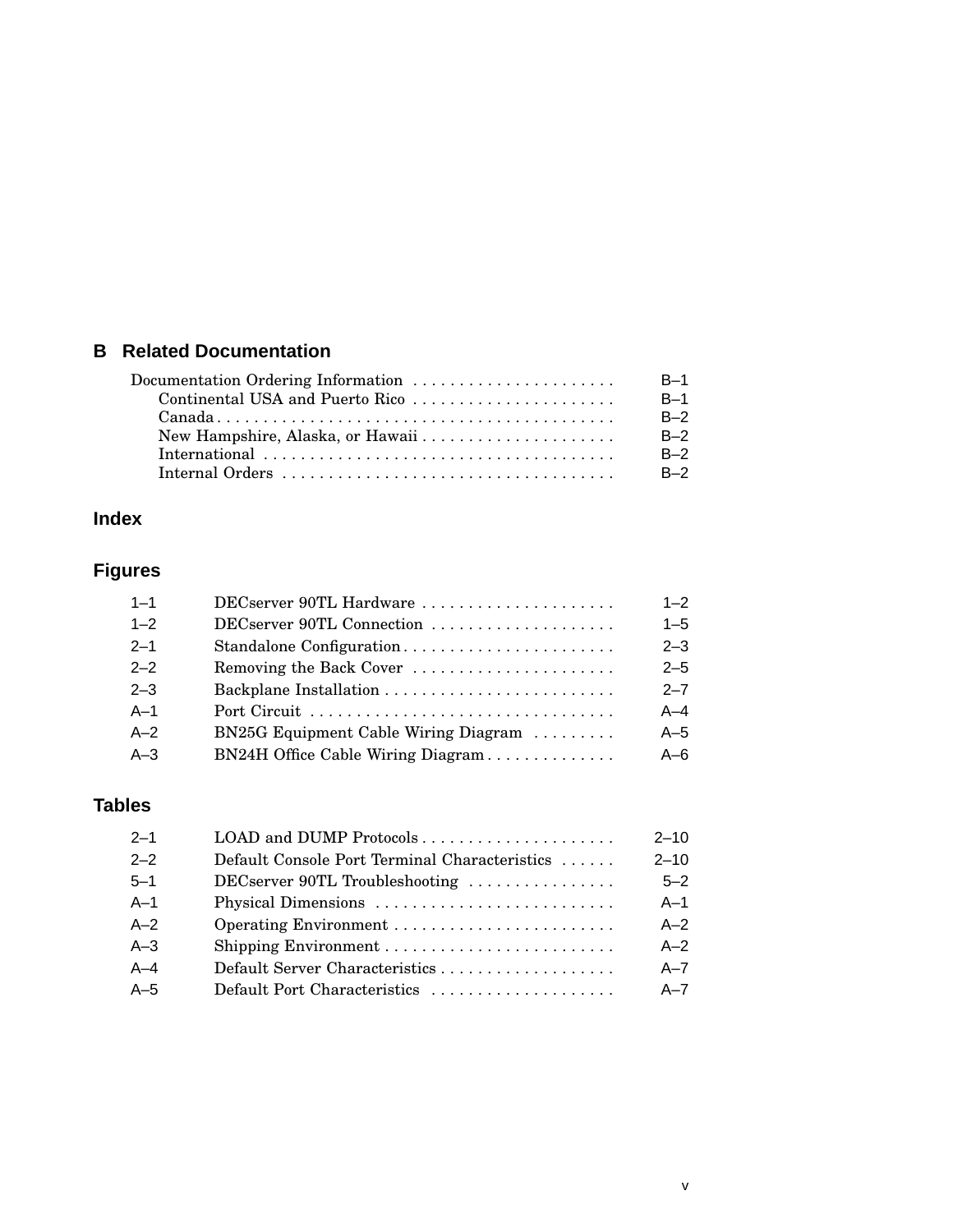## **About This Manual**

This manual describes the procedures used to install, operate, manage and troubleshoot the DECserver™ 90TL Ethernet communications server.

## **Organization**

This manual contains the following five chapters and two appendixes:

| <b>Chapter</b> | <b>Description</b>                                                   |  |
|----------------|----------------------------------------------------------------------|--|
| -1             | Provides an overview of the communications server features.          |  |
| $\overline{2}$ | Describes selected methods of communications server installation.    |  |
| 3              | Describes basic communications server management.                    |  |
| $\overline{4}$ | Describes basic communications server operation.                     |  |
| $\overline{5}$ | Describes troubleshooting techniques.                                |  |
| Appendix A     | Describes communications server specifications.                      |  |
| Appendix B     | Provides a list of reference documentation and ordering information. |  |

For additional information on the communications server software, refer to the DECserver 90TL software installation documentation available for this product.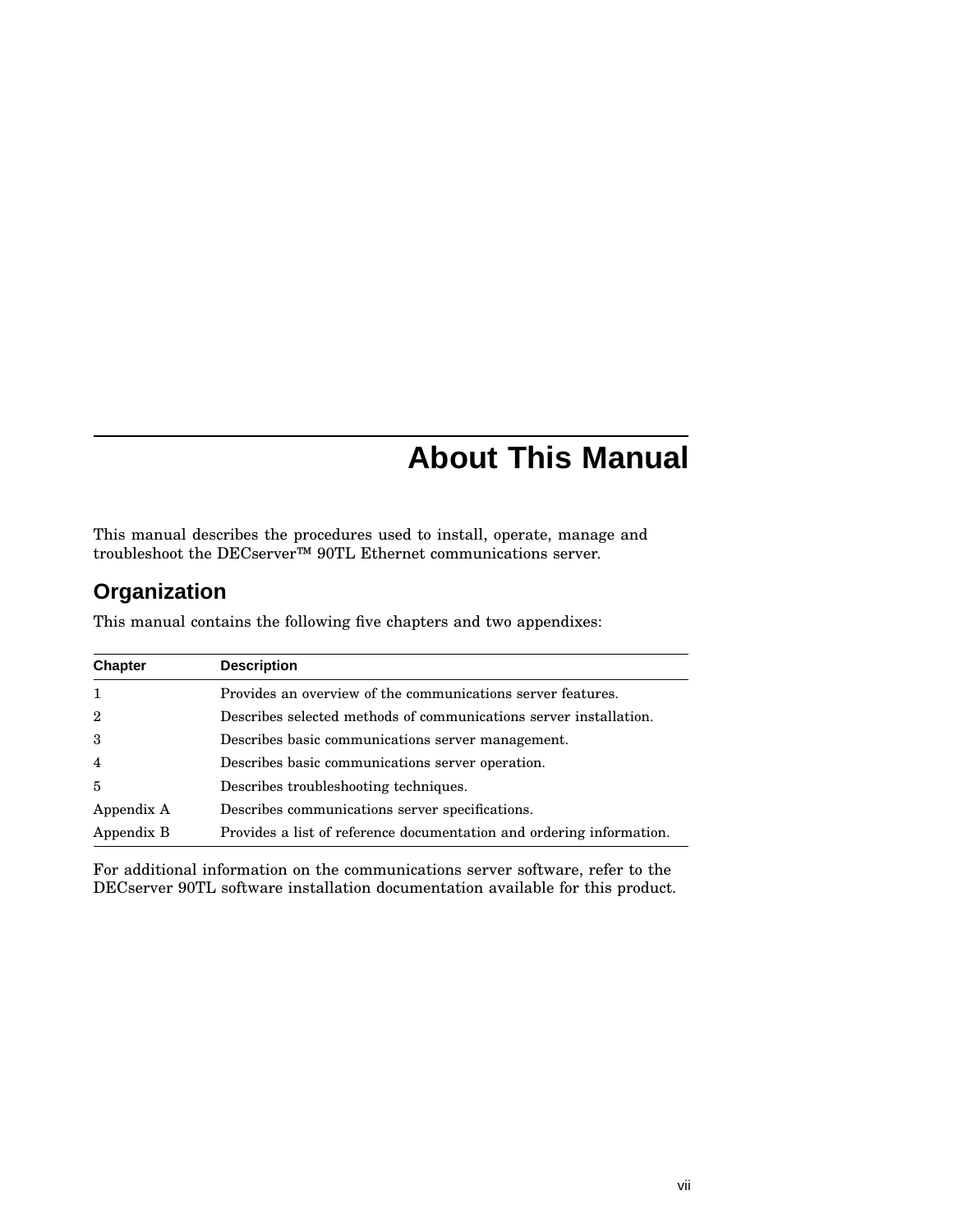## **Conventions**

The following are conventions used in this manual.

| <b>Convention</b>           | Meaning                                                                                                                                                                                                                                                                             |  |
|-----------------------------|-------------------------------------------------------------------------------------------------------------------------------------------------------------------------------------------------------------------------------------------------------------------------------------|--|
| Special type                | This special type in examples indicates system output or user<br>input.                                                                                                                                                                                                             |  |
| <b>UPPERCASE</b>            | Uppercase letters in command lines indicate keywords that<br>must be entered. You can enter keywords in either uppercase<br>or lowercase. You can abbreviate command keywords to the<br>smallest number of characters that distinguish the keyword to<br>the communications server. |  |
| <i>lowercase italics</i>    | Lowercase italics in command syntax or examples indicate<br>variables for which either the user or the system supplies a<br>value.                                                                                                                                                  |  |
| <b>BOLD</b>                 | In summaries of characteristics, bold type indicates default<br>values.                                                                                                                                                                                                             |  |
| $\{\ \}$                    | Braces in command syntax statements indicate that you must<br>specify one of the enclosed values. Do not type the braces.                                                                                                                                                           |  |
| $\Box$                      | Square brackets in command syntax statements indicate that<br>the enclosed value(s) are optional. You can enter none or one.<br>Default values apply for unspecified options. Do not type the<br>brackets.                                                                          |  |
| Vertical list<br>of options | In command syntax statements, a vertical list of options not<br>enclosed within braces or brackets or parentheses indicates<br>that you may specify none or any number of the options.<br>Unspecified options take a default value.                                                 |  |
| $\prime$                    | A slash between command verbs indicates related, alternative<br>commands or options. For example,<br>SET/DEFINE/CHANGE PORT refers to the SET PORT,<br>DEFINE PORT, and CHANGE PORT commands.                                                                                       |  |
| Ctrl/x                      | Hold down the Ctrl key and press the key specified by $x$ . The<br>communications server displays this key combination as $\lambda x$ .                                                                                                                                             |  |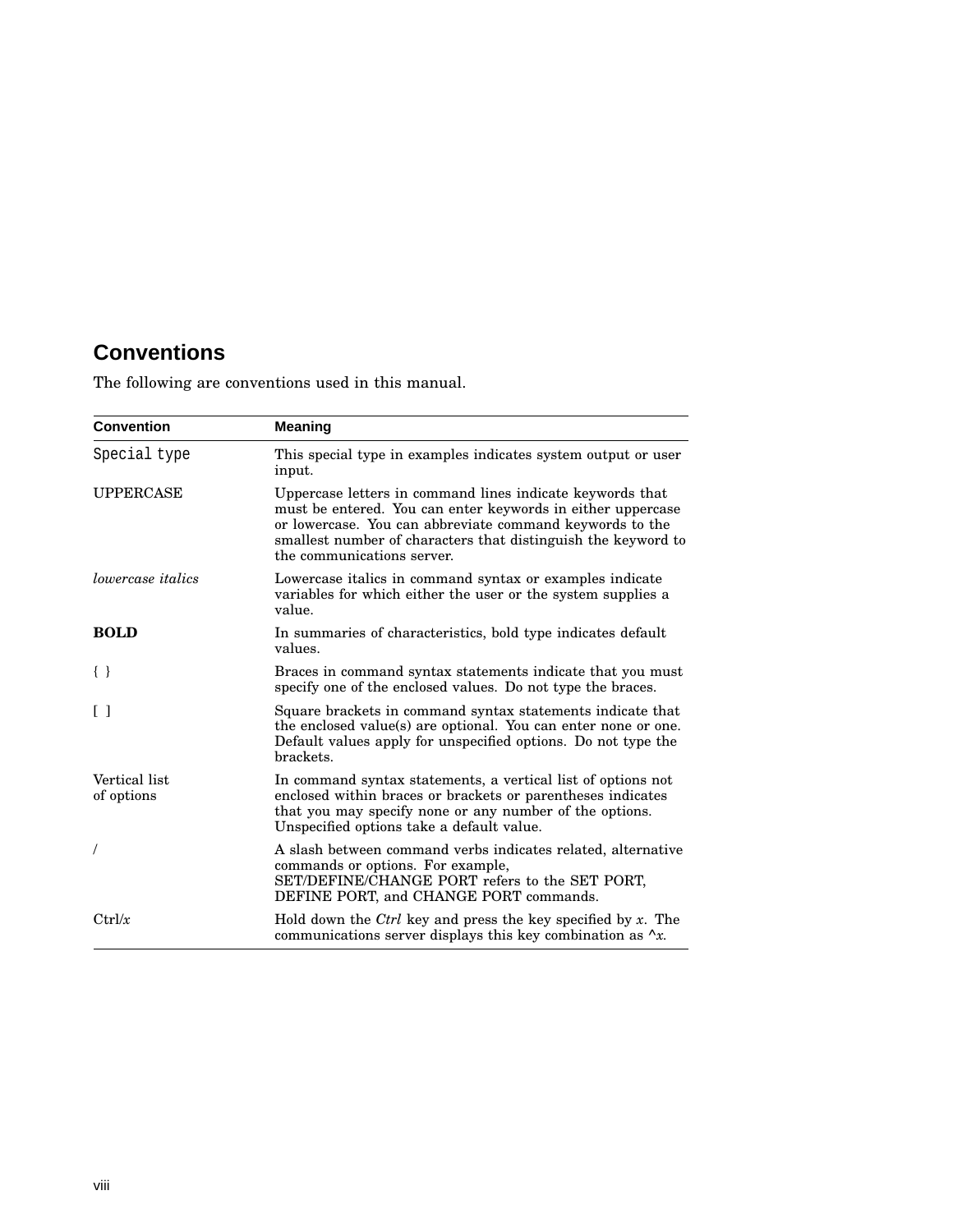This chapter describes hardware, software, and network features of the DECserver™ 90TL Ethernet communications server, referred to as ''communications server'' throughout this document.

## **Features**

The communications server supports the following standard features:

- Rack mountable in the DEChub™ 90 Ethernet backplane
- Concurrent LAT and Telnet support
- Ready-in/ready-out or XON/XOFF flow control
- Manageable by remote console from VMS™, ULTRIX™, or UNIX™ based systems and Terminal Server Manager (TSM) software
- Command line recall and editing
- Domain Name System
- Supports Open DECconnect™
- Port Characteristics
	- —1 ThinWire port
	- —8 asynchronous ports
	- —6-wire control signaling
	- —Individual port status LEDs
	- —8-wire modular jack MJ8 (also known as RJ45)
- Protocols supported
	- —Local Area Terminal (LAT) —Telnet
	- —Boot (BOOTP)
	- —Serial Line Internet (SLIP)
	- —Management Operations (MOP)
	- —Multisession (TD/SMP)
	- —Trivial File Transfer (TFTP)
	- —Simple Network Management (SNMP)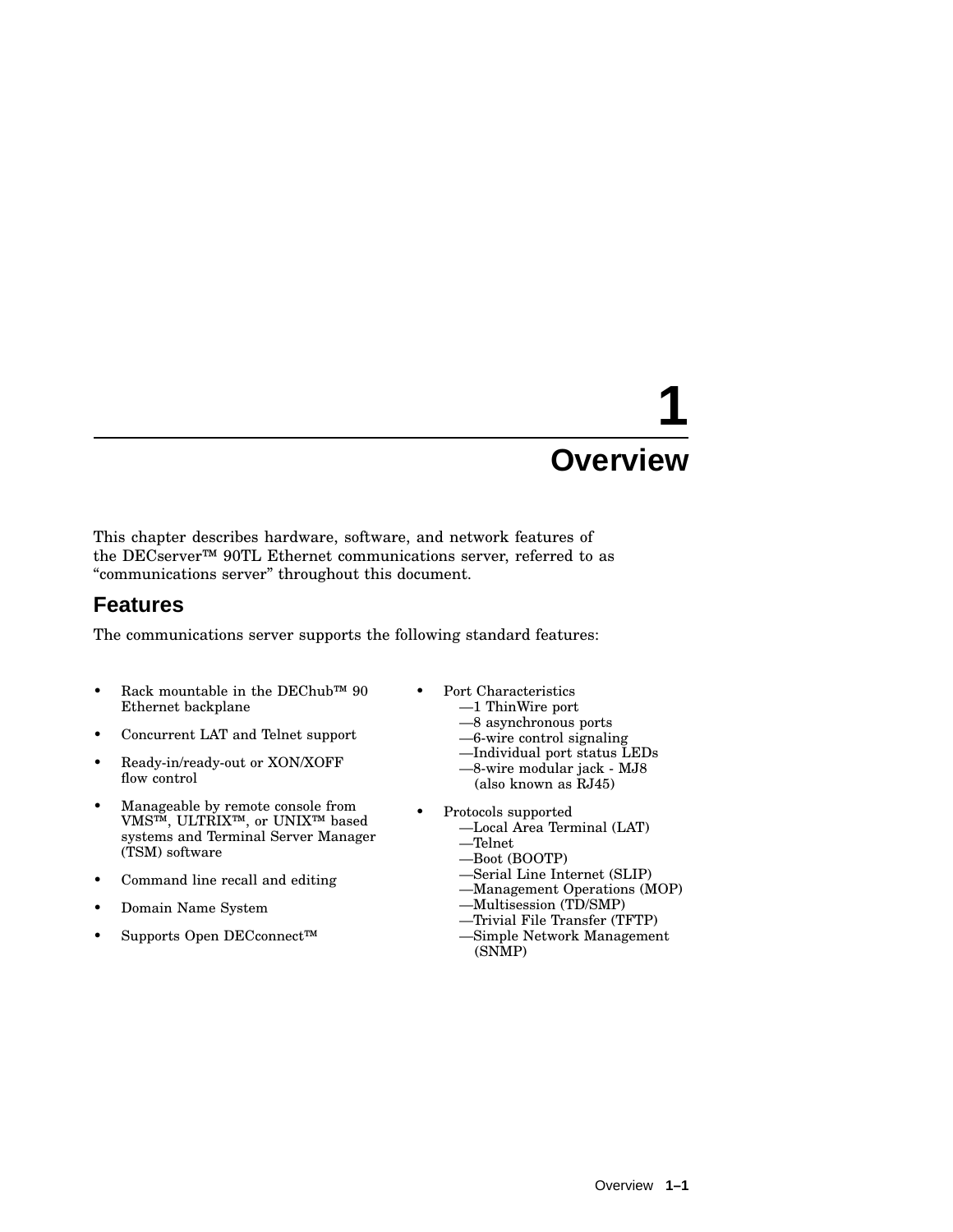Figure 1–1 shows the communications server and calls out its features.



**Figure 1–1 DECserver 90TL Hardware**

LJ-01567-TI0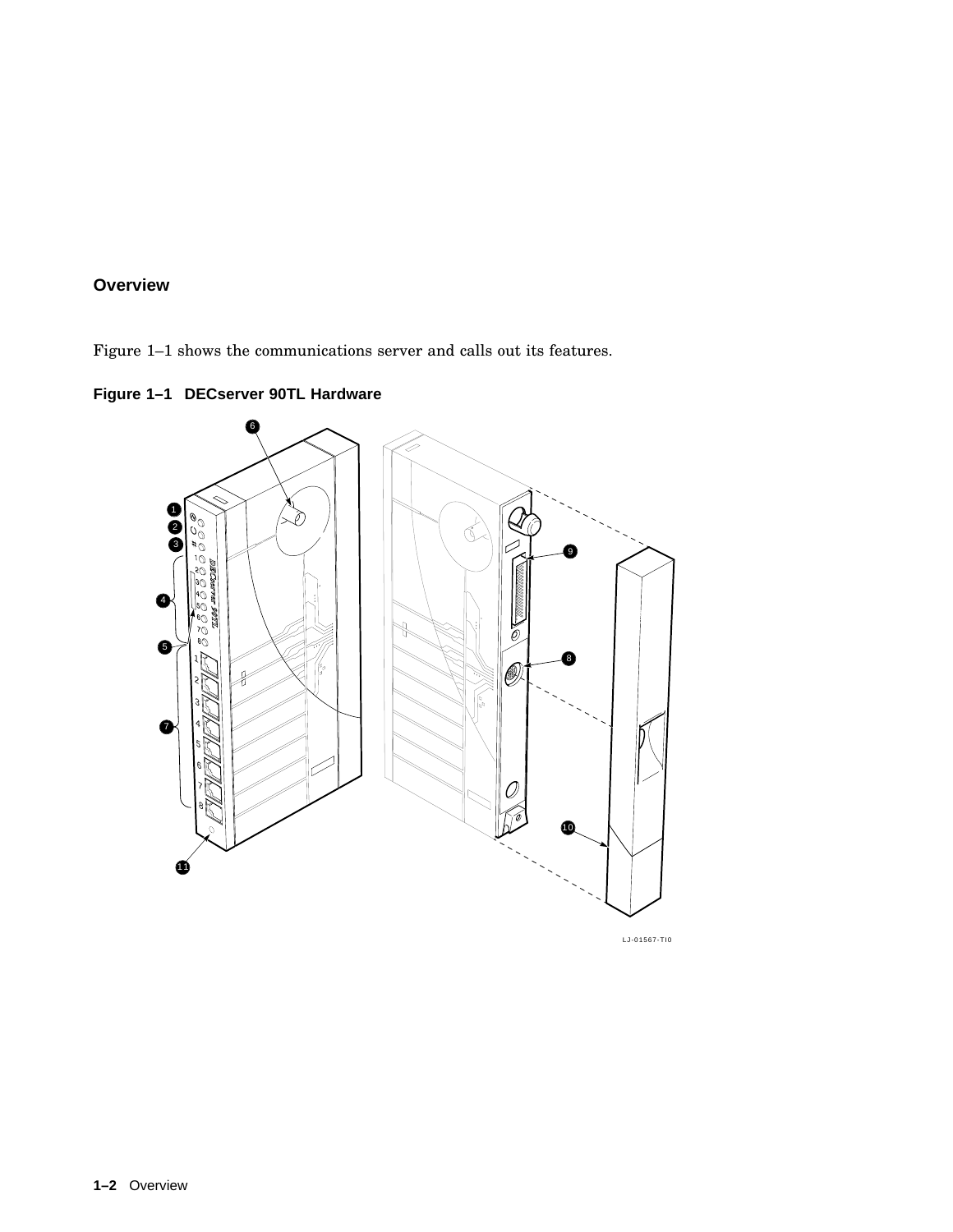- **Power Indicator –** Lights and remains lit when +5 volts is supplied to the communications server.
- **Self-Test OK Indicator –** Lights when the communications server has successfully completed the ROM-based self-tests.
- **Network OK Indicator –** Lights when the communications server is connected to an appropriately terminated network. Blinks while the communications server is loading or dumping software.
- **Port Activity Indicators –** Consists of eight LEDs, each corresponding to a device port on the communications server. Each port activity LED will light when the associated port is in use by the connected device. These LEDs blink when port activity is detected and continue blinking until port data transfer has ceased.
- **Ethernet Address Display –** Displays unique addresses of physical devices on the network in a small window on the communications server.
- **Network Connector (BNC) –** Connects the communications server to the ThinWire network. Not used in DEChub 90 configurations.
- **Port Connectors (MJ8) –** Connects the peripheral devices to the communications server.
- **Power Connector –** Connects the power source to the standalone communications server. Not used in DEChub 90 configurations.
- **Backplane Connector –** Connects the communications server power source and network interface to the backplane in DEChub 90 configurations.
- **Back Cover –** Shields the backplane connector and mounting assembly when not used in a DEChub 90 configuration.
- **Reset Switch –** Resets the communications server to the factory default characteristics.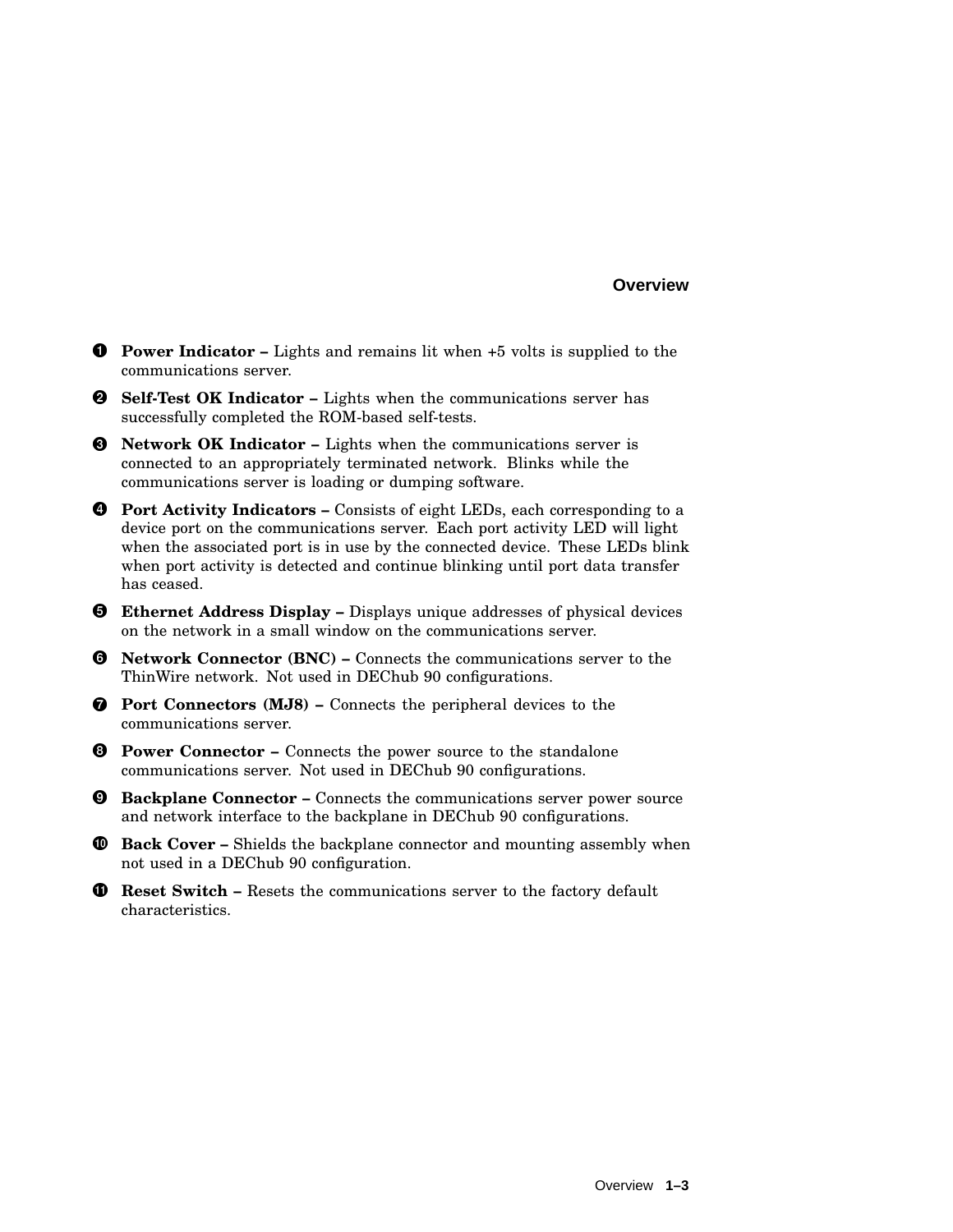## **Description**

The DECserver 90TL Ethernet communications server is a multisession communications server designed to operate in multivendor environments. The communications server can be configured as a standalone device or as a module in the DEChub 90 Ethernet backplane.

The DEChub™ 90 is a multifunction Ethernet backplane that provides mounting, power, and connections for up to eight Workgroup LAN products.

The communications server downline loads software using MOP or BOOTP protocols.

The communications server is attached to a ThinWire Ethernet network and up to eight asynchronous devices. The communications server allows any attached asynchronous device to establish sessions with services offered either on the network or on other attached devices. The communications server also enables network hosts to establish sessions with devices attached to the communications server. The communications server allows sessions to be established using either LAT or Telnet protocols.

Communications server management functions are enabled and monitored through a host system using a remote console facility, Simple Network Management Protocol (SNMP) or a terminal connected to the communications server.

Figure 1–2 shows communications server configuration in a ThinWire Ethernet Local Area Network (LAN).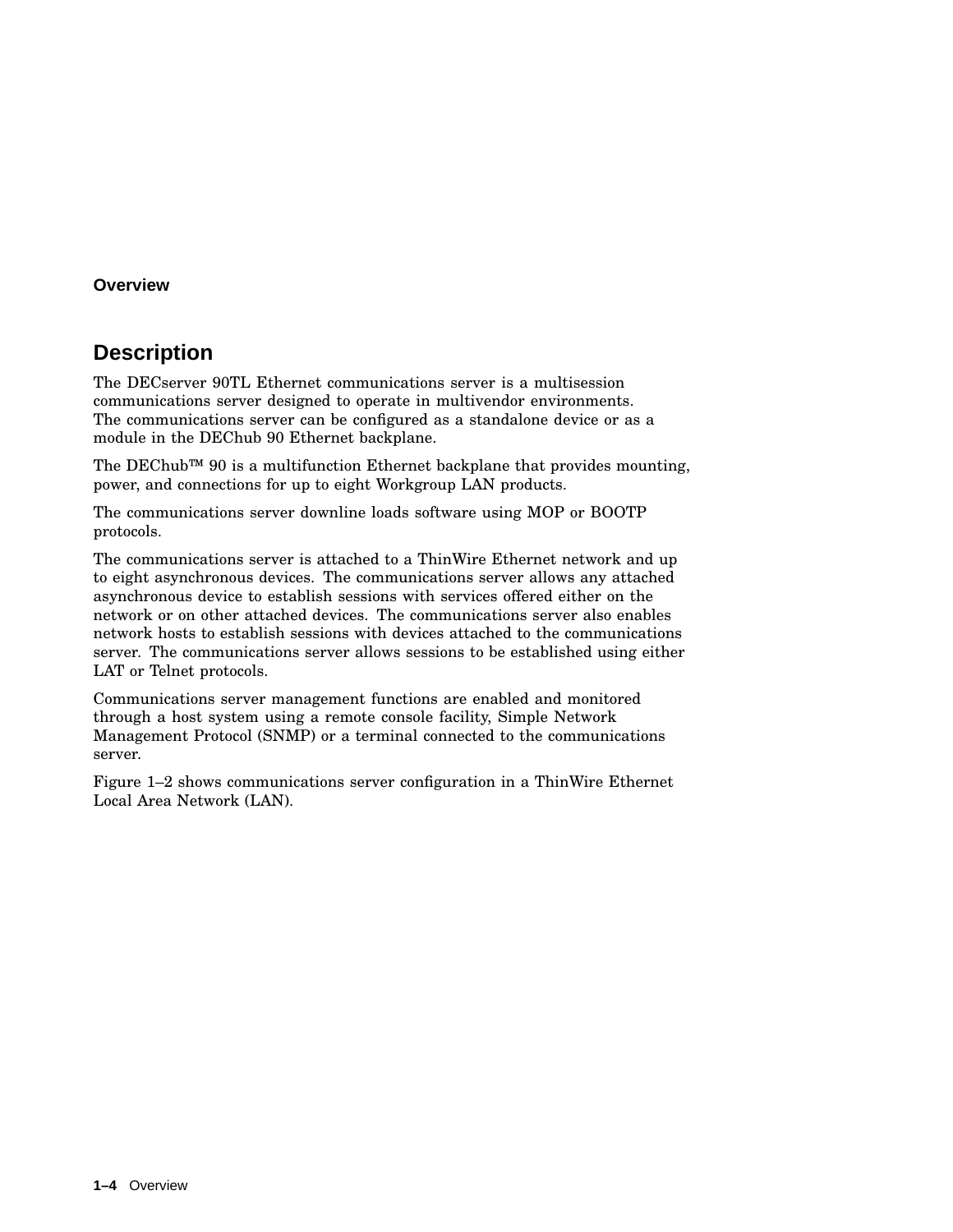

#### **Figure 1–2 DECserver 90TL Connection**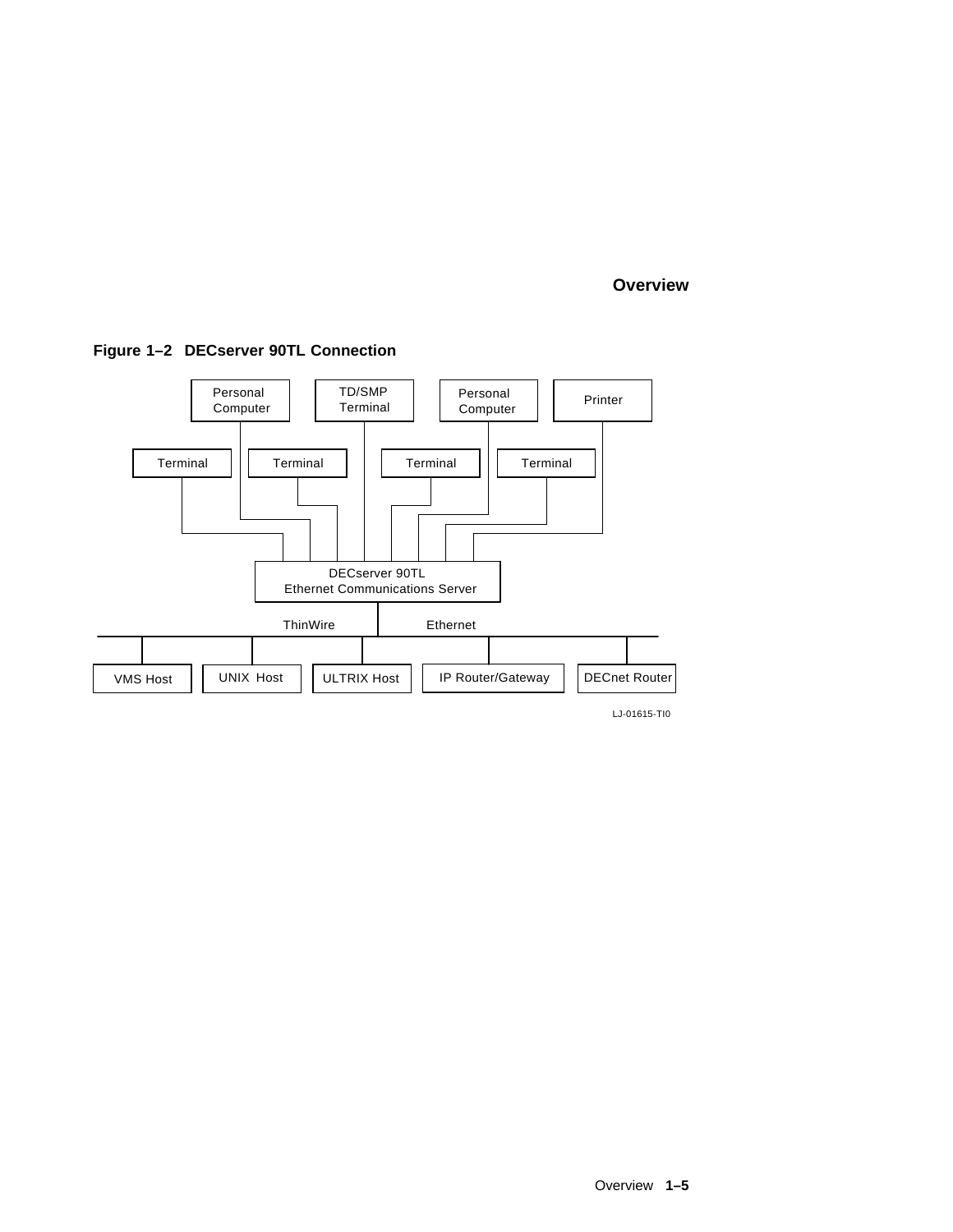The communications server can be installed as a standalone device - on a tabletop or mounted to a wall - or added to the DEChub 90 Ethernet backplane.

Before beginning the hardware installation ensure that the software has been properly installed on a load host. Refer to the appropriate DECserver 90TL software installation documentation.

Once the communications server software has been properly installed on a load host, complete the installation by performing the following tasks:

- Install the communications server hardware
- Run the communications server self-tests
- Load the communications server software
- Verify operation of the communication server ports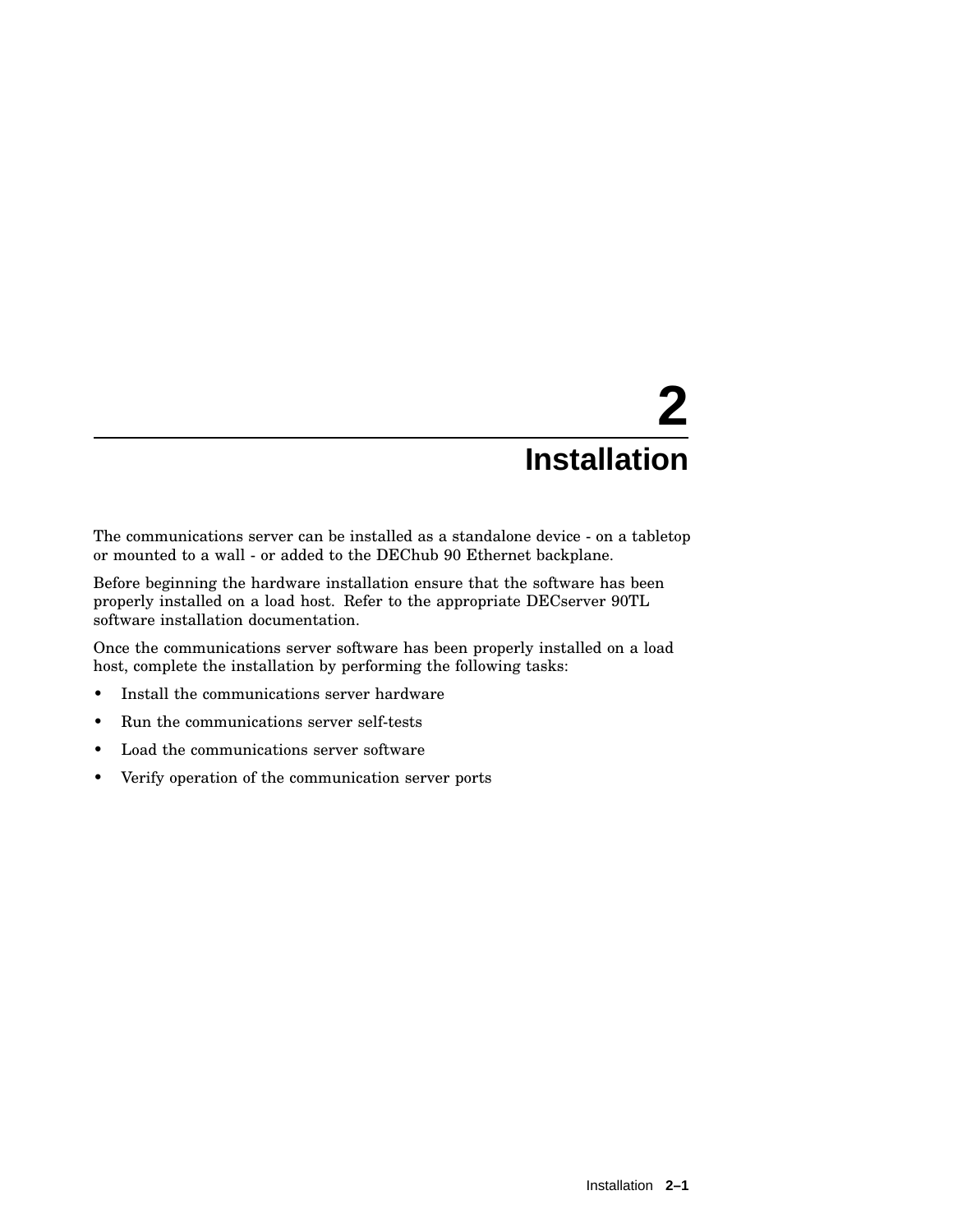## **Tabletop Installation**

To install the communications server (standalone) as a tabletop device, follow the steps below.

- 1. Connect a ThinWire cable, T-connector, and terminator to the BNC connector on the communications server as shown in Figure 2-1. Connect the other end of the ThinWire cable to an active ThinWire outlet such as a faceplate or other appropriate network device.
- 2. Optionally, attach a device configured to the settings listed in Table 2–2 to the console port (default is port 1) using a cable terminated with an MJ8-compatible (RJ45) plug.
- 3. Plug the DC power connector into the power inlet on the communications server.
- 4. Plug the communications server power supply cord into an AC wall outlet and verify that the power LED on the communications server lights.
- 5. Refer to ''Running Self-Tests'' in this chapter, and verify that the communications server has successfully run all of the self-tests.

**Note** 2008. **Note** 2008. **Note** 2008. **Note** 2008. **Note** 2008. **Note** 2008. **Note** 2008. **Note: 2008. <b>Note: 2008. Note: 2008.** 

An illustration of the communications server hardware and descriptions of the LED indicators are provided in the ''Overview'' section of this manual.

Figure 2–1 shows the communications server installed as a standalone device.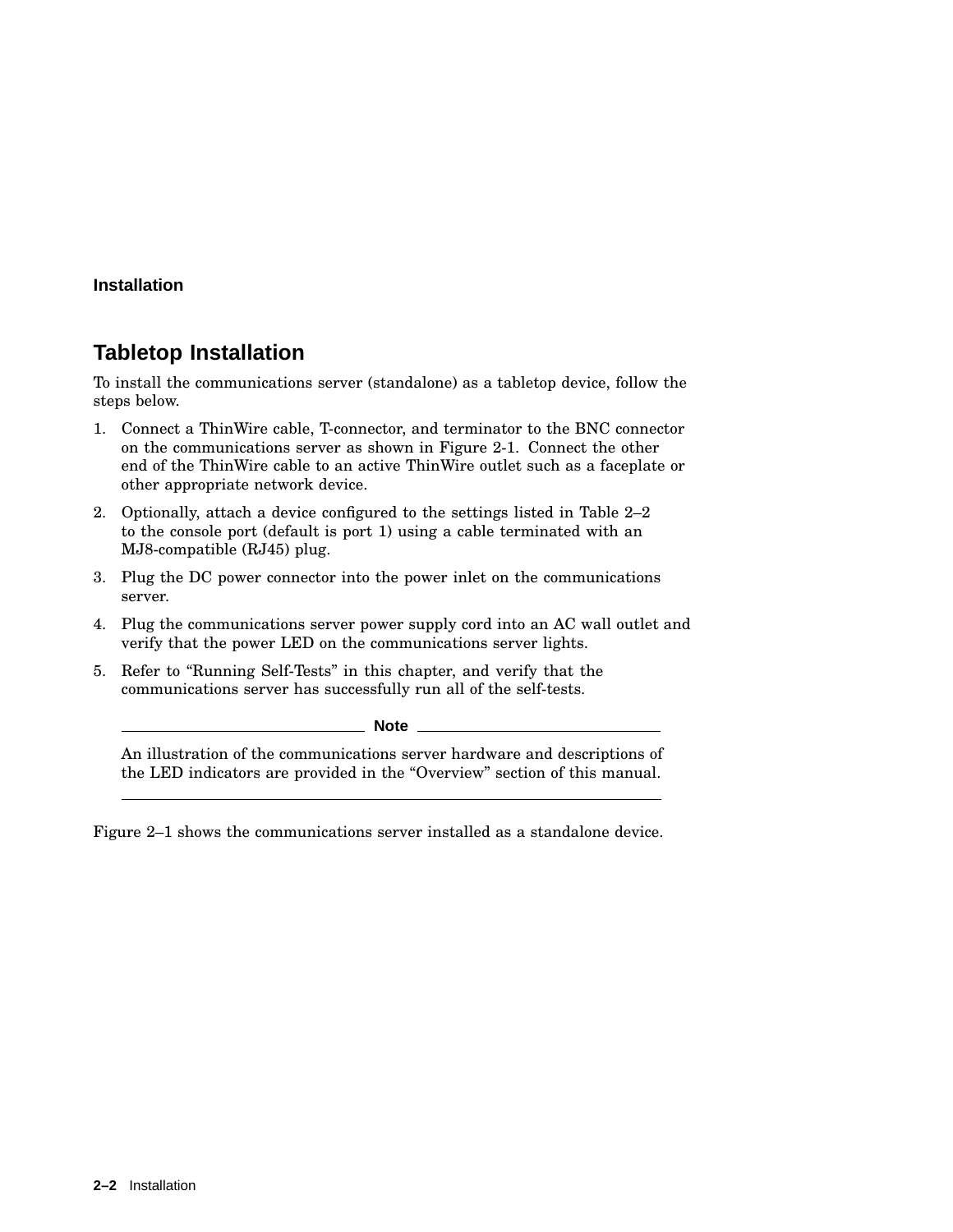**Figure 2–1 Standalone Configuration**



LJ-01568-TI0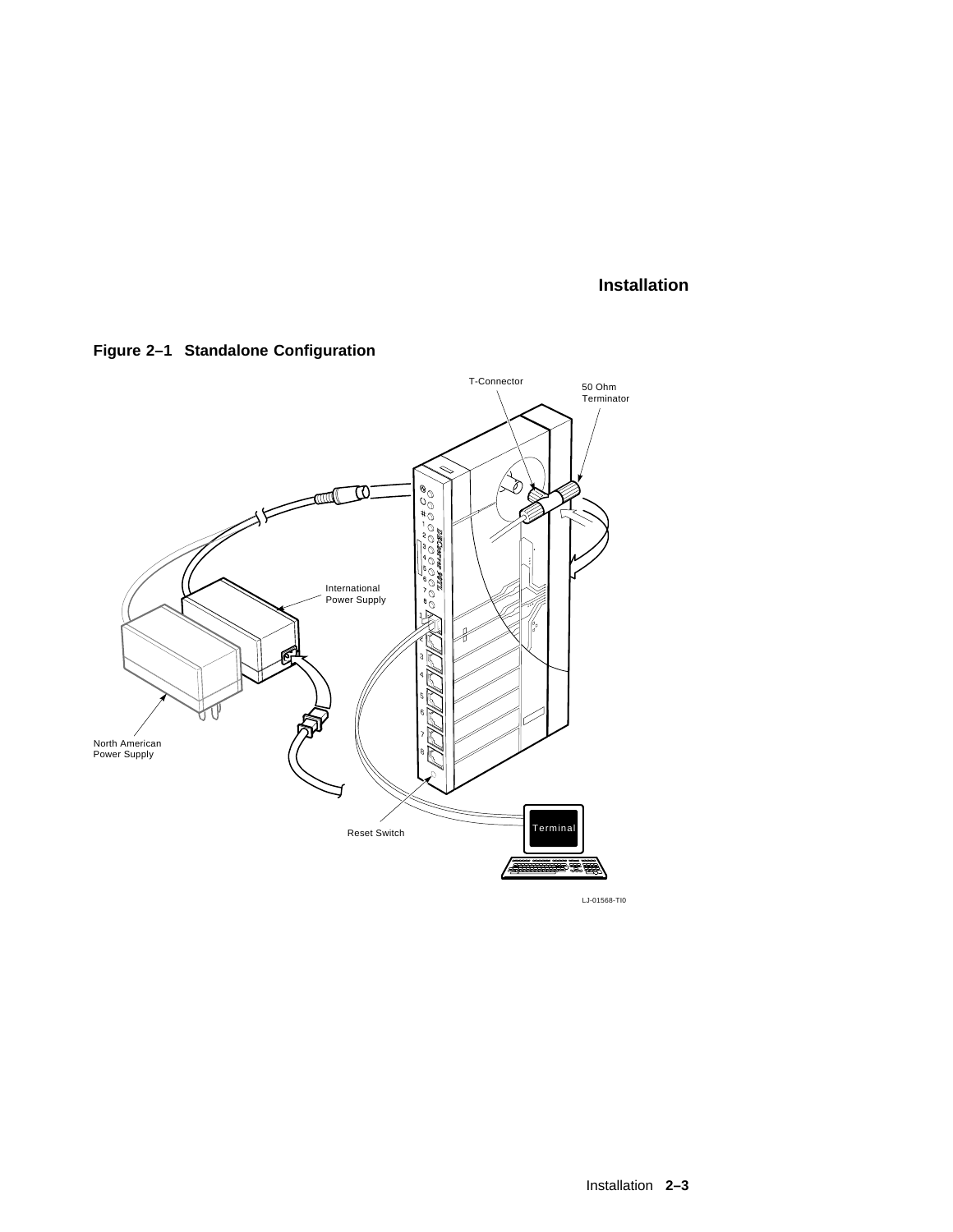## **Wallmount Installation**

To mount the communications server on a wall, follow the steps below.

- 1. Remove the back cover (refer to Figure 2–2).
	- a. Insert a small screwdriver into the top mounting hole of the cover.
	- b. Lift up the latch on the unit's back cover.
	- c. Pull the top of the cover away from the unit and down to remove it.
- 2. Use the back cover as a template and position each of the (#8 1-inch) mounting screws (not supplied).
- 3. Secure the mounting screws.
- 4. Replace the back cover on the unit.
- 5. Connect a ThinWire cable, T-connector, and terminator to the BNC connector on the communications server as shown in Figure 2-1. Connect the other end of the ThinWire cable to an active ThinWire outlet such as a faceplate or other appropriate network device.
- 6. Plug the DC power connector into the power inlet on the communications server.
- 7. Mount the unit to the wall.
- 8. Optionally, you can attach a device configured to the settings listed in Table 2–2 to the console port (default is port 1) using a cable terminated with an MJ8-compatible (RJ45) plug.
- 9. Plug the power supply into an AC wall outlet to apply power.
- 10. Verify that the power LED is lit and that the communications server is running the self-test.
- 11. Refer to the ''Running Self-Tests'' section of this chapter.

Figure 2–2 shows how to remove the back cover.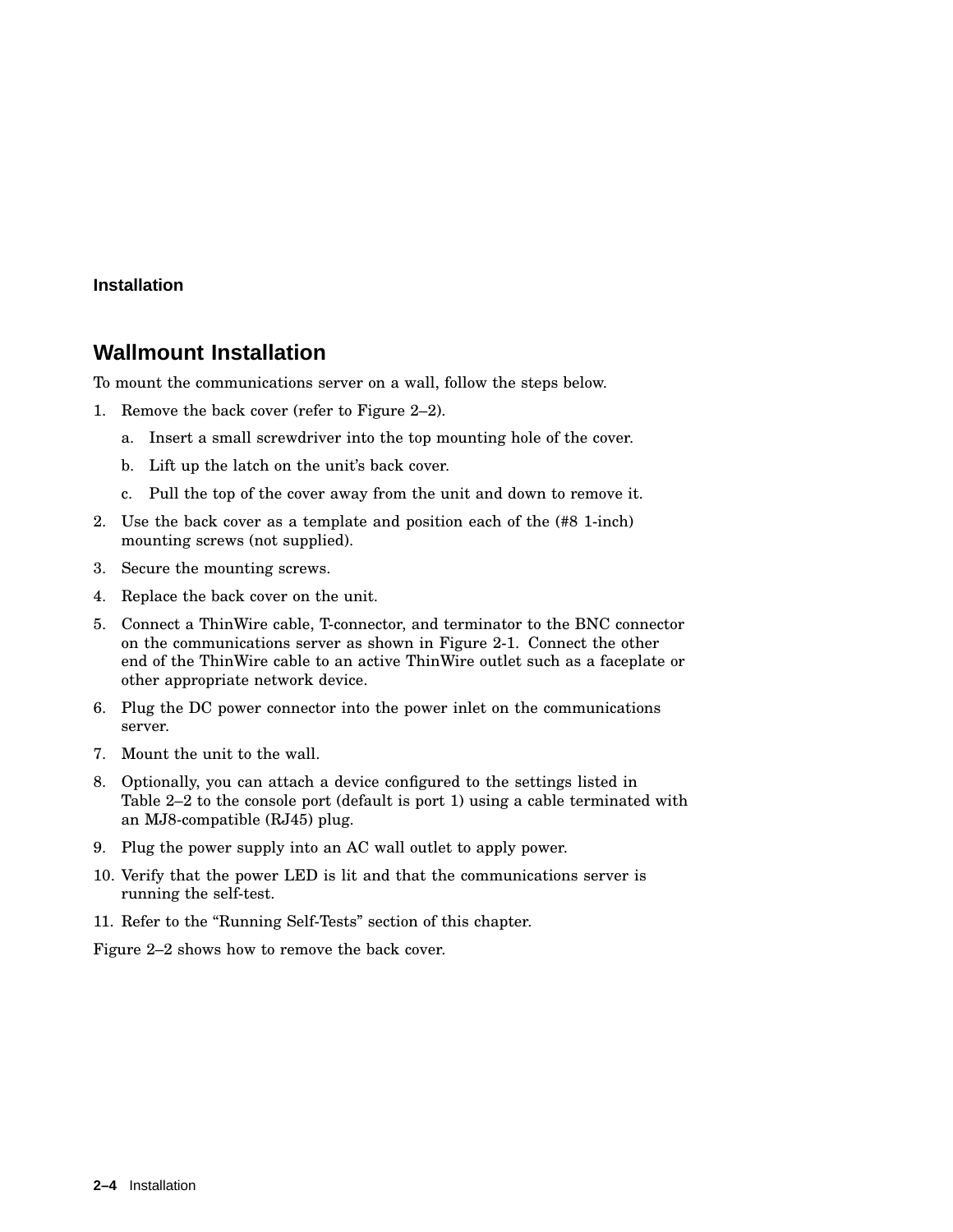**Figure 2–2 Removing the Back Cover**



LJ-00320-TI0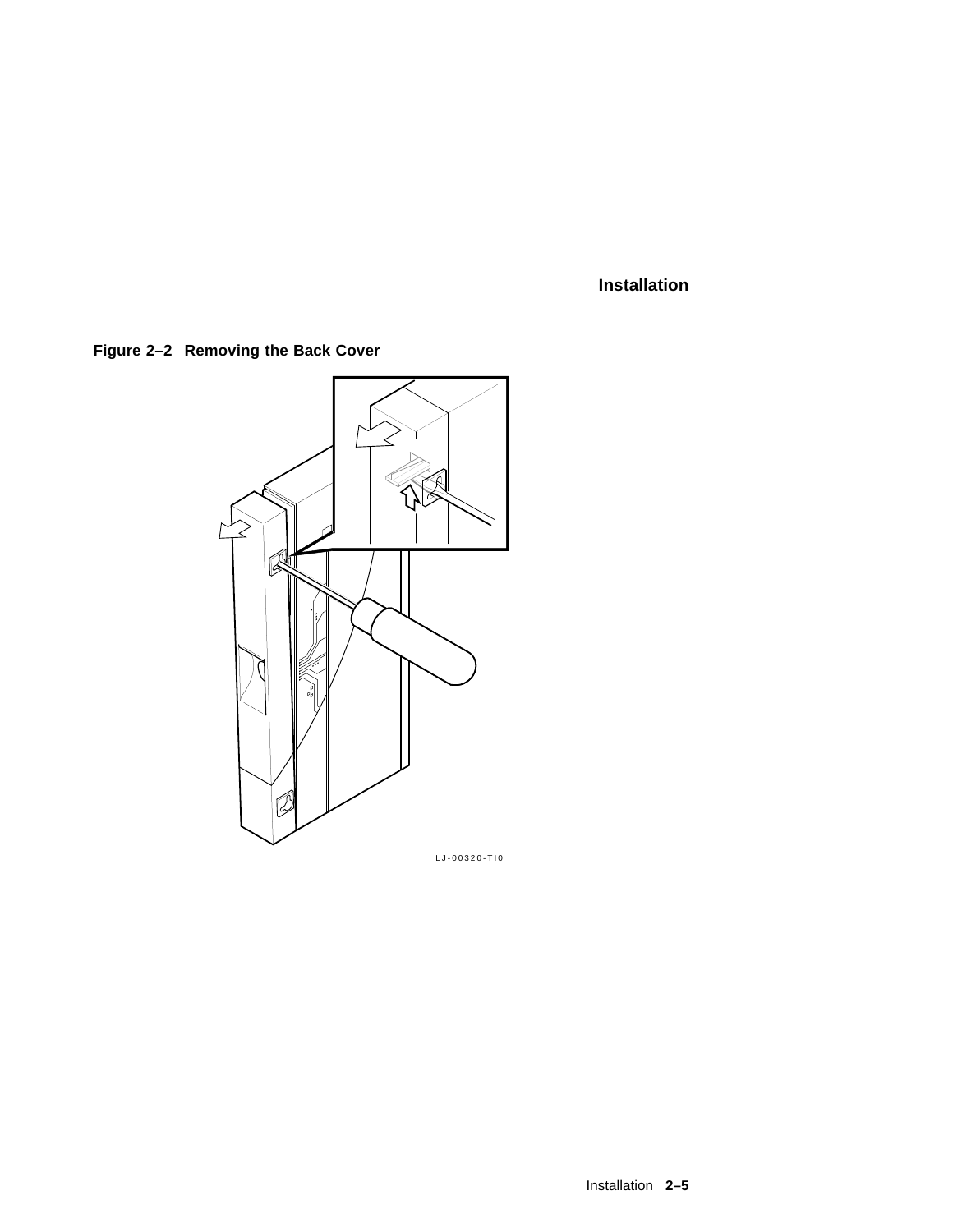## **Backplane Installation**

To install the communications server in the DEChub 90 Ethernet backplane, follow the steps below.

- 1. Remove the back cover (refer to Figure 2–2).
- 2. Place the lower mounting tab, located on the back of the communications server, in the appropriate mounting slot on the backplane (refer to Figure 2–3).
- 3. Rock the unit into place. An audible click is heard when the device is securely latched in place.
- 4. Make sure the power unit is secured in the backplane.
- 5. Secure a ThinWire connection or terminator on the backplane BNC connector.
- 6. Verify that the power LED is lit and that the communications server is running the self-tests.
- 7. Optionally, you can add a terminal to the console port (default is port 1) by attaching a cable terminated with an MJ8-compatible (RJ45) plug and configuring the console terminal port settings as listed in Table 2–2.
- 8. Refer to the ''Running Self-Tests'' section of this chapter.

**Note**

You can install or replace (hot-swap) the communications server while the backplane is powered-up and connected to the network.

Figure 2–3 shows the communication server backplane installation.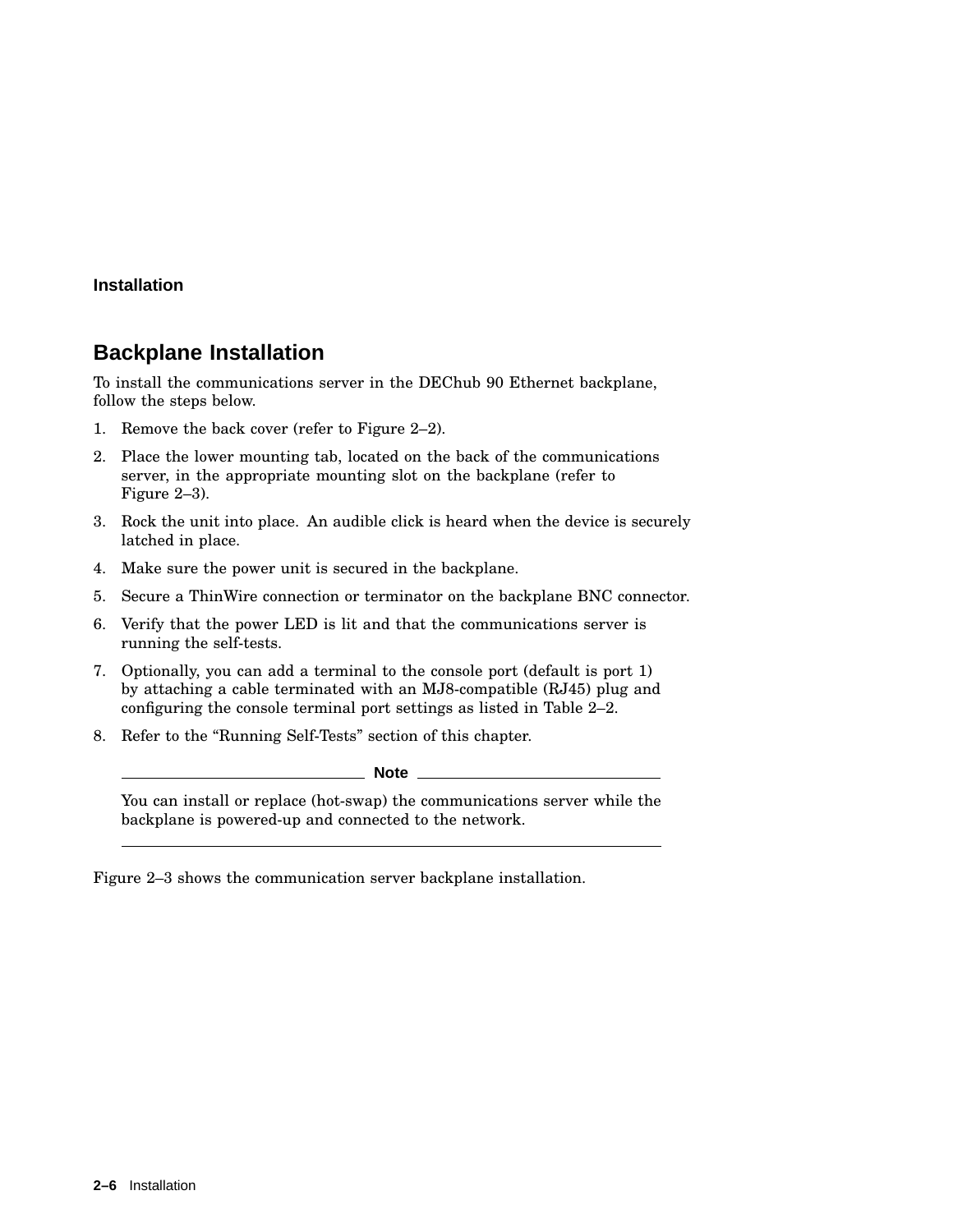

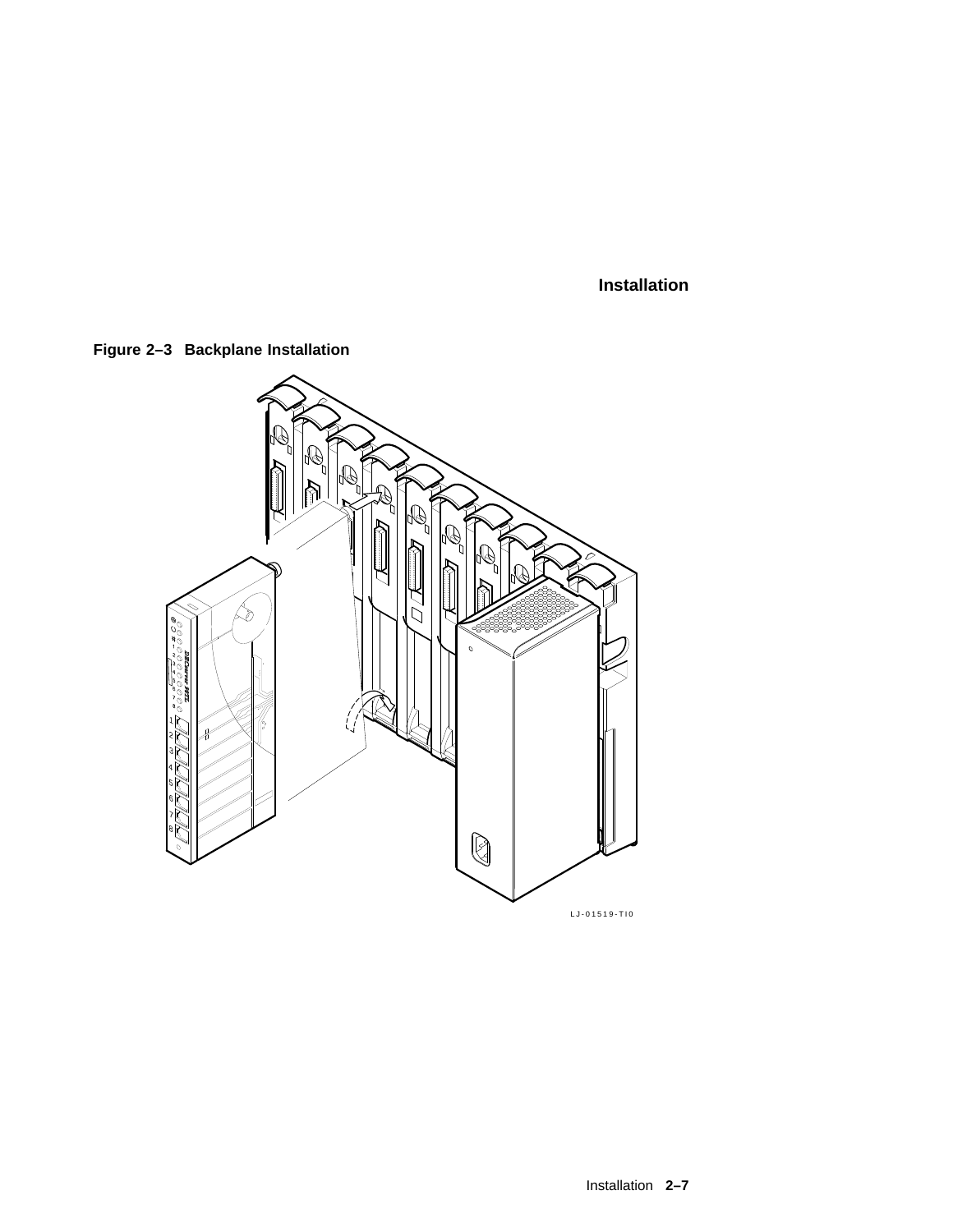## **Running Self-Tests**

The communications server runs a series of self-tests on powerup and reports test status through the communications server LEDs. Refer to Figure 1-1.

Ensure that the ThinWire network connection to the BNC connector, or to the DEChub 90, is properly terminated, or connected to an active network. Failure to do this will cause the self-test to fail the network loopback test.

The following list describes the behavior of the LEDs during self-test.

- Initially, all LEDs light briefly, then extinguish, leaving only the power LED lit.
- The Port Activity LEDs light one by one and remain lit, as the communications server completes each segment of self-test. All eight LEDs are lit once the tests have run successfully.
- After successful completion of the self-tests, the Self-Test OK LED is lit, and the eight port LEDs are extinguished.

To reset the communications server to the factory-default settings, press the Reset switch after the Port 7 LED lights, but before the Port 4 LED lights during self-test. Keep the reset switch depressed until the Network OK and Self-Test OK LEDs flash rapidly. This indicates that the communications server has been reset to factory settings.

**Note**

If a self-test pattern halts, an error condition has been detected. Refer to the chapter on ''Troubleshooting'' in this manual.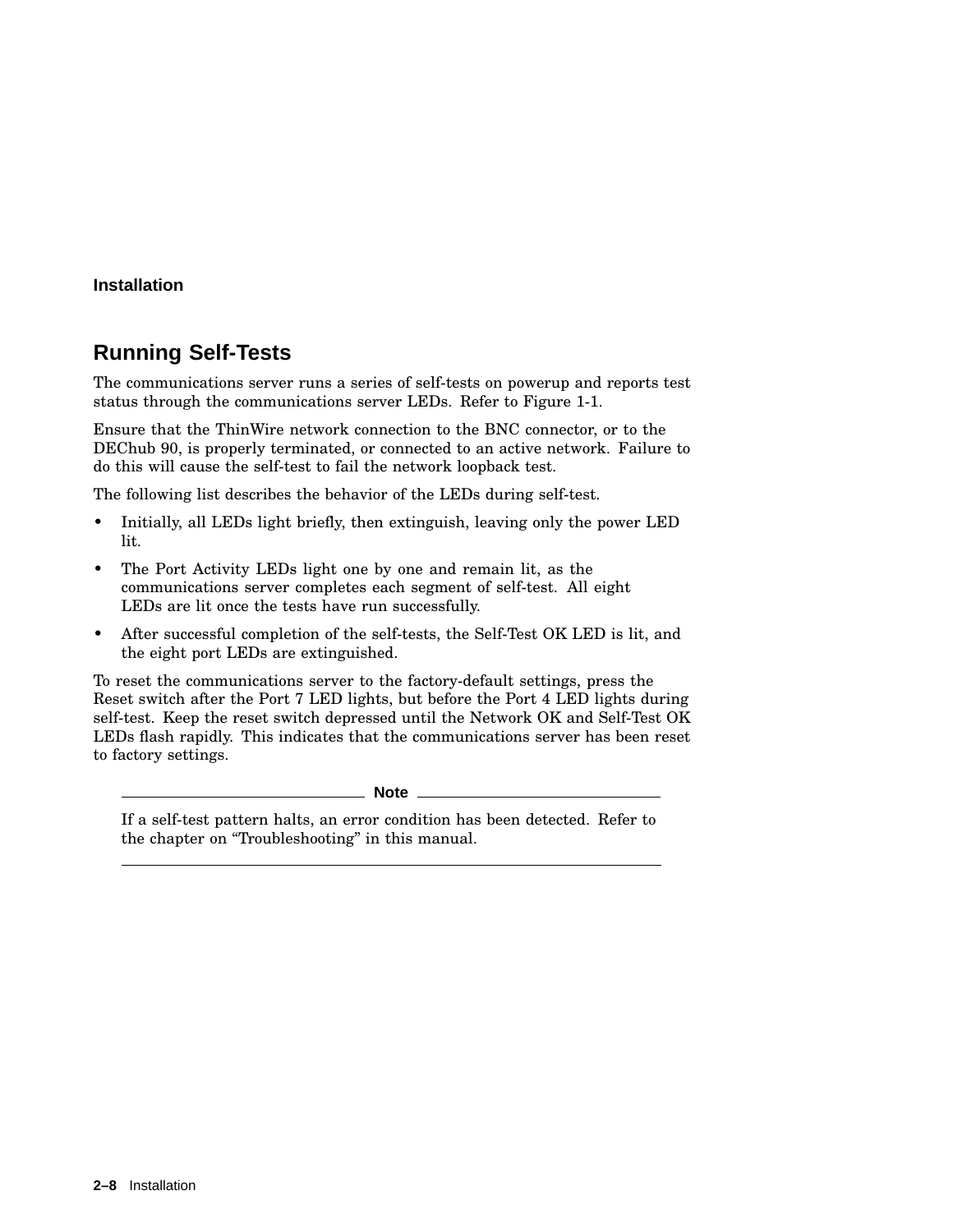## **Loading Server Software**

Once the self-tests have completed, the communications server automatically begins the boot sequence to load the software. Software is downline loaded to the communications server from a VMS, ULTRIX, or  $MS-DOS^{TM}$  load host using the MOP or BOOTP protocol.

If a device is attached to the console port, status messages can be displayed while the boot sequence is running. Status messages indicate the Ethernet address of the communications server, the name of the load image it is looking for, and the stage of the boot process it is in.

During the boot sequence the communications server searches for a load host. The communications server tries both MOP and BOOTP protocols in a factorydefined order. Once the communications server finds a load host, it records the protocol and load host in its permanent database. Once a load host is found, status messages indicate the address of the load host and the protocol used.

If a valid load host cannot be found, the communications server remains in the boot sequence indefinitely, while continually searching for a load host. If this occurs, it may be indicating that the communications server software has not been properly installed on a load host. The boot sequence includes a wait period after each pass through all the boot protocols.

Upon startup of the boot process, the Network OK LED blinks continuously and the System OK LED remains lit indicating that communications server is attempting to load the software. Port Activity LEDs six, seven, or eight light to indicate which protocol is being tried by the communications server to downline load the software. Port activity LED five lights to indicate that all attempts to find a load host have failed and that the communications server will remain in a wait state for a designated period of time before trying again (refer to Table 2–1).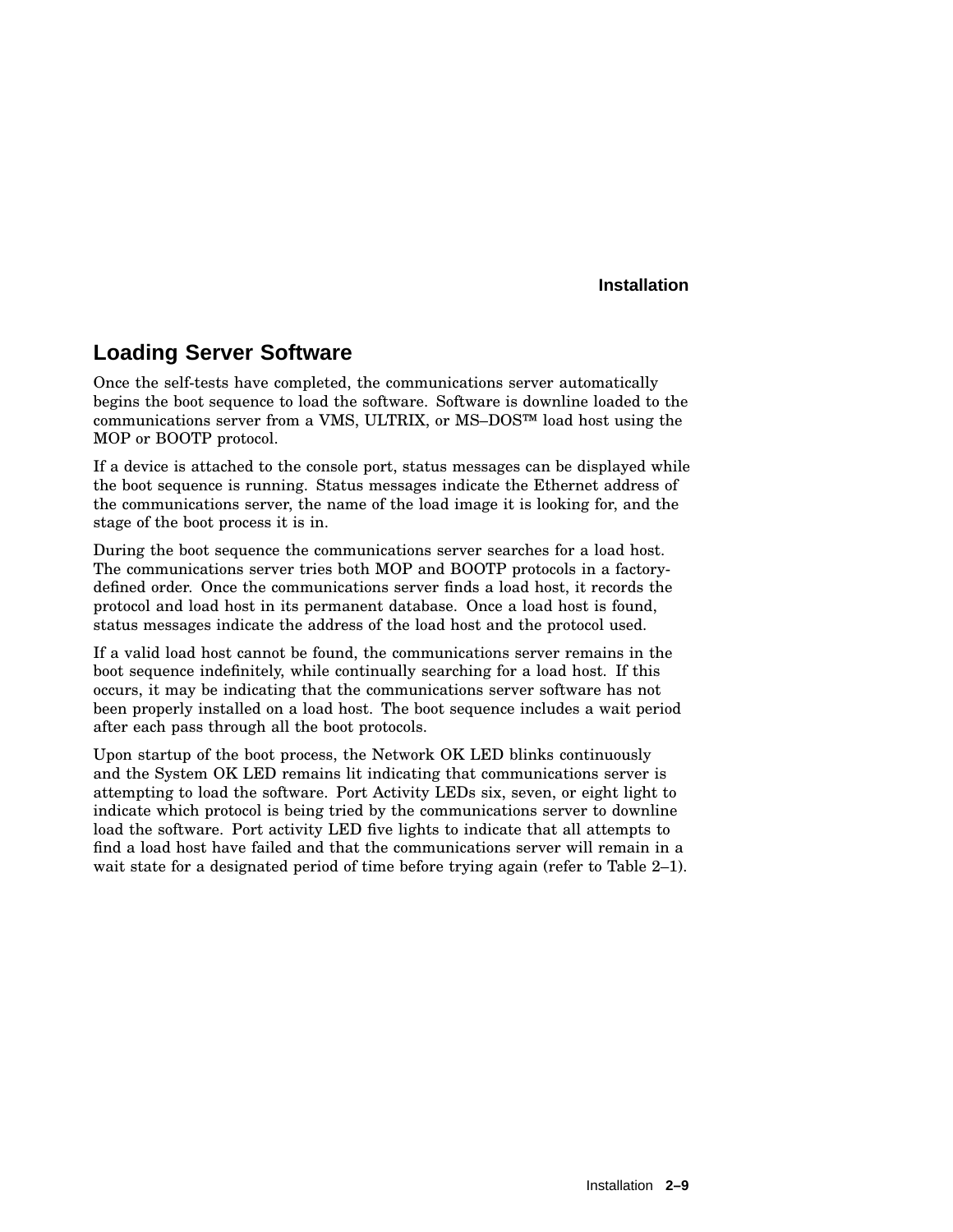| Port LED | <b>Meaning</b>              |  |
|----------|-----------------------------|--|
| 5        | Waiting to retry            |  |
| 6        | Ethernet BOOTP load or dump |  |
| 7        | ISO 8802/3 MOP load or dump |  |
| 8        | Ethernet MOP load or dump   |  |

**Table 2–1 LOAD and DUMP Protocols**

For detailed information on installing communications server software, refer to the appropriate DECserver 90TL software installation documentation.

The following settings represent default characteristics of the console port.

| <b>Characteristic</b> | <b>Setting</b>       |
|-----------------------|----------------------|
| Transmit speed        | 9600 baud            |
| Receive speed         | $Receive = Transmit$ |
| Flow control          | XON/XOFF             |
| Data and parity       | 8 Bits, No Parity    |
| Stop bits             |                      |

**Table 2–2 Default Console Port Terminal Characteristics**

## **Verifying Ports**

To verify operation of each port, follow the steps below.

- 1. Connect a terminal to the port to be tested.
- 2. Press the Return key two or three times to set the (autobaud) operating speed of the port.
- 3. Type a character on the terminal and observe each Port Activity LED for a reaction. The Port Activity LED should turn on, indicating that the corresponding port is in use. Additional characters should then cause the LED to blink.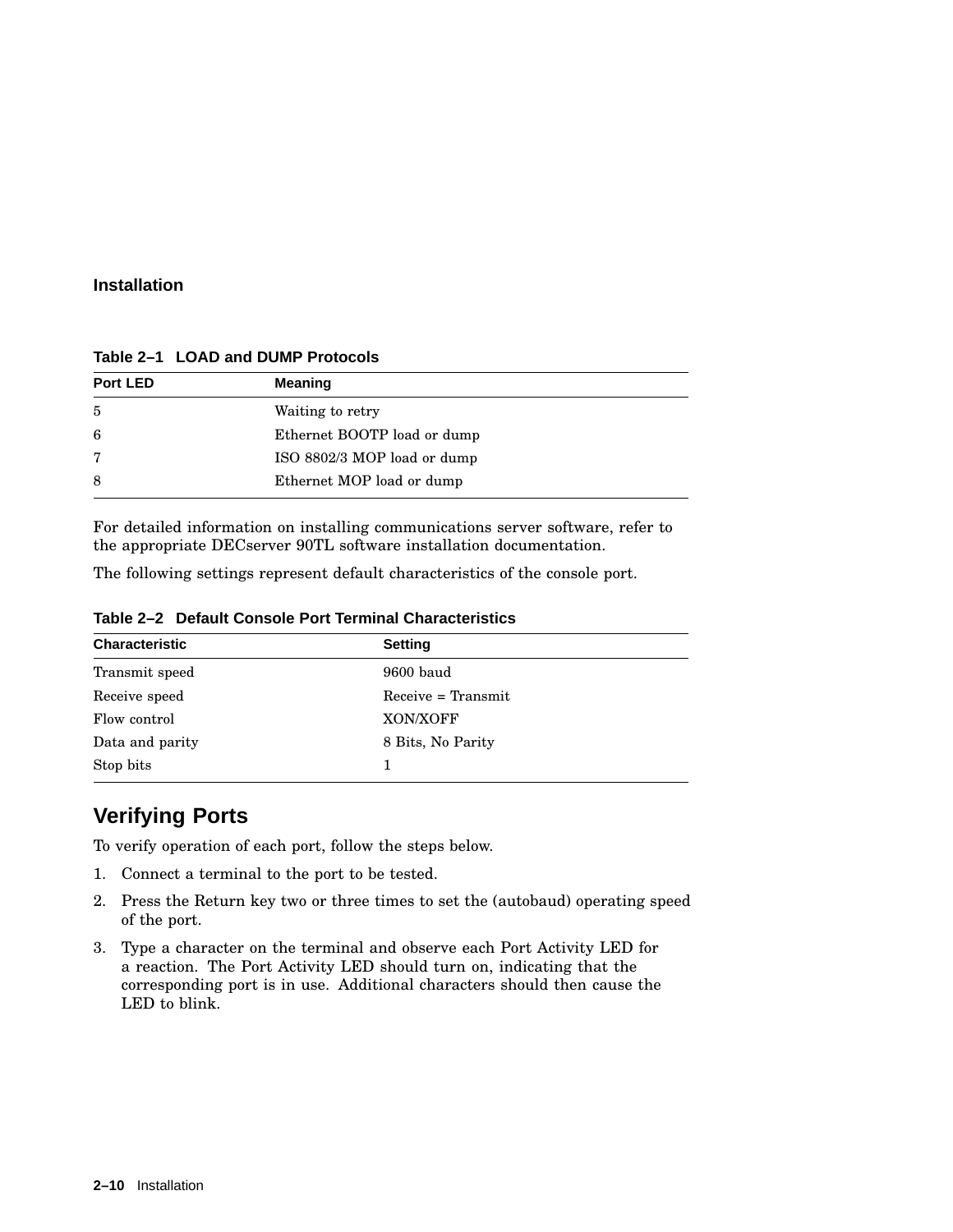This chapter describes the following steps to help you configure and manage the DECserver 90TL Ethernet communications server:

- Planning for unit setup.
- Configuring the unit for use in your network.
- Setting port characteristics.
- Connecting interactive devices to the unit.
- Connecting noninteractive devices to the unit.
- Offering services to the network (LAT or TCP/IP).
- Configuring ports for SLIP access by IP hosts.
- Establishing security.
- Using management tools.
- Using the databases.

To perform these steps, full system privileges are required. Refer to "Configuring and Maintaining a Communications Server on a Network" in *Ethernet Communications Server Management* for details on system privileges.

For a complete list of all factory default settings, refer to "Tasks and Concepts" in *Ethernet Communications Server Management*.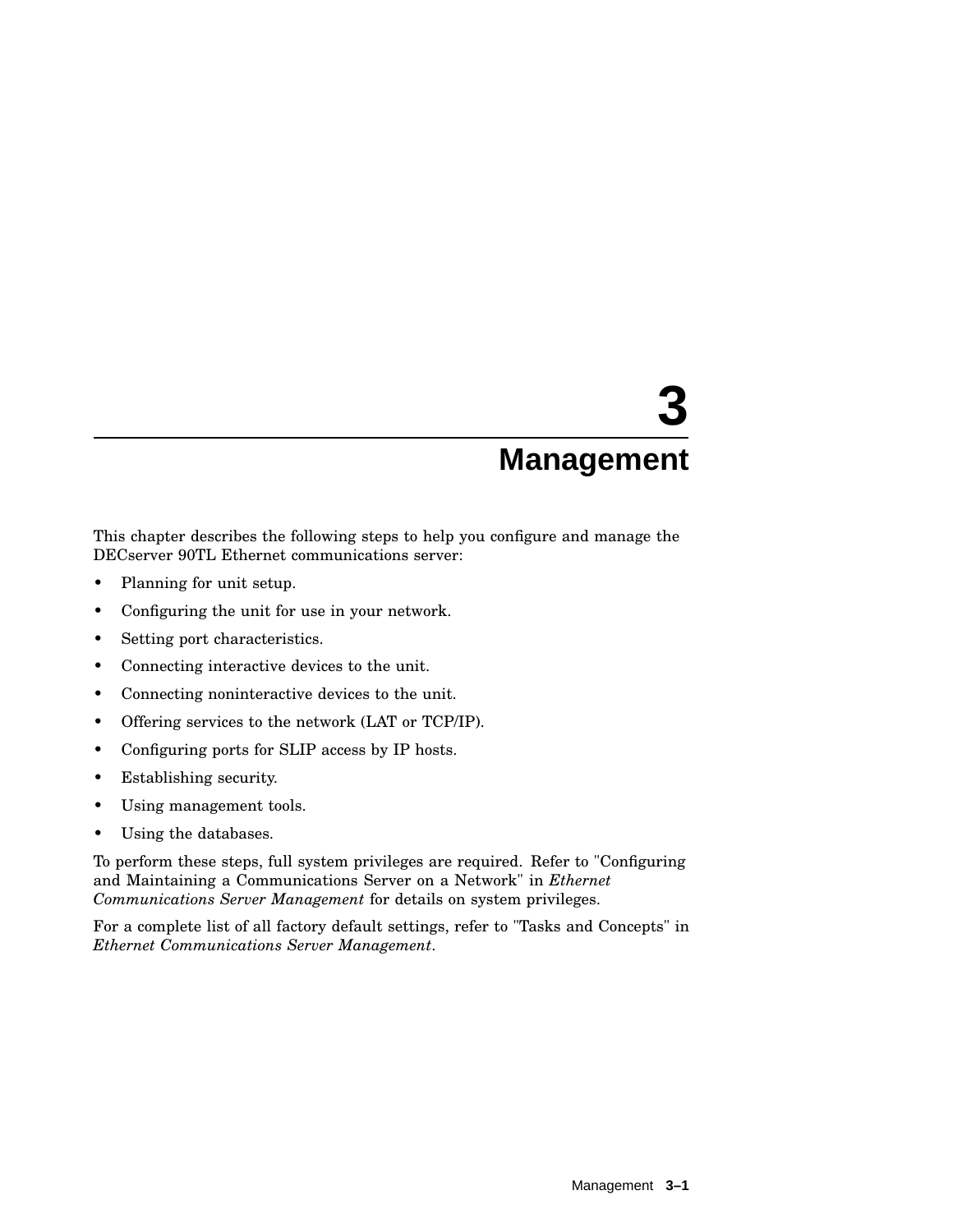## **Setup Planning**

Before you begin configuring the communications server, you should determine the type of network in which you plan to use the communications server; the types of devices you plan to attach to the communications server such as printers, PCs, terminals, and computers; how you plan to use these devices (as private resources or public network-wide resources); and the ports you plan to assign to each device (one through eight).

Specifically, you should consider the following:

1. Determine if you are using your server to access LAT, TCP/IP, or both.

The communications server is preconfigured for LAT access, and no configuration is required on your part. If you are also accessing TCP/IP, additional configuration is required as described later in this chapter.

- 2. Determine the printers, terminals, PCs, and computers you plan to attach to the communications server, and decide which devices you want to be used as network resources.
- 3. Determine if you want to include name servers, gateways, or both in your network. If you include them, they require configuration as described later in this chapter.
- 4. Determine the type of security features you want to implement. The communications server lets you restrict access to specific server features, dedicate ports to specific network services, set inactivity timeout features, and specify other security considerations. Setting specific security features is described later in this chapter.

A complete list of all configuration and management tasks are listed in "Tasks and Concepts" in *Ethernet Communications Server Management*.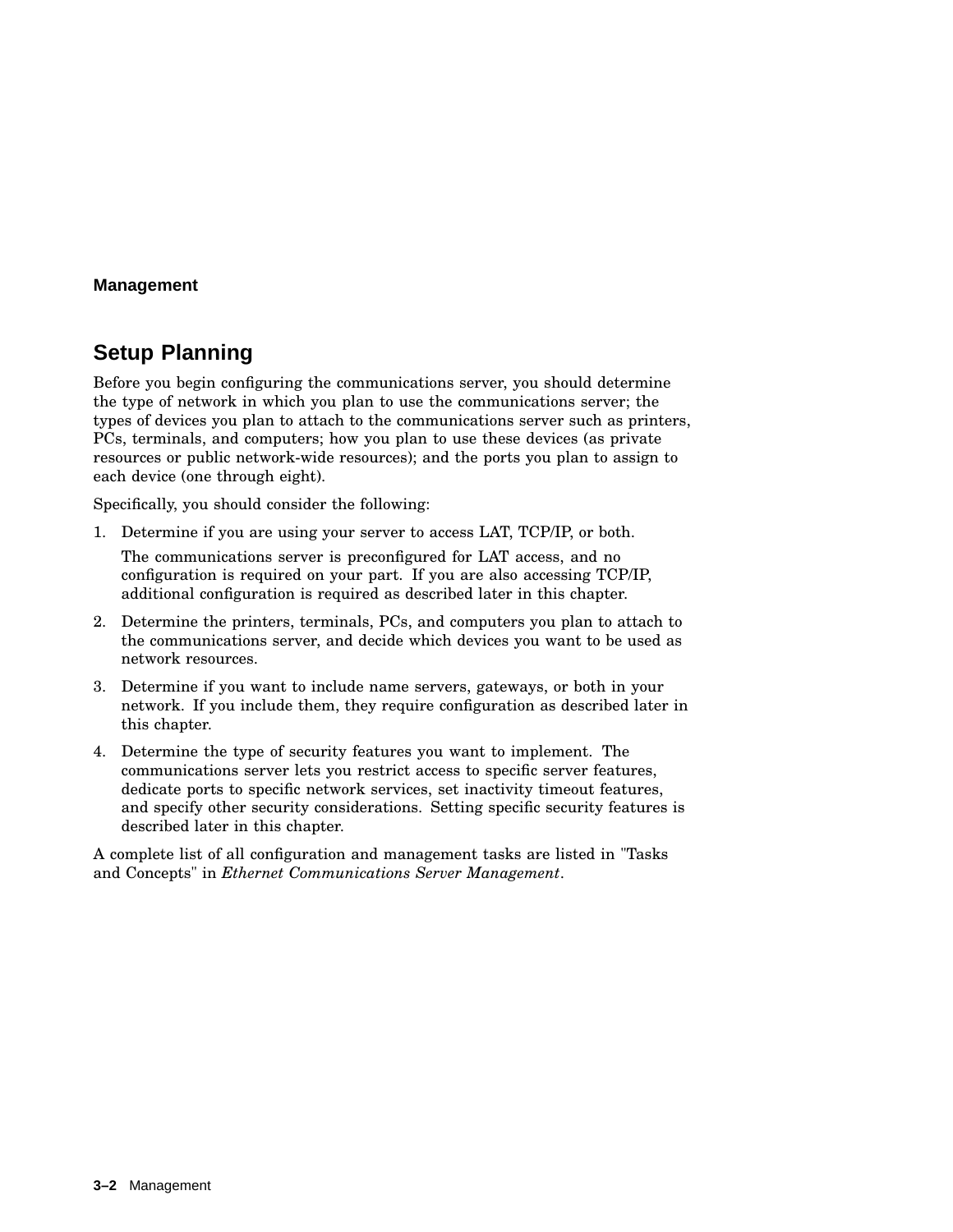## **Connecting the Communications Server to Your Network**

You can use the communications server in a LAT network, in a TCP/IP network, or in a network that includes both protocols.

To issue commands to the communications server, connect a terminal into port one of the communications server; it is preconfigured to be the console port. Press Return two or three times and the communications server responds by displaying a prompt on the terminal. It is convenient to use this terminal to perform all subsequent configuration described in this chapter.

Management tasks described in this chapter require the user to be in privileged mode. To enter privileged mode type:

Local> SET PRIVILEGED

Respond with the privileged password. The factory default value for the privileged password is SYSTEM.

#### **LAT Network**

If you are using the communications server in a DECnet network using the LAT protocol, **no configuration is required**. The communications server is preconfigured to use the LAT protocol. You can, however, customize various communications ports characteristics such as the following:

- Change the authorized LAT group codes
- Change the communications server name
- Change the communications server number
- Change the identification string
- Set the circuit timer to optimize system performance
- Set the keepalive timer and retransmit limit to optimize system performance

For details, refer to "Configuring and Maintaining a Communications Server on a Network" in *Ethernet Communications Server Management*.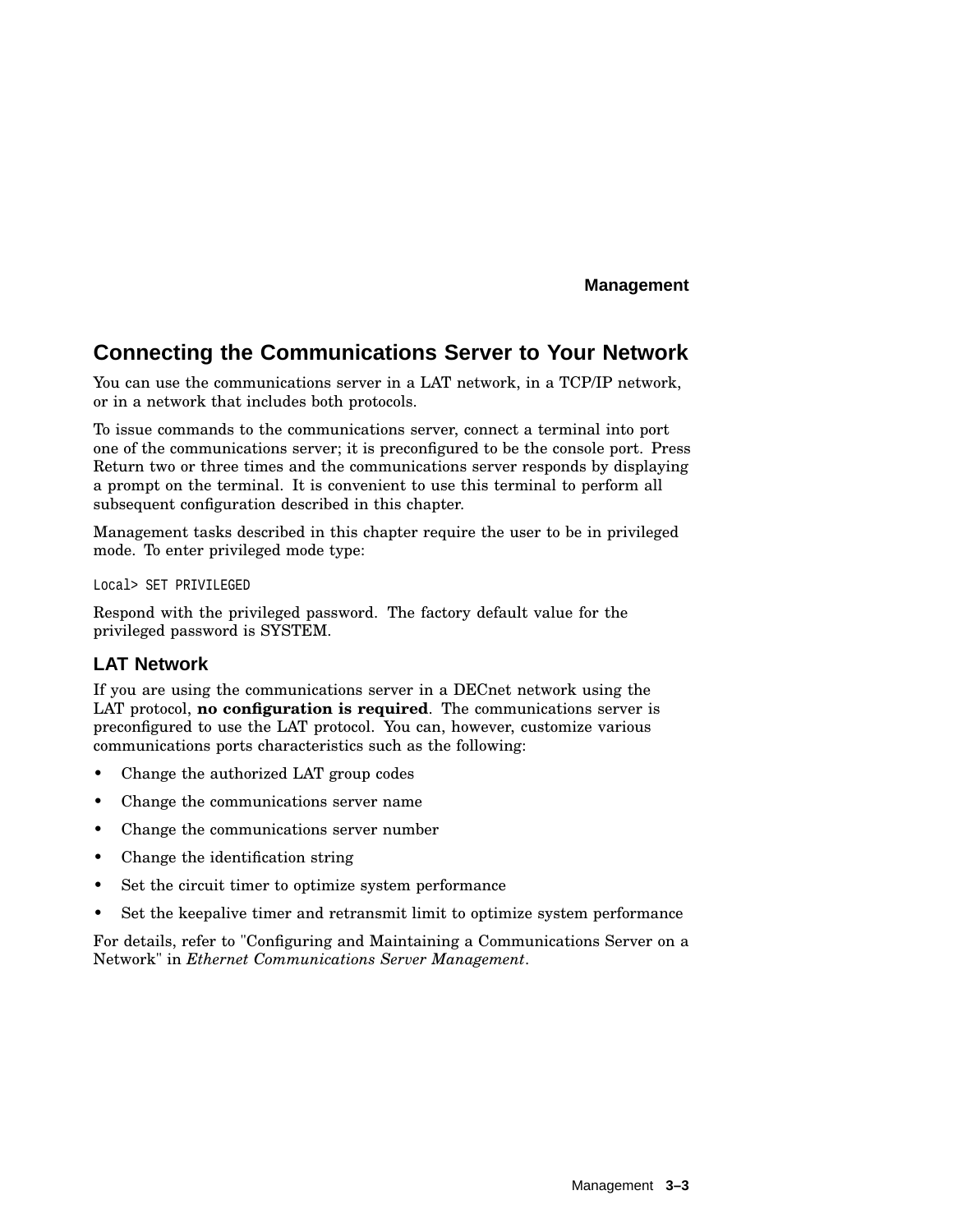#### **TCP/IP Network**

If you are using the communications server in a TCP/IP network, perform the following steps:

1. The communications server provides a default subnet mask, based on the class of internet addresses used. The default for class A is 255.0.0.0, the default for class B is 255.255.0.0, and the default for class C is 255.255.255.0.

If you do not want to use the default, change it using the following command:

Local> CHANGE INTERNET SUBNET MASK nnn.nnn.nnn.nnn

2. Change the internet address of the communications server using the following command:

Local> CHANGE INTERNET ADDRESS nnn.nnn.nnn.nnn

Optionally you can perform the following:

- Add a database with names of internet gateway addresses
- Set the default domain of the communications server
- Add a database with names of internet name servers
- Add a database of commonly used internet hosts

For details, refer to "Configuring and Maintaining a Communications Server on a Network" in *Ethernet Communications Server Management*.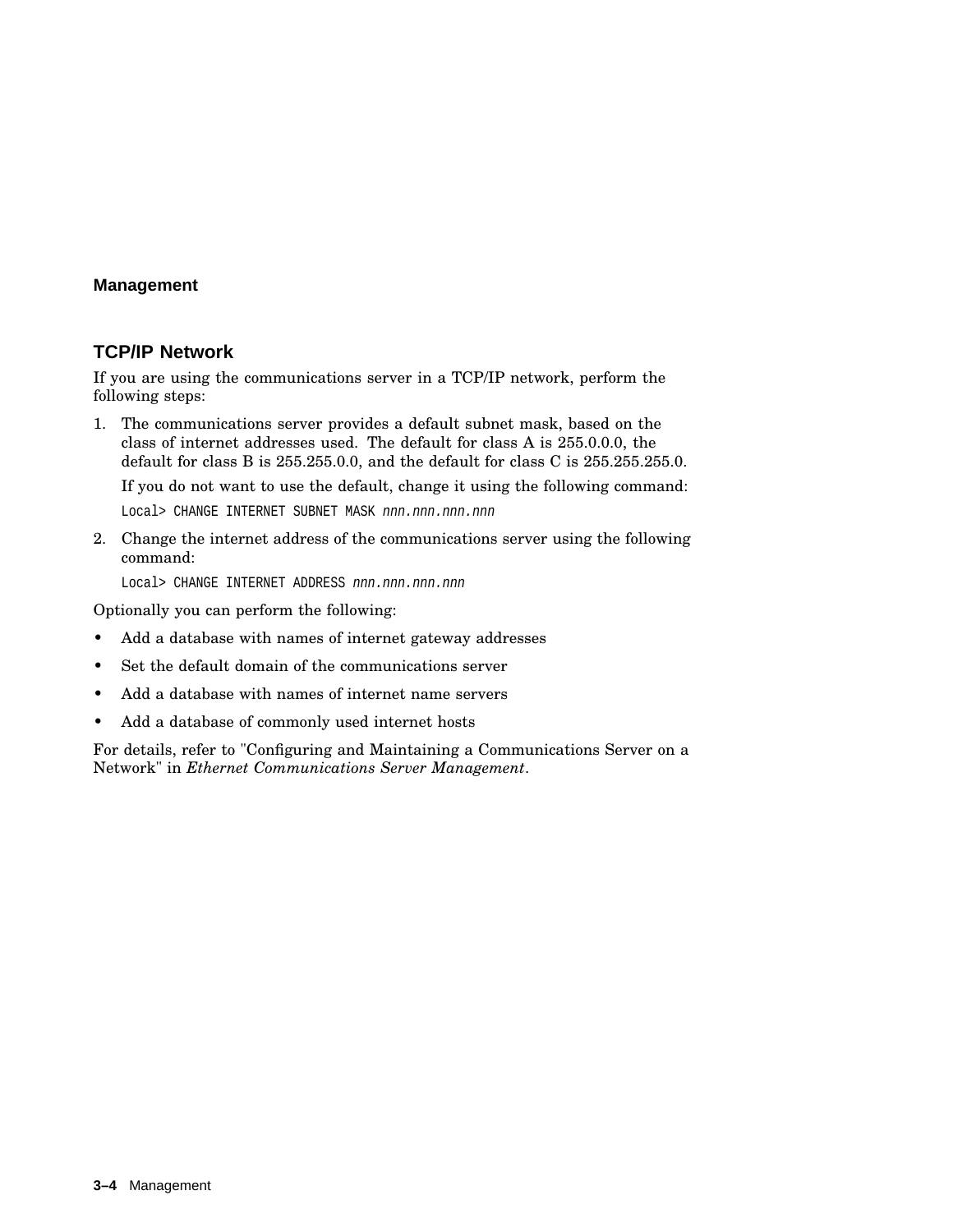### **Server Management Options**

Optionally, you can perform the following:

- Specify the MOP maintenance password
- Identify the console port
- Specify the software image file name
- Enable software dumps
- Set up event logging at a DECnet system

For a detailed description of these topics, refer to "Configuring and Maintaining a Communications Server on a Network" in *Ethernet Communications Server Management*.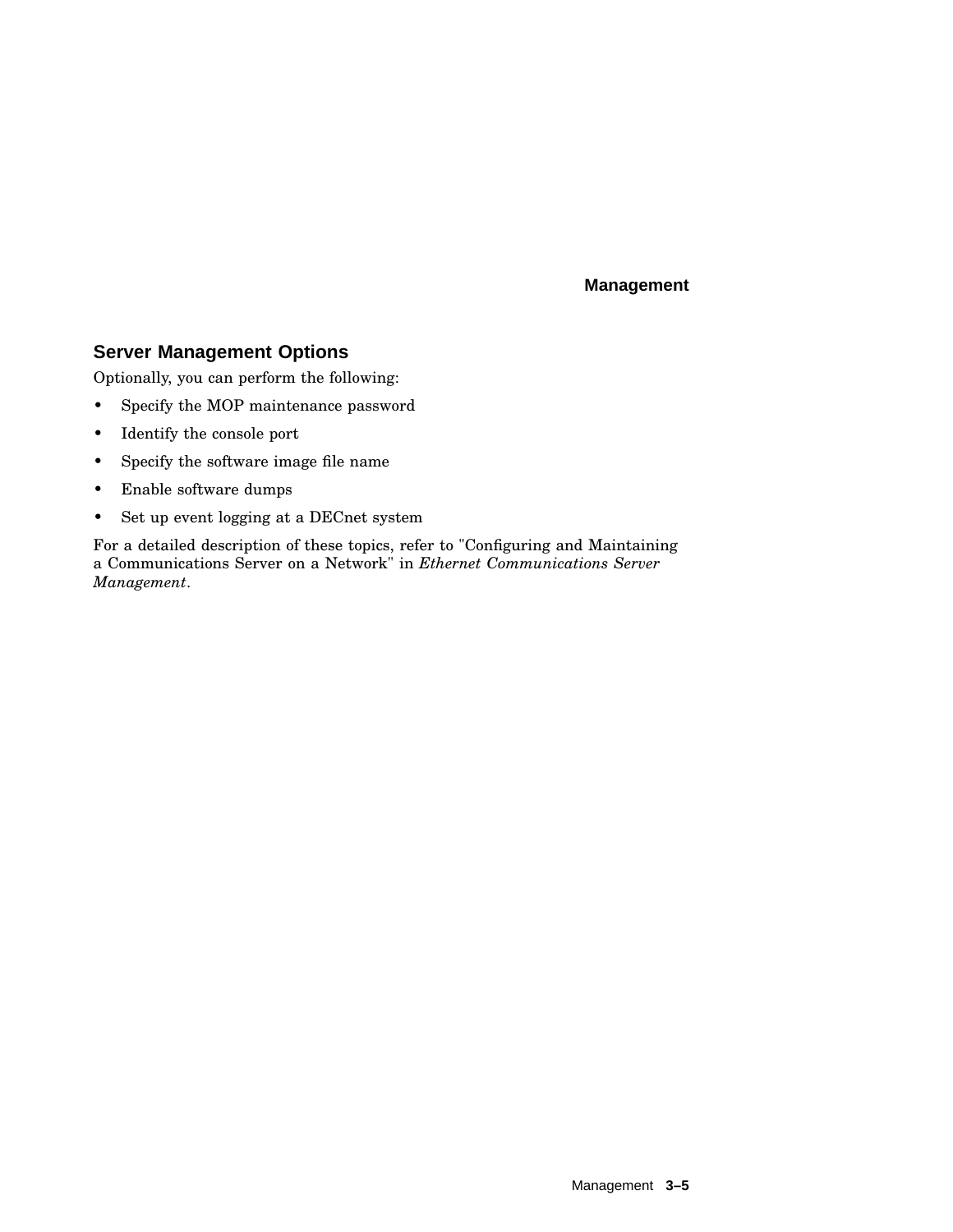## **Setting Port Characteristics**

You can set up devices on the communications server for local access, remote access, or both local access and remote access depending on the port characteristics you set. Local access is used for interactive devices such as terminals; remote access is used for noninteractive devices such as printers and computers.

There are several port characteristics you might want to consider before you begin connecting devices to the communications server ports. These port characteristics include:

- Port access
- Matching port and device characteristics
- Flow control
- Automatic logout
- Inactivity timers
- Additional port customization settings

To display the particular characteristics of a port, issue the following command:

Local> SHOW PORT port number

For complete details on setting port characteristics, refer to "Configuring Devices on a Port" in *Ethernet Communications Server Management*.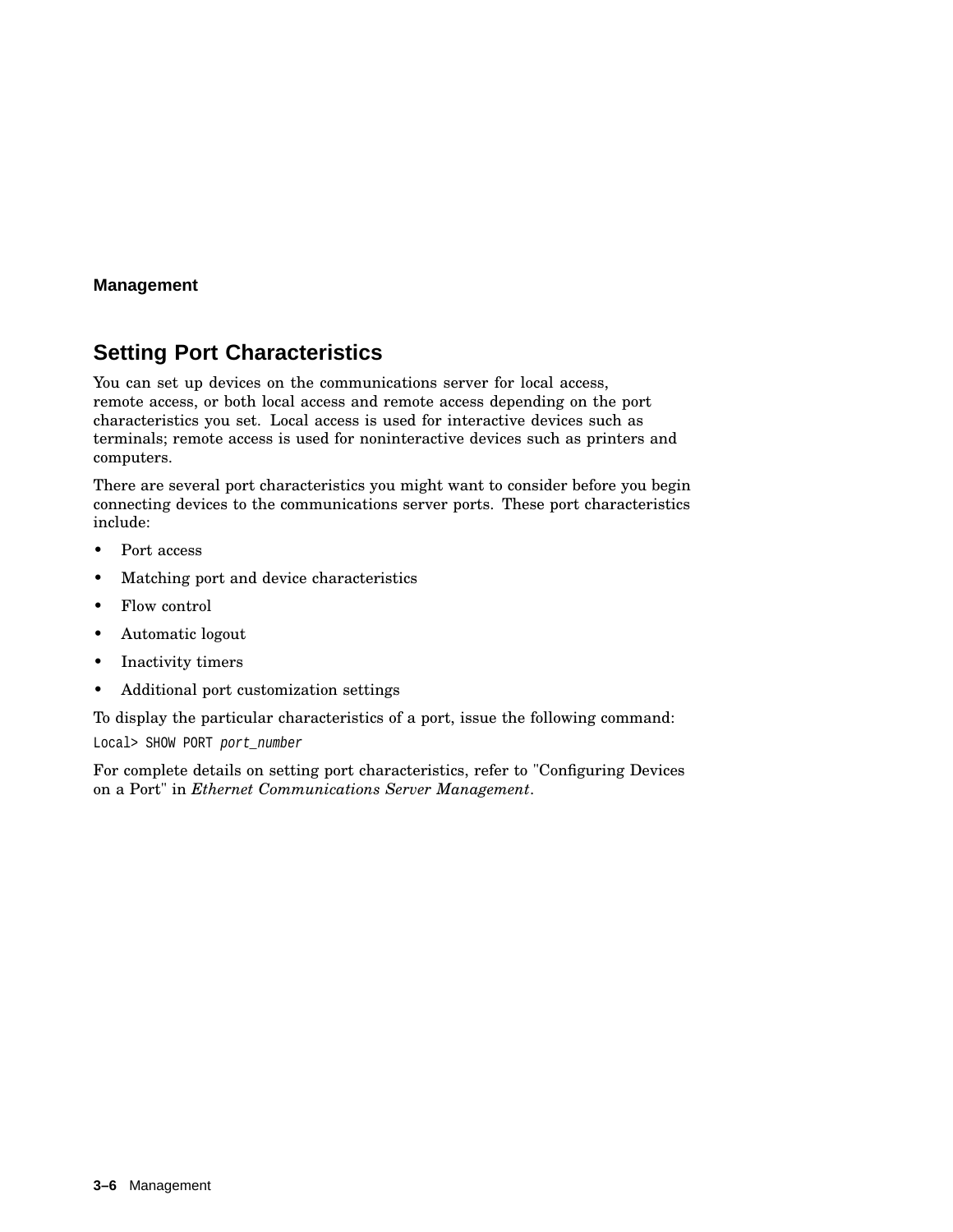#### **Setting Port Access**

Set access to a port to one of the following:

- LOCAL (default) for interactive devices, such as terminals.
- REMOTE for noninteractive devices, such as computers and printers.
- DYNAMIC for devices that can be used in interactive and noninteractive mode, such as personal computers (PCs) and printers with keyboards.
- NONE to prohibit access to the port.

The following shows how to set ACCESS to REMOTE for port 5:

Local> DEFINE PORT 5 ACCESS REMOTE Local> LOGOUT PORT 5

## **Matching Port and Device Characteristics**

You must ensure that the physical characteristics of the communications server port match the physical characteristics of the device you intend to attach to the port. Refer to the device specific documentation for information on matching device port characteristics.

Some of the most common physical characteristics include the following:

• AUTOBAUD

Normally, you enable AUTOBAUD when configuring interactive devices and disable AUTOBAUD when configuring network resources, such as printers, modems, and computers. When AUTOBAUD is disabled, you should specify the settings for CHARACTER SIZE, PARITY, and SPEED characteristics. The following shows how to disable AUTOBAUD on port 5:

Local> CHANGE PORT 5 AUTOBAUD DISABLED

The AUTOBAUD characteristic functions only if the input and output speeds of the port device are the same and the device characteristics are one of the following:

- CHARACTER SIZE 8 and PARITY NONE
- CHARACTER SIZE 7 and PARITY EVEN
- CHARACTER SIZE

Specify the device character size: 7 or 8 bits. Use CHARACTER SIZE 7 if the device supports 7-bit operation only. (Use the operator's guide for the port device to determine character size.) If you have AUTOBAUD enabled, the communications server automatically adjusts the character size.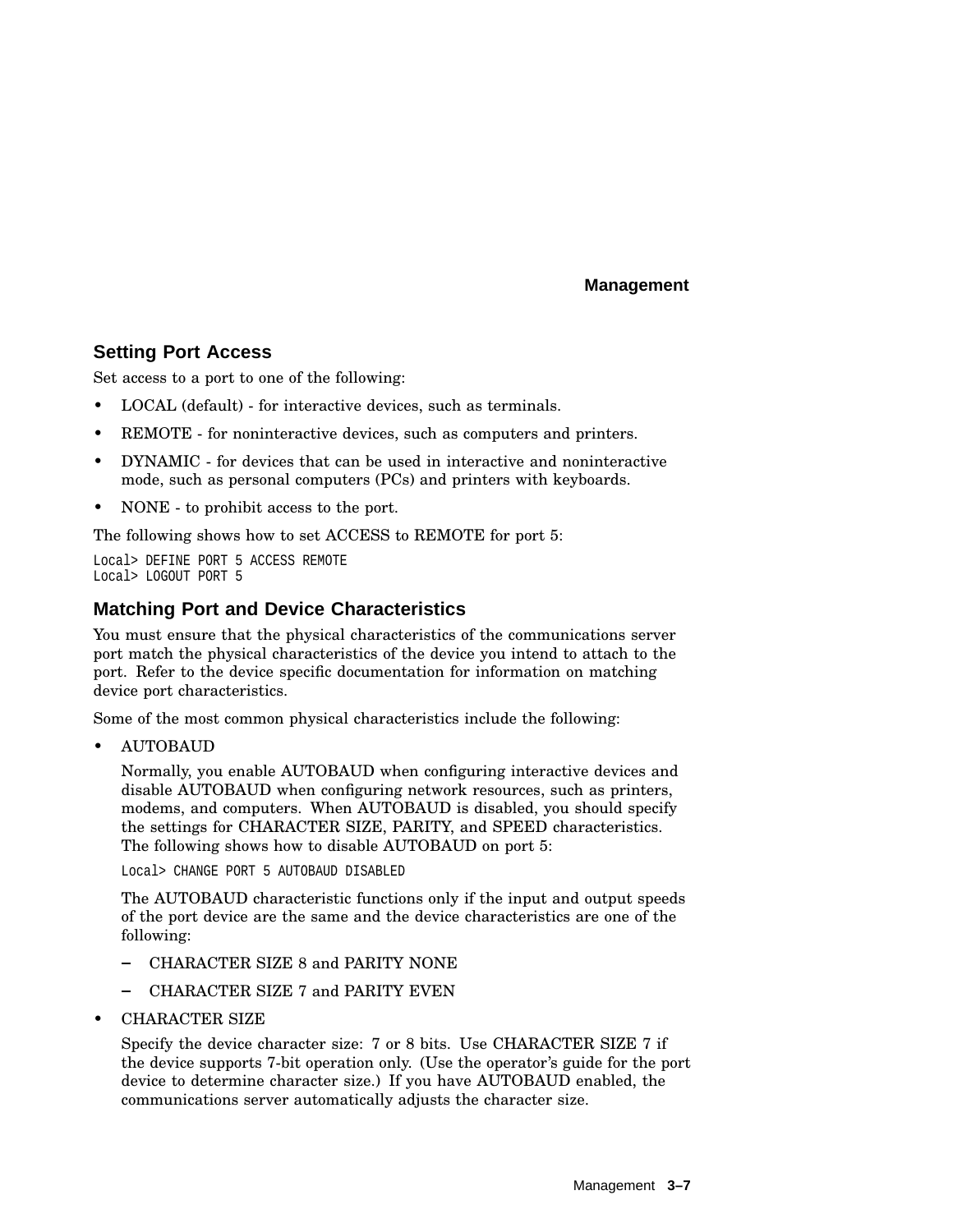The following shows how to set CHARACTER SIZE to 7 for port 5:

Local> CHANGE PORT 5 CHARACTER SIZE 7

The communications server software automatically formats the characters for transmission from the communications server to an internet host or LAT service.

#### • PARITY

Determine the device parity:

- EVEN: The communications server checks for an even number of bits per  $\equiv$ character.
- ODD: The communications server checks for an odd number of bits per character.
- MARK: The communications server checks for a set parity bit per character.
- SPACE: The communications server checks for a cleared parity bit per character.
- NONE: The communications server does no checking. Use this if parity is not supported on the port device.

If you enable AUTOBAUD, the communications server automatically adjusts the parity. The following example shows how to change the parity to ODD on port 5:

Local> CHANGE PORT 5 PARITY ODD

• SPEED

Determine the device speed: 75, 110, 150, 300, 600, 1200, 1800, 2000, 2400, 4800, 9600, 19200, 38400, or 57600 bits per second (bps). The communications server automatically adjusts the port speed if you enable AUTOBAUD. The following example shows how to change the port speed to 2400 on port 5:

Local> CHANGE PORT 5 SPEED 2400

You can also use the optional keywords INPUT and OUTPUT to set up splitspeed operations. For more information on the SET/DEFINE/CHANGE PORT SPEED command, refer to *Ethernet Communications Server Commands*.

• STOP BITS

Determine the number of stop bits used by the device type: 1 or 2. You can use STOP BITS DYNAMIC to have the communications server automatically use 2 stop bits for port speeds up to and including 110 bps, and 1 stop bit for port speeds above 110 bps.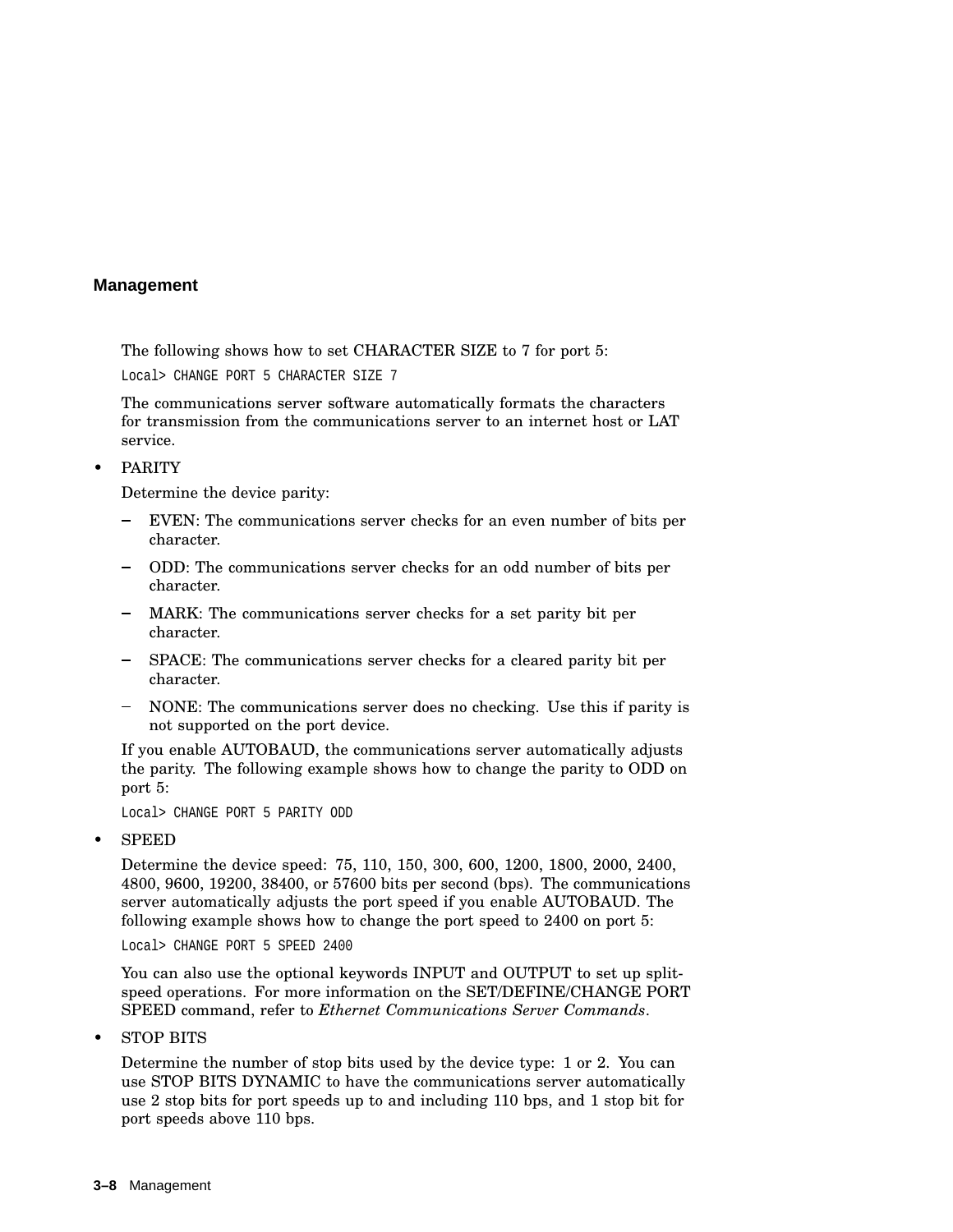The following example shows how to change the STOP BITS to DYNAMIC on port 5:

Local> CHANGE PORT 5 STOP BITS DYNAMIC

• TYPE

Determine the device type: HARDCOPY (for hardcopy devices), ANSI (for ANSI standard video terminals), or SOFTCOPY (for non-ANSI video terminals). The TYPE characteristic is not used when the port has the ACCESS characteristic set to REMOTE. ANSI is the default and is necessary for command line recall and edit.

The following example shows how to change the TYPE to HARDCOPY on port 5:

Local> CHANGE PORT 5 TYPE HARDCOPY

#### **Note**

In order to make new port characteristics take effect, you must logout the port after changing the characteristics. The Privileged mode allows you to do this from another device port on the communications server.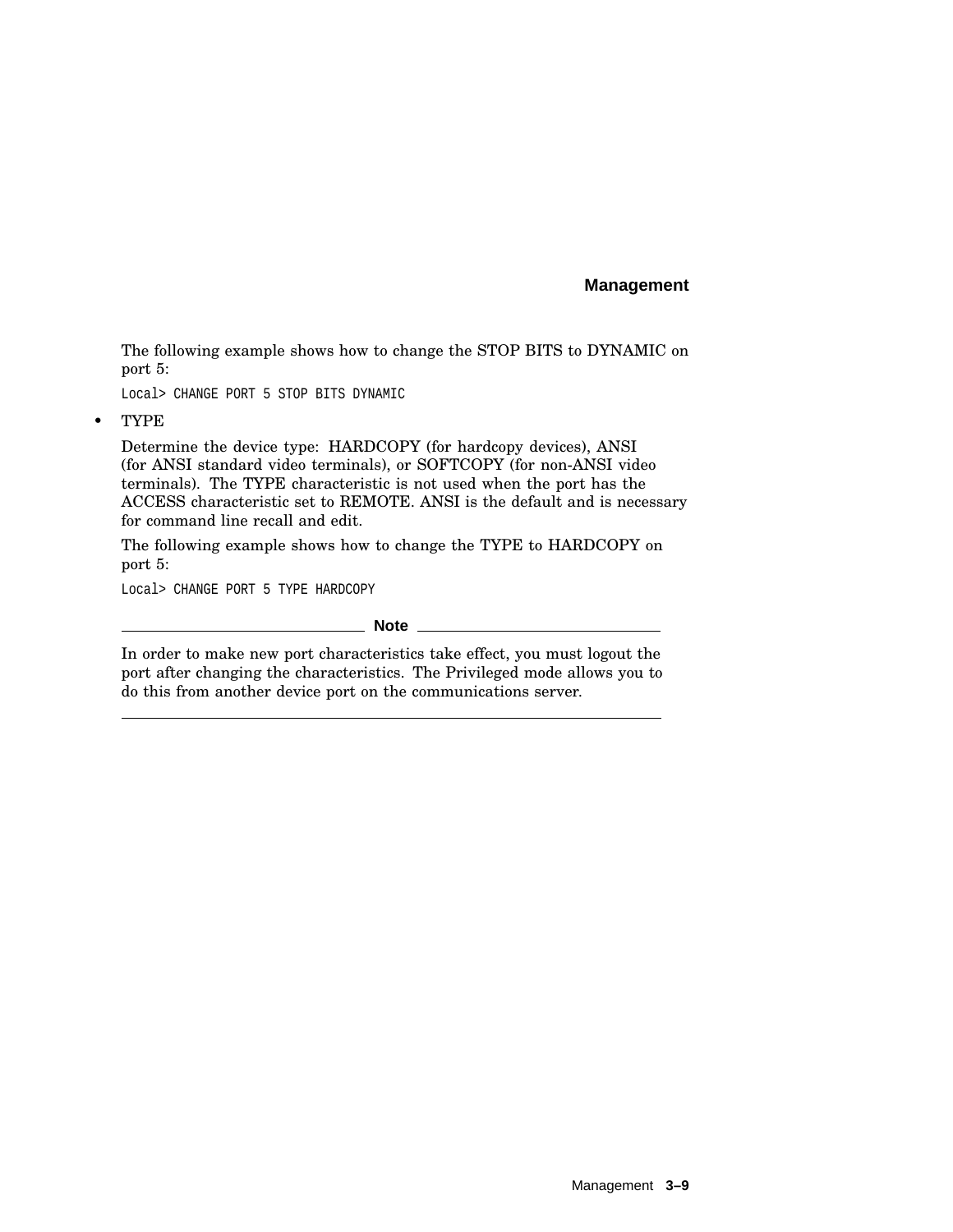#### **Setting Flow Control**

The FLOW CONTROL characteristic allows the communications server to start and stop data transfer between the port and the attached device. Using flow control ensures that no data is lost due to lack of buffering space. It does not apply to data between the communications server and a network resource.

You can also set flow control direction. For a particular session, the network resource might manage flow control between the port and the host.

The communications server can use the transmission-on (XON) and transmissionoff (XOFF) control characters, data-set-ready (DSR) and data-terminal-ready (DTR) control signals, or no flow control at all. The following describes each type:

• XON and XOFF—This is the factory-set default. It is a form of in-band flow control since the XON and XOFF characters are transmitted as TxD and RxD data. XON/XOFF flow control is the type of flow control used with Digital Equipment Corporation terminals, personal computers, printers, and

XON/XOFF flow control should be used when DSRLOGOUT, SIGNAL CONTROL or SIGNAL CHECK is enabled. The following example shows how to set XON/XOFF flow control on port 5:

Local> CHANGE PORT 5 FLOW CONTROL XON

• DSR and DTR—This is a form of out-of-band flow control used with communication devices and printers. With DSR flow control, the communications server transmits data only when it detects DSR. If the communications server is receiving data too quickly from the port device, it turns off the DTR signal until it is able to accept more data. Similarly, if the device is receiving data too quickly from the communications server, it turns off the DSR signal until it is able to accept more data.

Do not enable DSR flow control if DSRLOGOUT, SIGNAL CONTROL or SIGNAL CHECK is ENABLED. The following example shows how to set up DSR flow control on port 5:

Local> CHANGE PORT 5 FLOW CONTROL DSR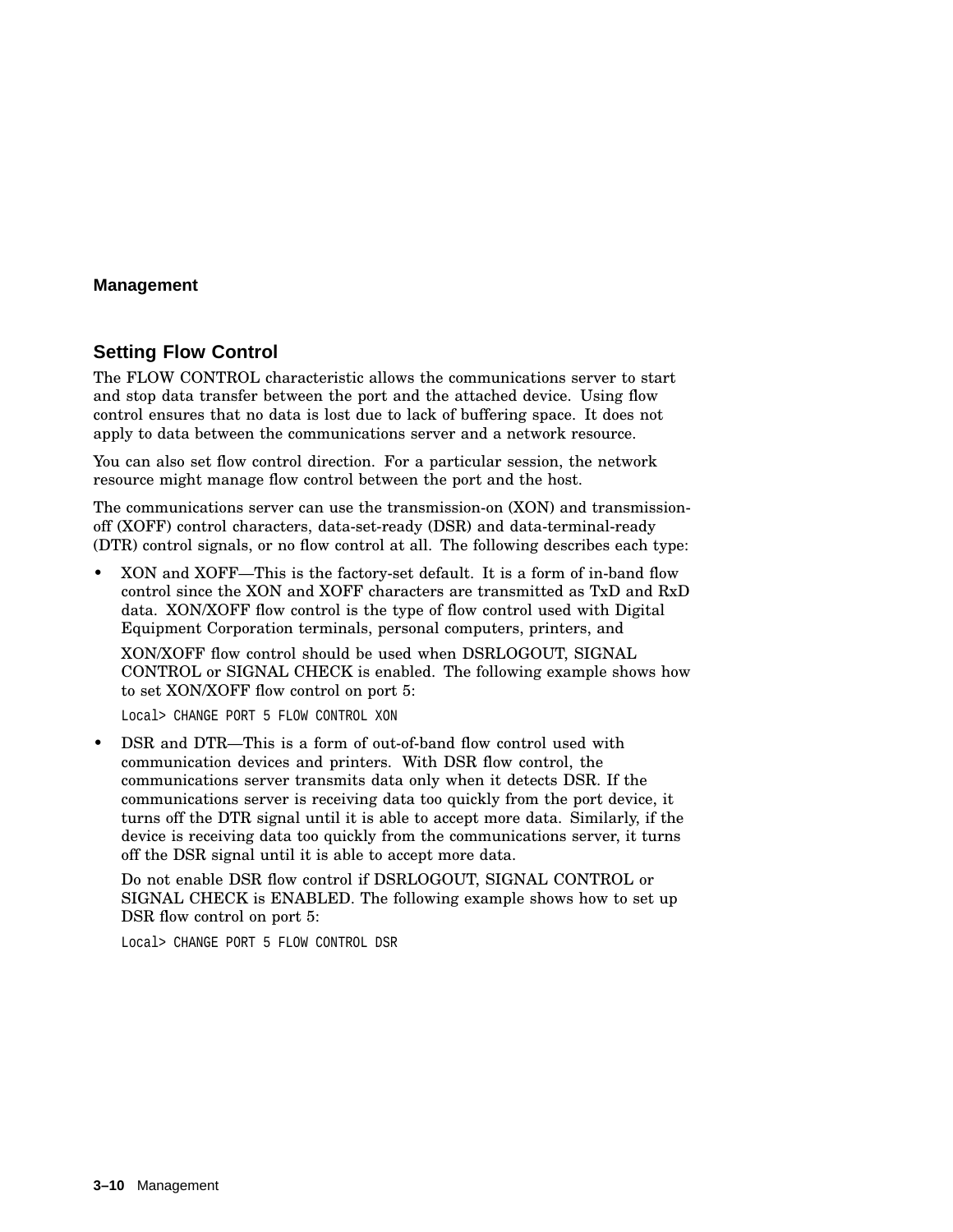### **Setting Automatic Logout Characteristics**

You can use various characteristics to automatically log out the port when the device attached to the port is powered off or when there is no activity for a specified period of time. The automatic logout characteristics include the following:

- DSRLOGOUT
- LONGBREAK LOGOUT
- INACTIVITY LOGOUT
- INACTIVITY TIMER

The default is DISABLED for DSRLOGOUT, LONGBREAK LOGOUT, and INACTIVITY LOGOUT. The default INACTIVITY TIMER is 30 minutes.

In the following example, INACTIVITY LOGOUT is enabled for port 5.

Local> CHANGE PORT 5 INACTIVITY LOGOUT ENABLED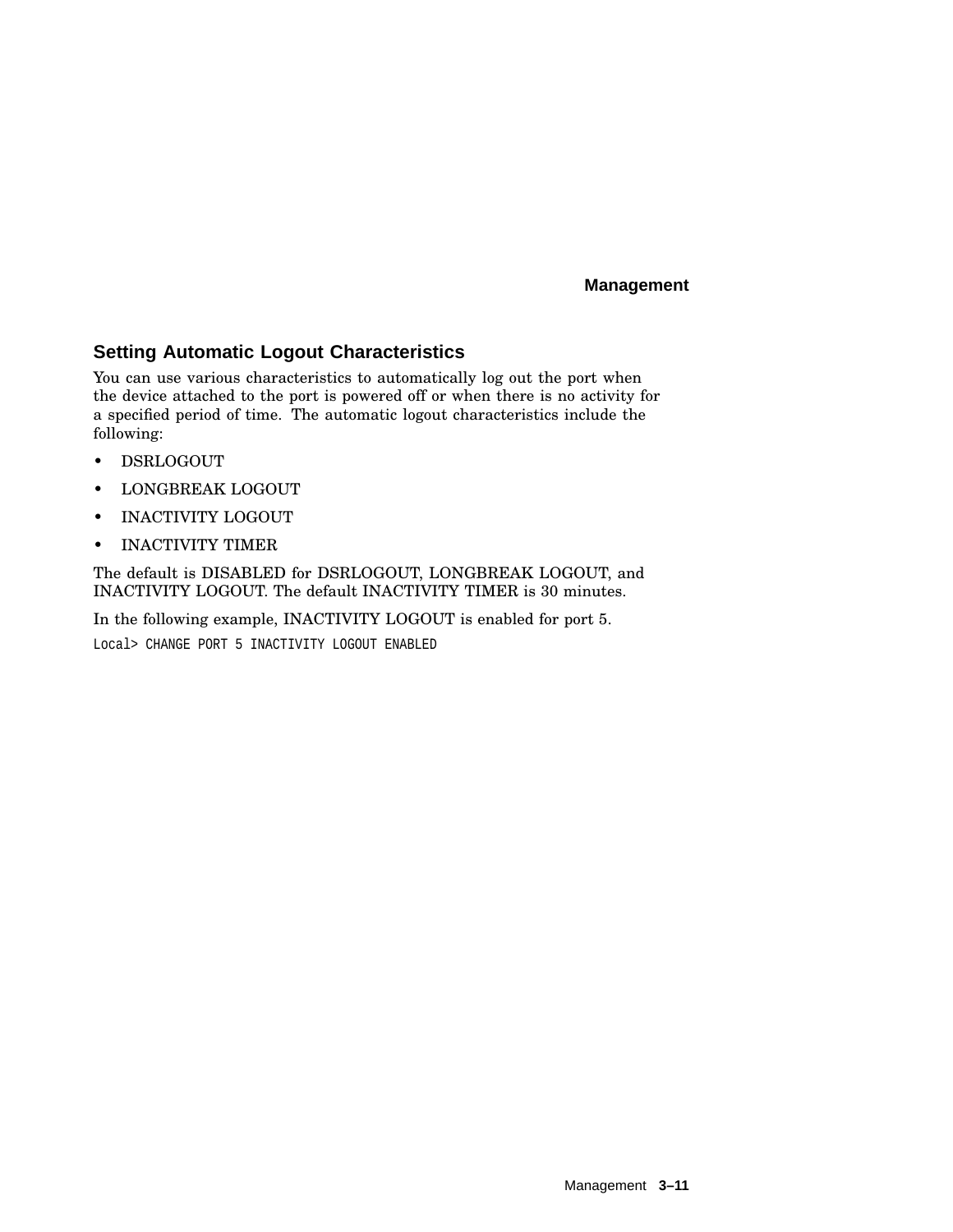### **Additional Port Customization Settings**

You can use the following commands to customize ports:

- AUTOCONNECT—Issue this command when a communications server is unable to locate a particular LAT service. If a previous session has been interrupted, the communications server automatically attempts to reestablish it. The factory default for this feature is DISABLED.
- BREAK—Defines the use of the Break key. Normally Break is set to LOCAL, and is used to interrupt a network session and return to the Local prompt. However, some applications and PCs may require use of the Break key for other purposes. This function key can be set to NONE or REMOTE, as needed. In either case, you should define a local switch character.
- DEFAULT PROTOCOL—Defines the default protocol for the CONNECT command. The factory default is LAT, but you can change it to TELNET, SLIP, or ANY. When the connect command is issued, you can overide the default protocol by specifying the protocol to be used. For example, CONNECT LAT will always cause the communications server to establish a service connection using the LAT protocol.
- FORWARD SWITCH and BACKWARD SWITCH Defines character sequences that can be used to automatically switch from one session to another without going through LOCAL mode.
- INACTIVITY LOGOUT—If enabled, allows the communications server to automatically log out of a port that has been inactive for more than the designated period of time. The timeout period is set with the CHANGE SERVER INACTIVITY TIMER command.
- LOCAL SWITCH—Defines a character which can be used in addition to or instead of the Break key to interrupt a session with a network service and return to the Local prompt.
- PREFERRED SERVICE—Defines a session which can be established by issuing the C[ONNECT] command with no additional parameters needed.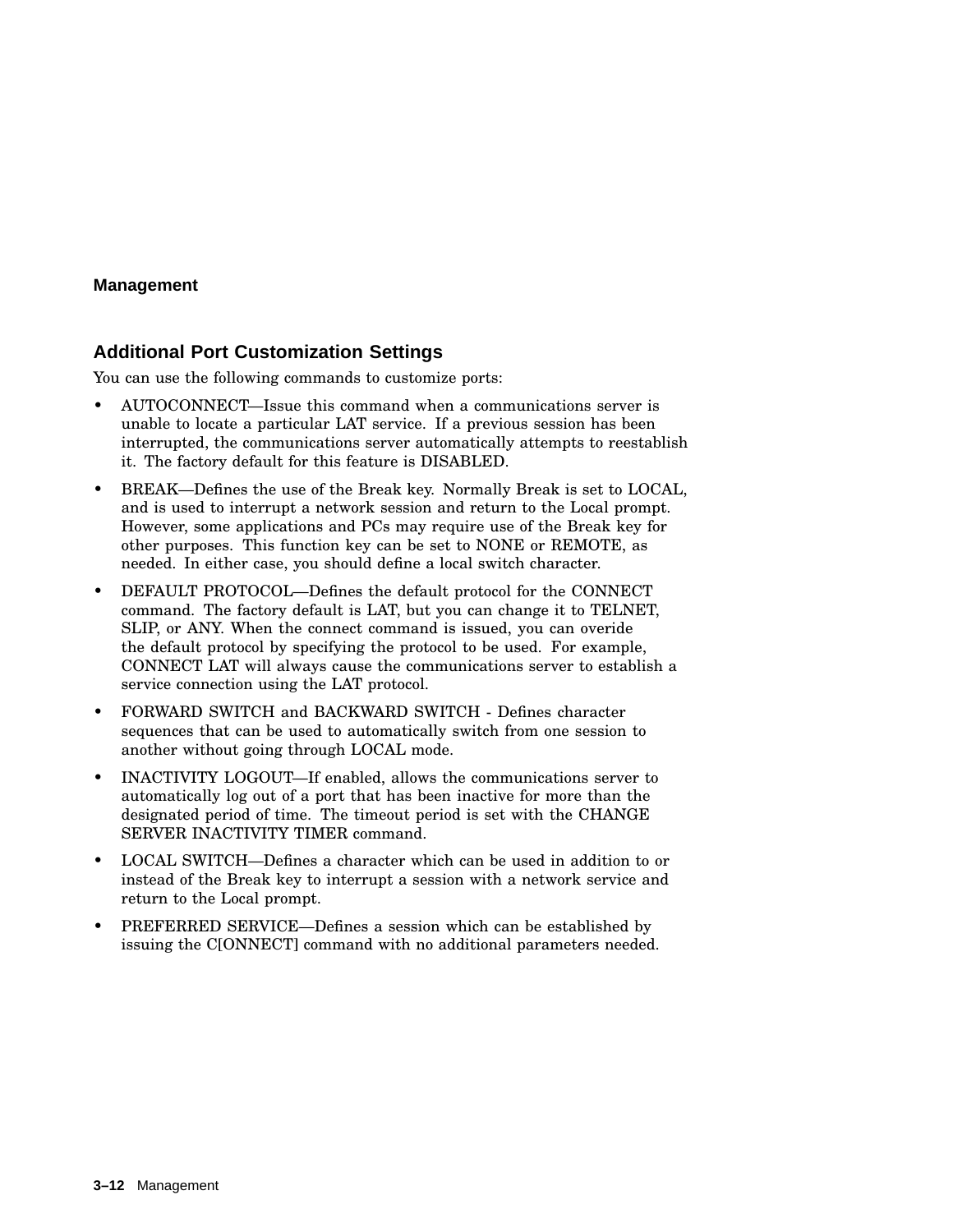## **Connecting Interactive Devices**

Interactive devices allow users to directly access the network. Interactive devices are typically terminals, but can be PCs and computers. The communications server is preconfigured to operate with most standard terminals, PCs, or computers. To use a terminal, PC, or computer as an interactive device to access the network, simply connect it into a port on the communications server.

You can configure interactive devices for both LAT and Telnet sessions.

Optionally, you can specify the following for the ports used for LAT and Telnet sessions:

- LAT group codes (LAT only)
- Autoconnect (LAT only)
- Autoprompt (LAT only)
- A default protocol
- Failover (LAT only)
- Port queuing (LAT only)
- A session management (TD/SMP) terminal
- On-demand loading for Asian terminals (LAT only)
- Telnet client session profile (Telnet only)
- Individual Telnet client session characteristics (Telnet only)
- Security features
- Management functions

For details, refer to "Configuring and Managing Interactive Devices" in *Ethernet Communications Server Management*.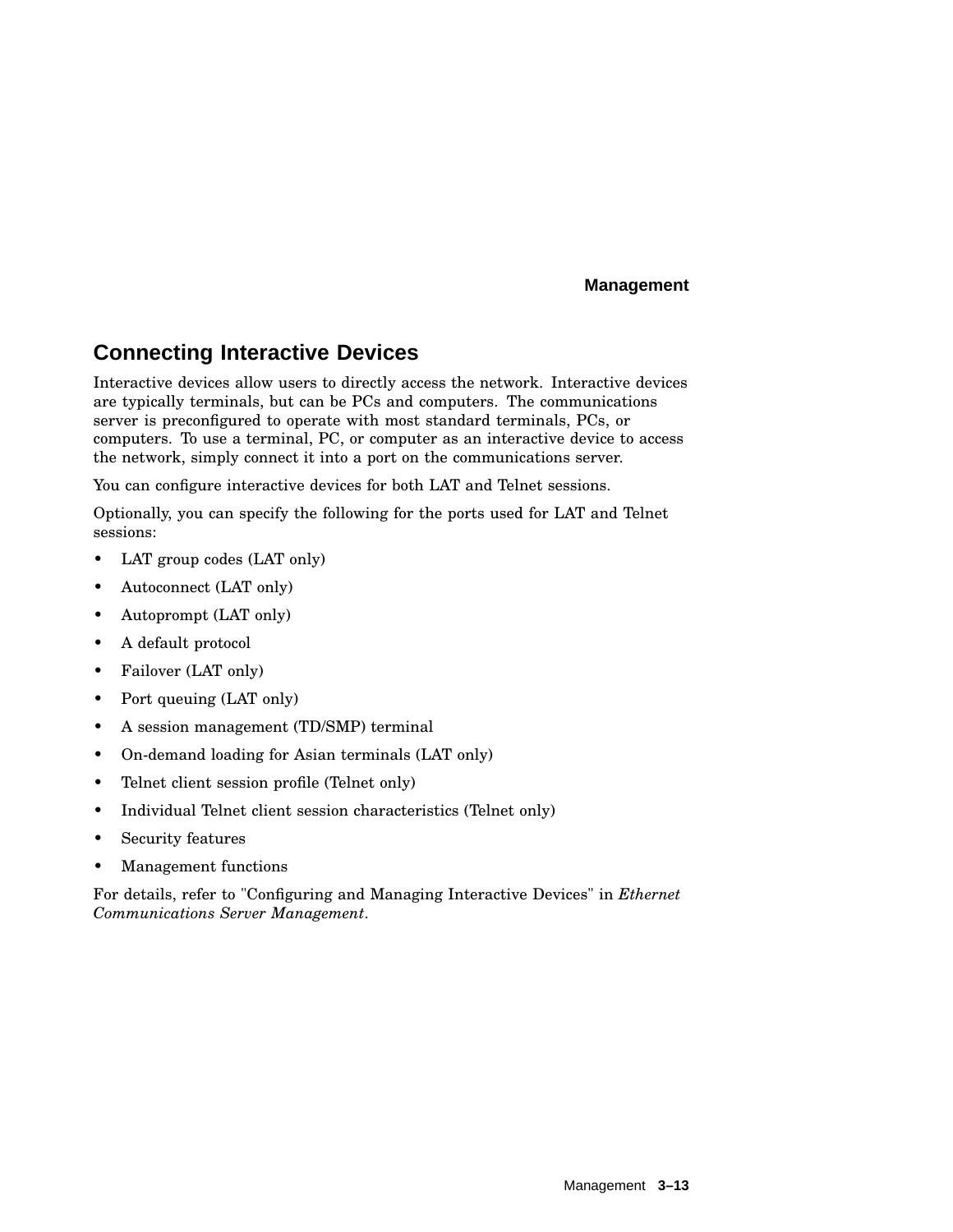## **Using an Interactive Device as a Network Service**

To offer the services of a PC or computer configured as an interactive device to the network, issue the following command:

Local> CHANGE PORT port\_number ACCESS DYNAMIC

Setting port access to DYNAMIC, allows you to toggle the device between a local interactive service and a network service.

Once you have specified the port access as DYNAMIC, to offer the port service to the network, follow the instructions in "Offering Services to the Network" later in this chapter.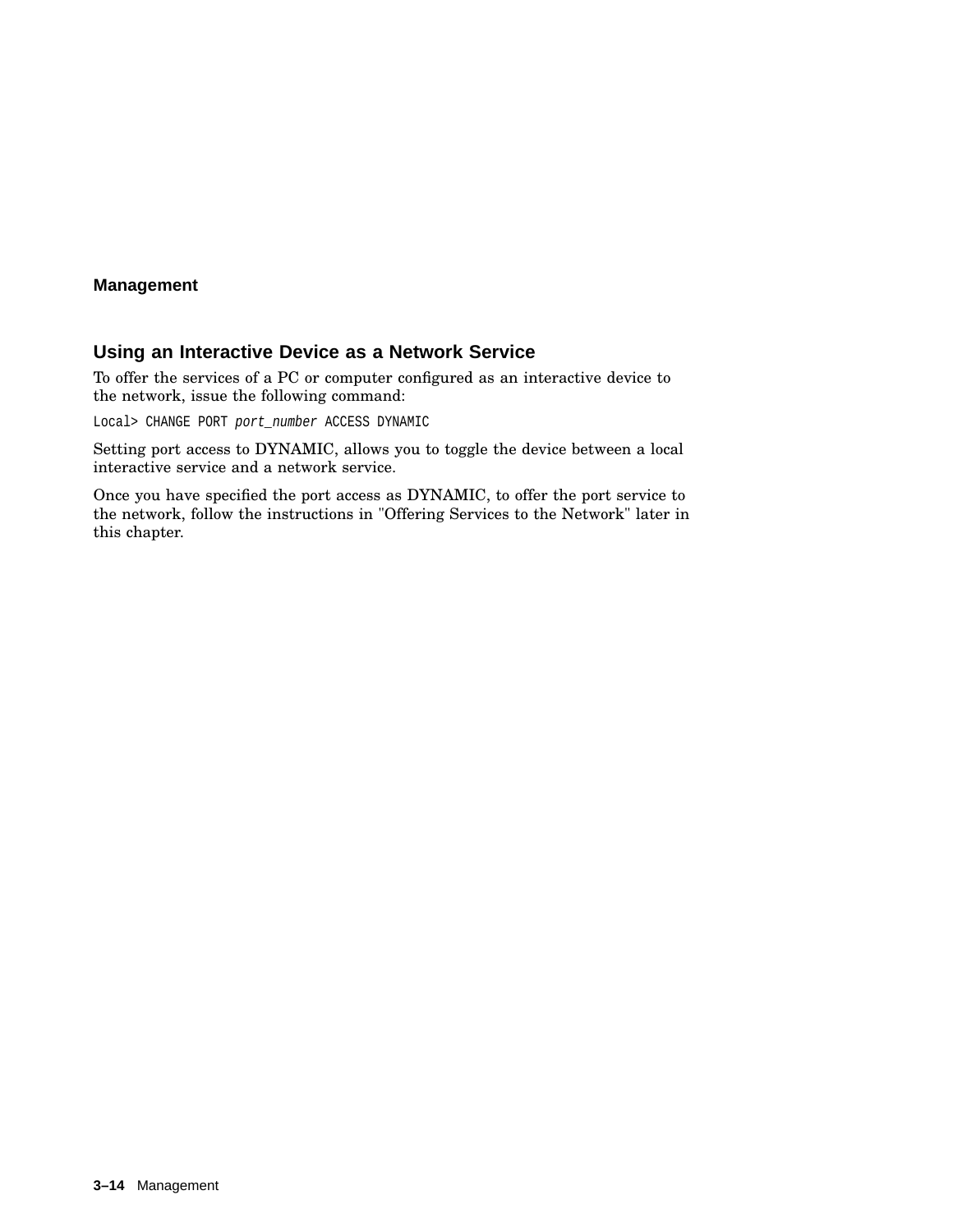# **Connecting Noninteractive Devices**

Noninteractive devices are usually network resources. They include printers, but they can also include PCs and computers if you want to use them as network-wide resources.

To configure a noninteractive device, specify the following communications server port characteristics for it:

- 1. Set the access feature of the communications server port to REMOTE to allow remote access to the device you are connecting as follows: Local> CHANGE PORT port number ACCESS REMOTE
- 2. Disable the BREAK function of the communications server port as follows: Local> CHANGE PORT port number BREAK DISABLED
- 3. Disable the AUTOBAUD feature as follows:

Local> CHANGE PORT port number AUTOBAUD DISABLED

4. Set the CHARACTER\_SIZE, PARITY, BAUD RATE, and STOP BITS to match those of the device you are connecting. Refer to the device specific documentation to set these characteristics.

Local> CHANGE PORT port\_number CHARACTER SIZE {7|8} Local> CHANGE PORT port\_number PARITY {EVEN|ODD|MARK|SPACE|NONE} Local> CHANGE PORT port\_number BAUD RATE n Local> CHANGE PORT port number STOP BITS  ${1|2}$ 

5. For printers that provide a DTR signal, enable the SIGNAL CHECK feature on the communications server. This allows the communications server to verify that the attached printer is ready to receive data, before the user attaches to it. If SIGNAL CHECK is not enabled, all data sent to the printer before the printer is in the ready state, is lost (this is mutually exclusive with DSR flow control).

To enable SIGNAL CHECK, perform the following:

Local> CHANGE PORT port\_number SIGNAL CHECK ENABLED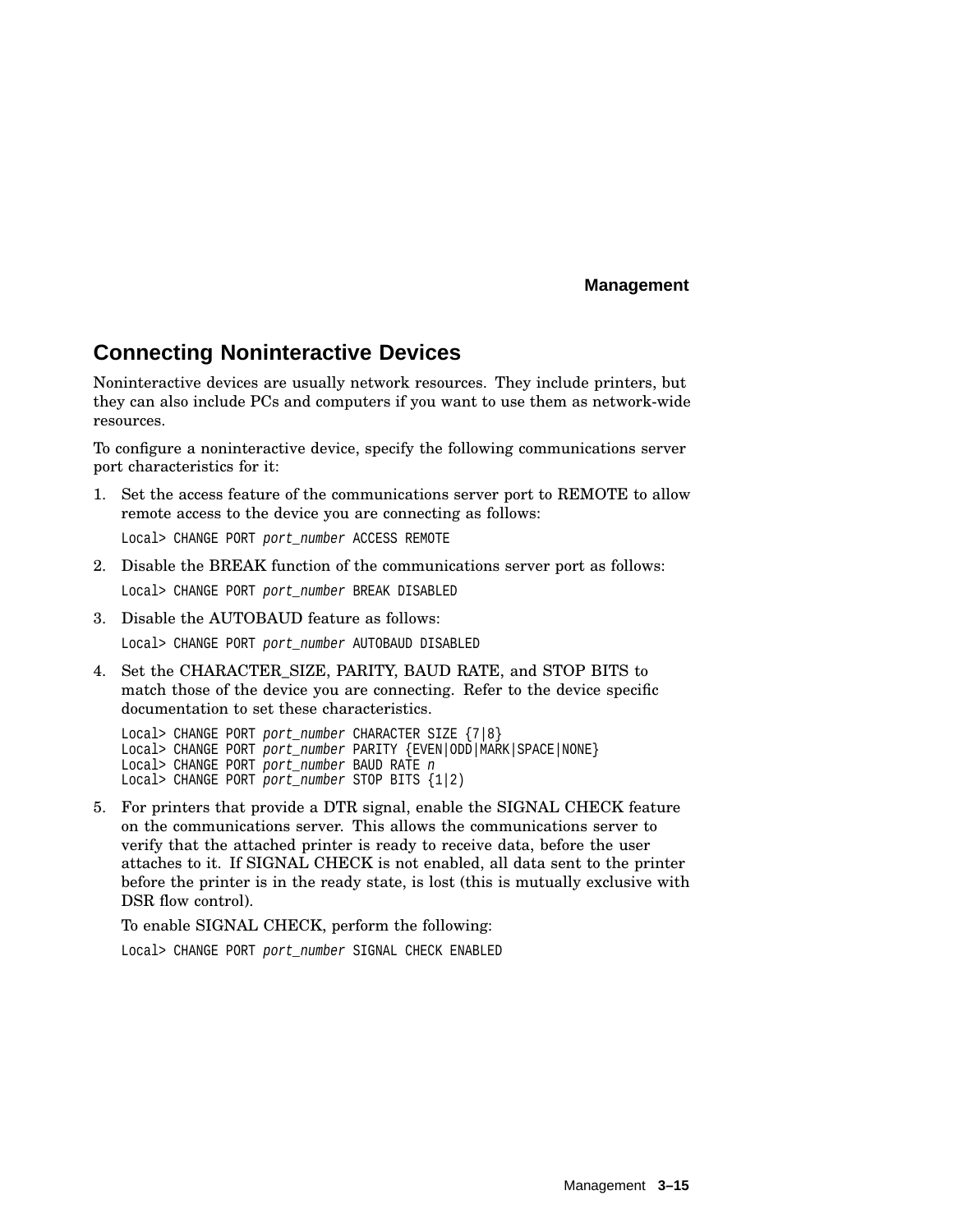6. For noninteractive communications devices, PCs and computers, enable the SIGNAL CONTROL and DTRWAIT features on the communications server. You can enable DTRWAIT only if you enable SIGNAL CONTROL. To enable SIGNAL CONTROL and DTRWAIT, perform the following:

Local> DEFINE PORT port\_number SIGNAL CONTROL ENABLED Local> CHANGE PORT port number DTRWAIT ENABLED

You can also set the flow control for the port. You can set flow control to XON/XOFF, DSR, or DISABLE. Flow control is XON/XOFF by default. This is usually the appropriate setting for printers, although you can perform printer flow control using DSR. Refer to *Ethernet Communications Server Management* for details. Note that if you use DSR for flow control, you cannot use DSR for other features such as automatic port logout.

For PCs and computers configured as noninteractive devices, DSR provides additional desirable features such as automatic port logout, inactivity logout, etc. These features, however, cannot be used if you use DSR for flow control instead of XON/XOFF. It is recommended that you configure ports to which you connect PCs or computers with XON/XOFF flow control. Refer to *Ethernet Communications Server Management* for details on flow control.

To set XON/XOFF flow control for an interactive device, perform the following:

Local> CHANGE PORT port\_number FLOW CONTROL XON

For additional information and examples on configuring interactive devices for LAT sessions, refer to *Ethernet Communications Server Management*.

For additional information and examples on configuring interactive devices for Telnet sessions, refer to "Configuring and Managing Telnet Services" in *Ethernet Communications Server Management*.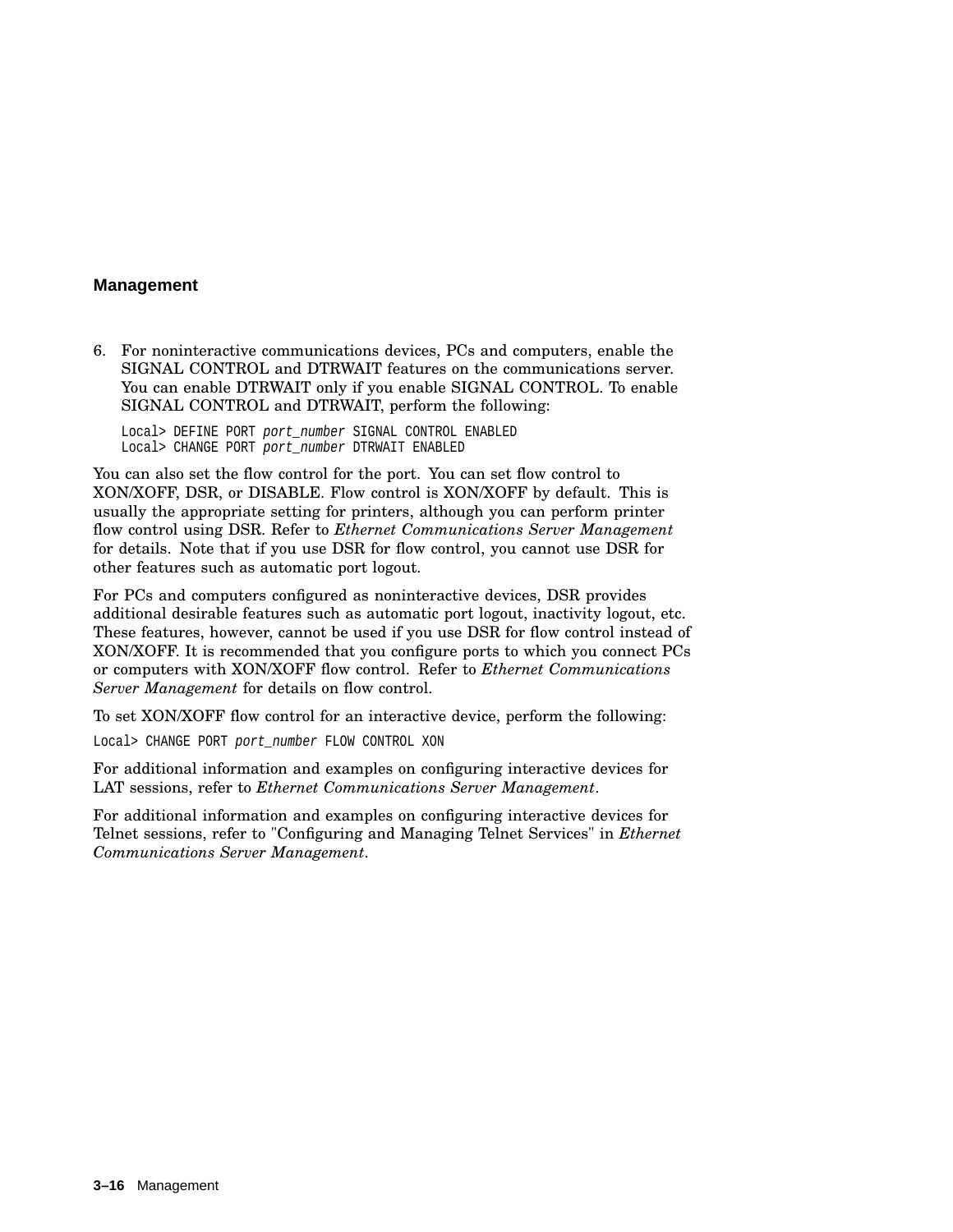# **Offering Services to the Network**

Network services can include remote access to printers, PCs, or computers. You can offer the various devices connected to the communications server as network services to LAT hosts or to TCP/IP hosts. The configuration procedures differ for each type of network protocol.

## **Offering LAT Services to the Network**

To offer a resource as a LAT service, perform the following:

1. Ensure that LAT service group codes are properly defined for the communications server using the following command:

Local> CHANGE SERVER SERVICE GROUPS group 1,..., group n ENABLED

2. Name the service and assign one or more ports to it using the following command:

Local> CHANGE SERVICE service-name PORT port\_number

3. To advertise the service on the network, give the service an identification string when defining the service using the following command:

Local> CHANGE SERVICE service-name PORT port number ID identification-name

4. For advertised services, enable announcements with the following command:

Local> CHANGE SERVER ANNOUNCEMENTS ENABLED

You can set other values depending on the device, as follows:

- Port name instead of a LAT service name
- LAT service password
- Port control from a remote location
- Remote print queues

For a complete and detailed description of how to offer various types of LAT services to the network, refer to "Configuring and Managing LAT Services" in *Ethernet Communications Server Management*.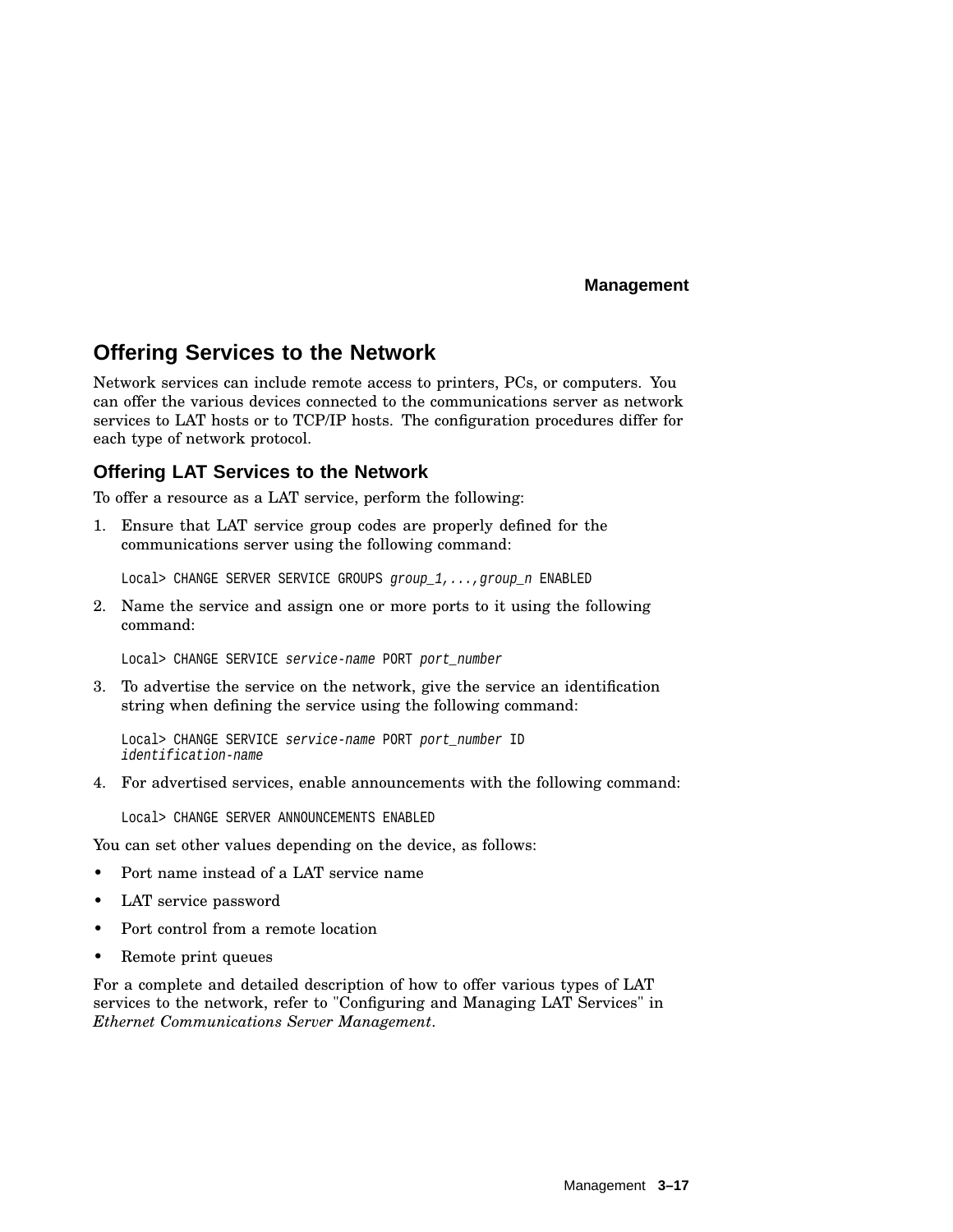## **Offering Services to the Network Through the Telnet Listener**

Establish a Telnet Listener using the CHANGE TELNET LISTENER command, as follows:

1. Specify the ports connected to the service, as follows:

Local> CHANGE TELNET LISTENER 2010 PORTS port-list ENABLED

2. Identify the service, as follows:

Local> CHANGE TELNET LISTENER 2010 IDENTIFICATION id-name

3. Enable the service, as follows:

Local> CHANGE TELNET LISTENER 2010 CONNECTIONS ENABLED

You can also configure various Telnet server characteristics. A complete description of these features is located in "Configuring and Managing Telnet Services" in *Ethernet Communications Server Management*.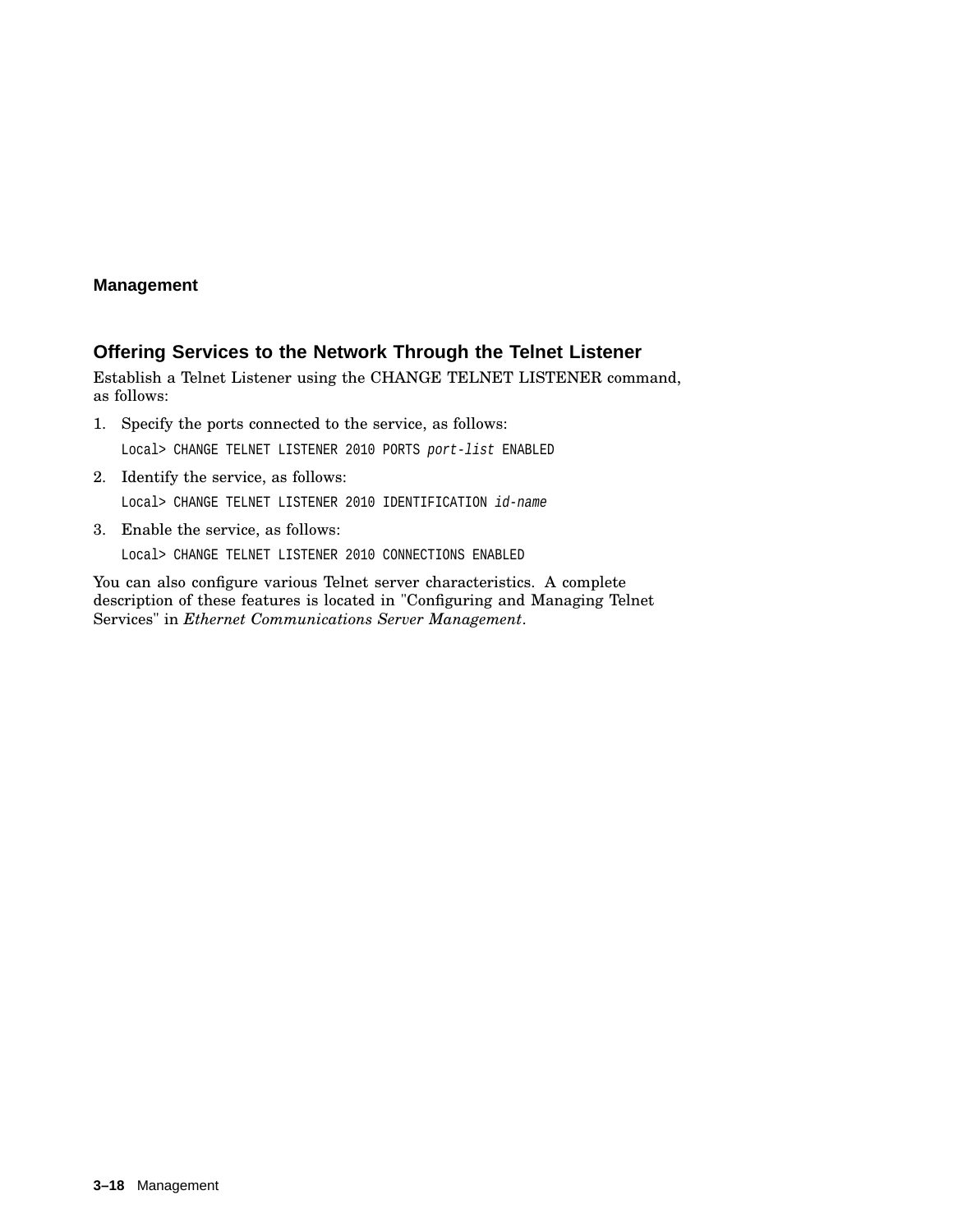# **Setting Up a Port for SLIP Access by an IP Host**

When you configure a PC or computer as a dedicated SLIP host, you can communicate directly with the network as an internet host making the communications server virtually transparent.

You can configure an interactive device or a noninteractive device as a dedicated SLIP host; the communications server, however, must be configured for use on a TCP/IP network.

To configure a device as a dedicated SLIP host, perform the following:

- 1. Disable flow control for the port, with the following command: Local> DEFINE PORT FLOW CONTROL DISABLED
- 2. Enable SLIP on the port with the following command:

Local> DEFINE PORT port number SLIP ENABLED

- 3. Set the internet address of the device, using the following command: Local> DEFINE PORT port number SLIP HOST address
- 4. Set the packet size, if different from the default of 1006 bytes, using the following command:

Local> DEFINE PORT port\_number SLIP MTU n

To connect, issue the following command:

Local> CONNECT SLIP

You can also establish temporary SLIP sessions if you do not want to dedicate a port solely to SLIP sessions. Refer to Chapter 4 for details.

For a complete and detailed description of configuring SLIP hosts, refer to "Configuring and Managing SLIP Ports" in *Ethernet Communications Server Management*.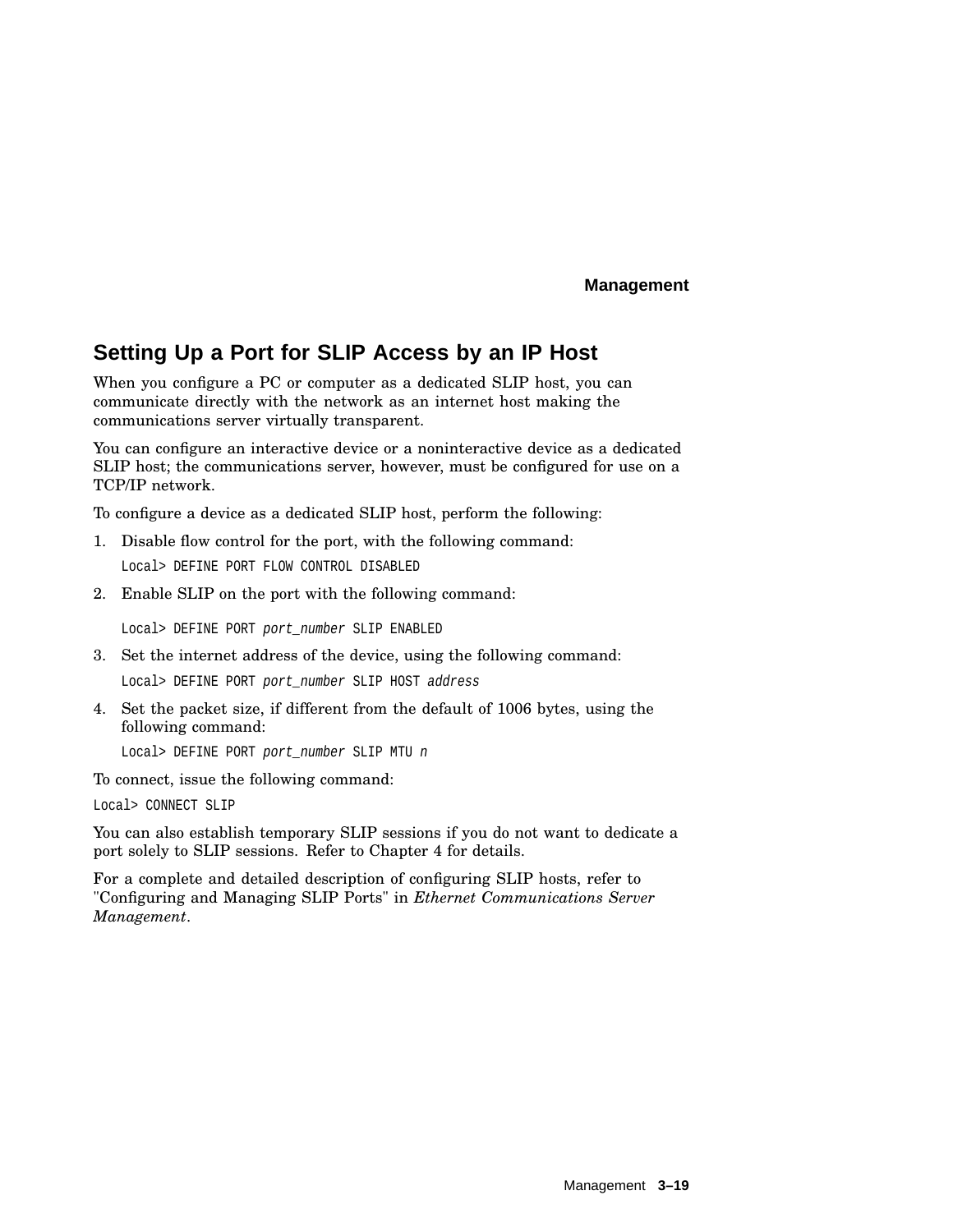# **Security for Interactive and Noninteractive Devices**

You can specify the following security features for interactive devices:

- User security levels, which can be privileged, nonprivileged, and secure.
- Limited view, which restricts user access to features on the communications server.
- Dedicated service for LAT or Telnet resources, which lets you dedicate a port to a particular network service, allowing users access only to those services in which the port has been dedicated.
- Password for both server login and port login.
- Password limit, which restricts the number of times a user can incorrectly enter a password.

For noninteractive devices, you can specify only a password for both server login and port login.

For details on setting security features, refer to "Configuring and Managing Interactive Devices" in *Ethernet Communications Server Management*.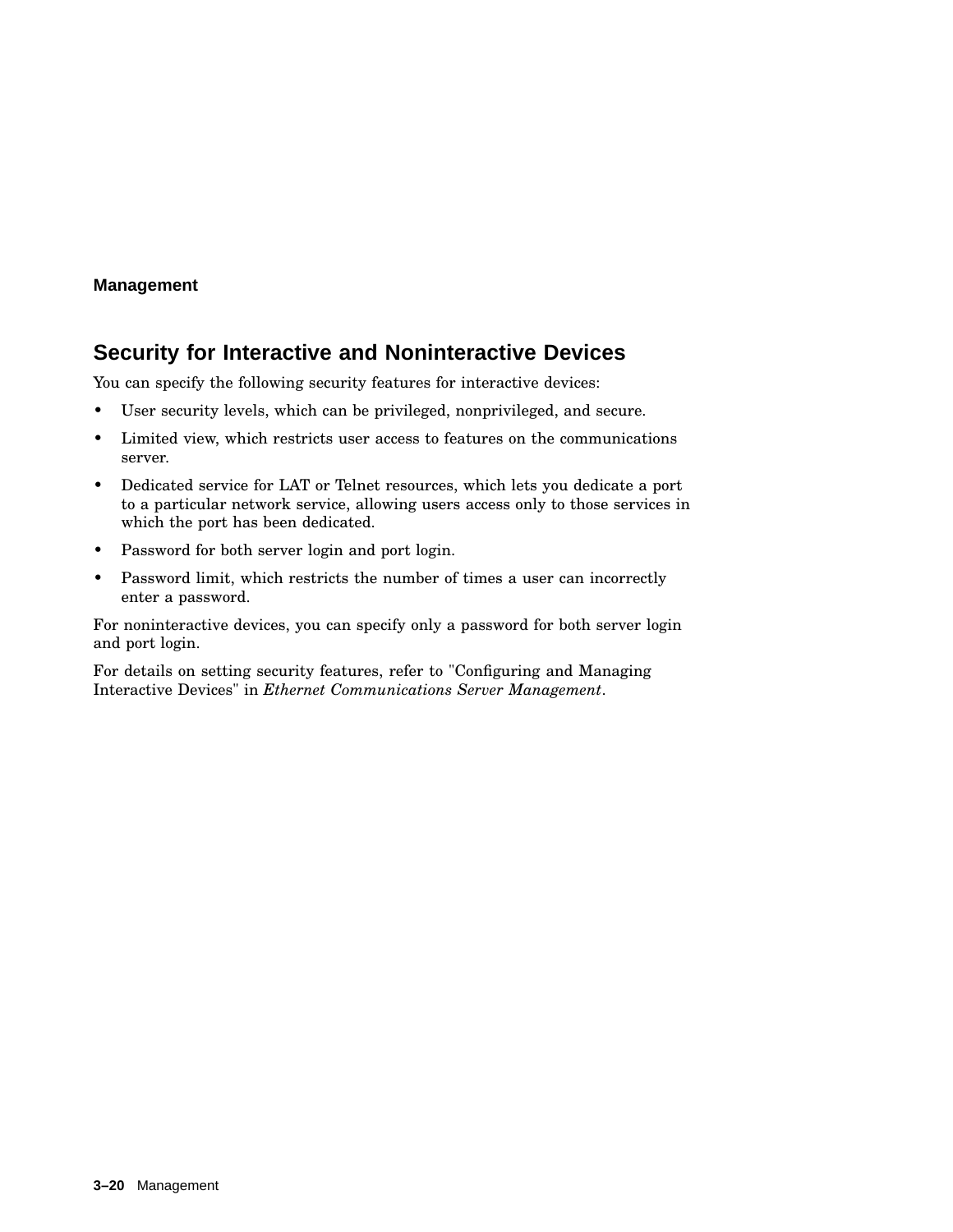# **Management Tools**

Several management tools can be used to ease communications server management tasks. They include the following:

- Communications server commands
- Online help
- Remote console port (MOP or Telnet)
- DSVCONFIG
- Terminal Server Manager (TSM) software
- Simple Network Management Protocol (SNMP) access

The above tools are described in detail under ''Management Tools'' in *Ethernet Communications Server Management*.

## **Communications Server Commands**

Many communications server commands are available to all communications server users, not only to the person who manages the communications server. General users issue communications server commands to connect to LAT services, connect to an internet host, display status information, set characteristics for their ports, and control certain port functions. You need to enable privileged status to access all communications server commands.

To specify or change values, use the SET, DEFINE, or CHANGE commands. These commands specify values in the operational and permanent databases. The SET command changes values in the operational database; the DEFINE command changes values in the permanent database; and the CHANGE command is a combined SET and DEFINE command.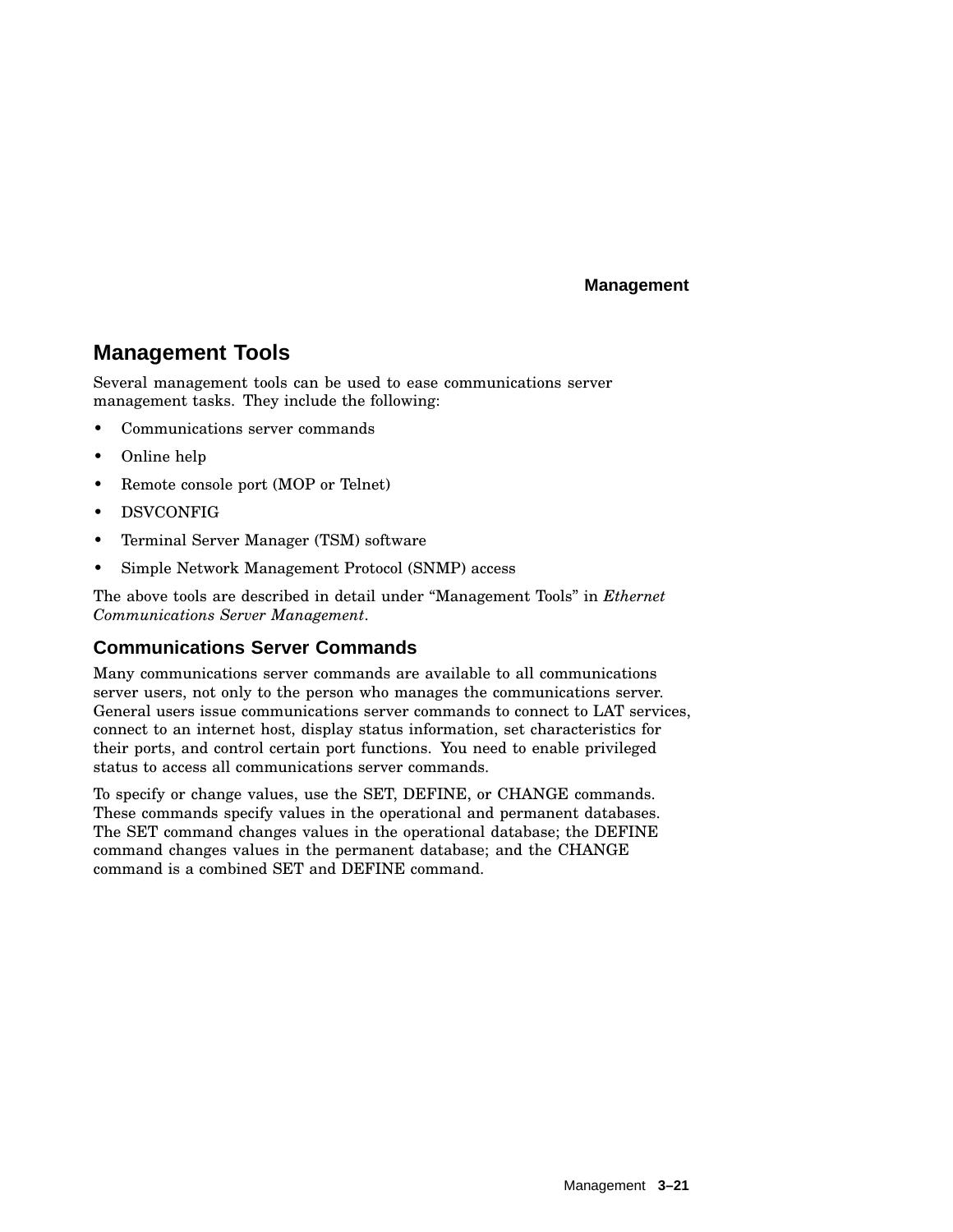## **Online Help**

The communications server provides online information about communications server commands. The communications server offers two types of online help: tutorial and reference.

Tutorial help provides an overview of end-user tasks. To access tutorial help, enter the following:

Local> HELP TUTORIAL

Reference help describes the commands available for the current privilege level of the port. To start reference help from the communications server local prompt, enter HELP:

Local> HELP

The first screen lists command keywords available for the current privilege level of the port. The following prompt also appears:

Topic?

When you enter a command keyword from the list, for example, SHOW or SET, the communications server provides a brief description of the function performed by that command and lists any associated subtopics.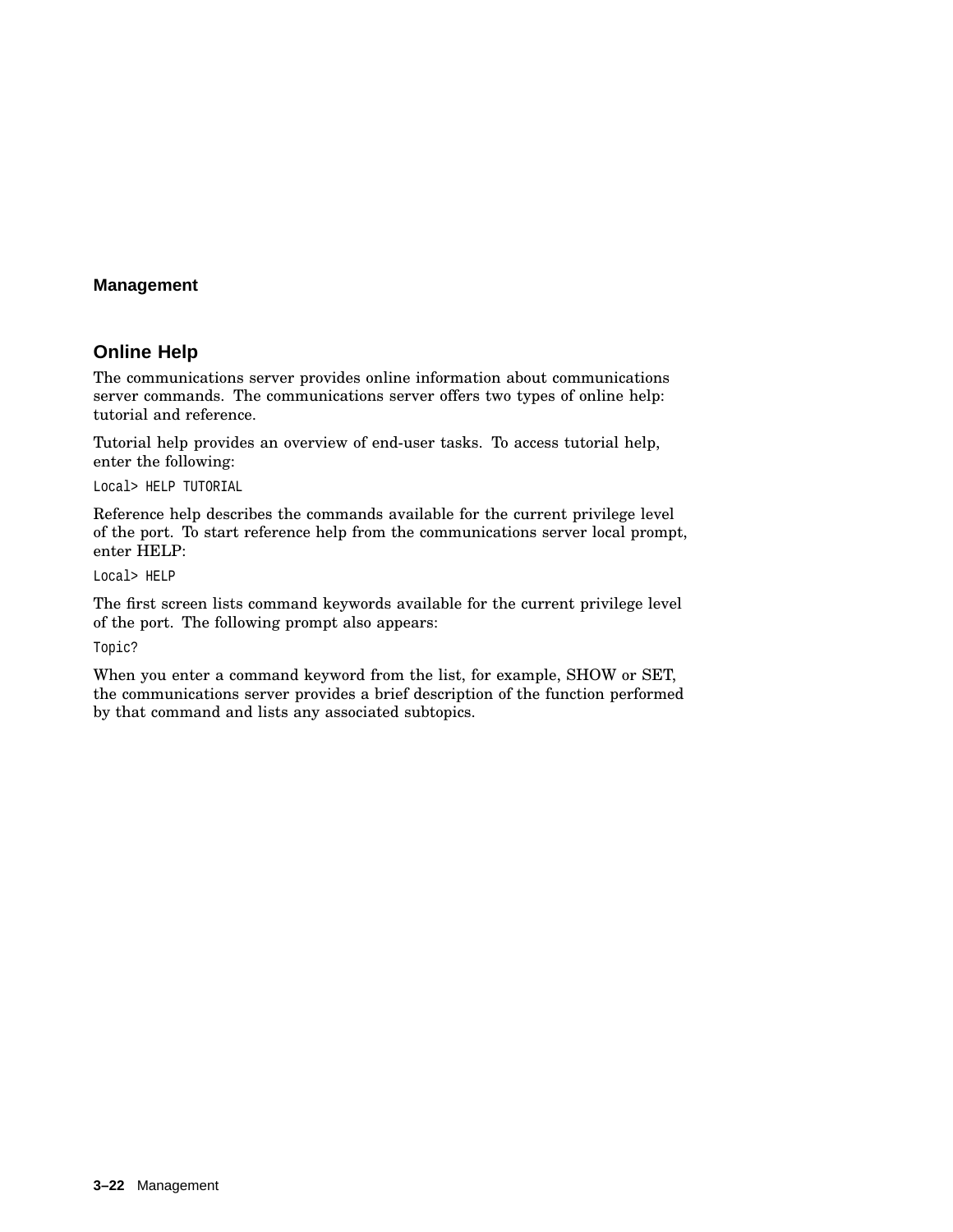## **Remote Console Port**

The remote console port is a logical port used by the communications server software when communicating using the MOP or Telnet protocol. The remote console port has fixed port characteristics values that you cannot change. You can enter most of the communications server commands at the remote console port.

## **DSVCONFIG Configuration Procedure**

DSVCONFIG is the configuration procedure used on a load host to configure the load host node database. This database includes the DECnet databases and the communications server configuration database. It contains an entry for your communications server. The entry provides the necessary information to downline load software to your communications server and up-line dump memory from the communications server.

## **Terminal Server Manager Software**

Terminal Server Manager (TSM) is a software utility that runs on a VMS host. It is not included with the communications server software and must be purchased separately. TSM is a management tool that enables you to configure and manage all communications servers on the same extended LAN.

## **SNMP Access**

You can configure the communications server to respond to SNMP GET and GET NEXT messages from an internet host. You can also configure the communications server to send TRAP messages.

To configure the communications server for SNMP access, you must configure the communications server and at least one internet host. The internet host must be able to generate SNMP GET and GETNEXT messages, and optionally receive TRAP messages.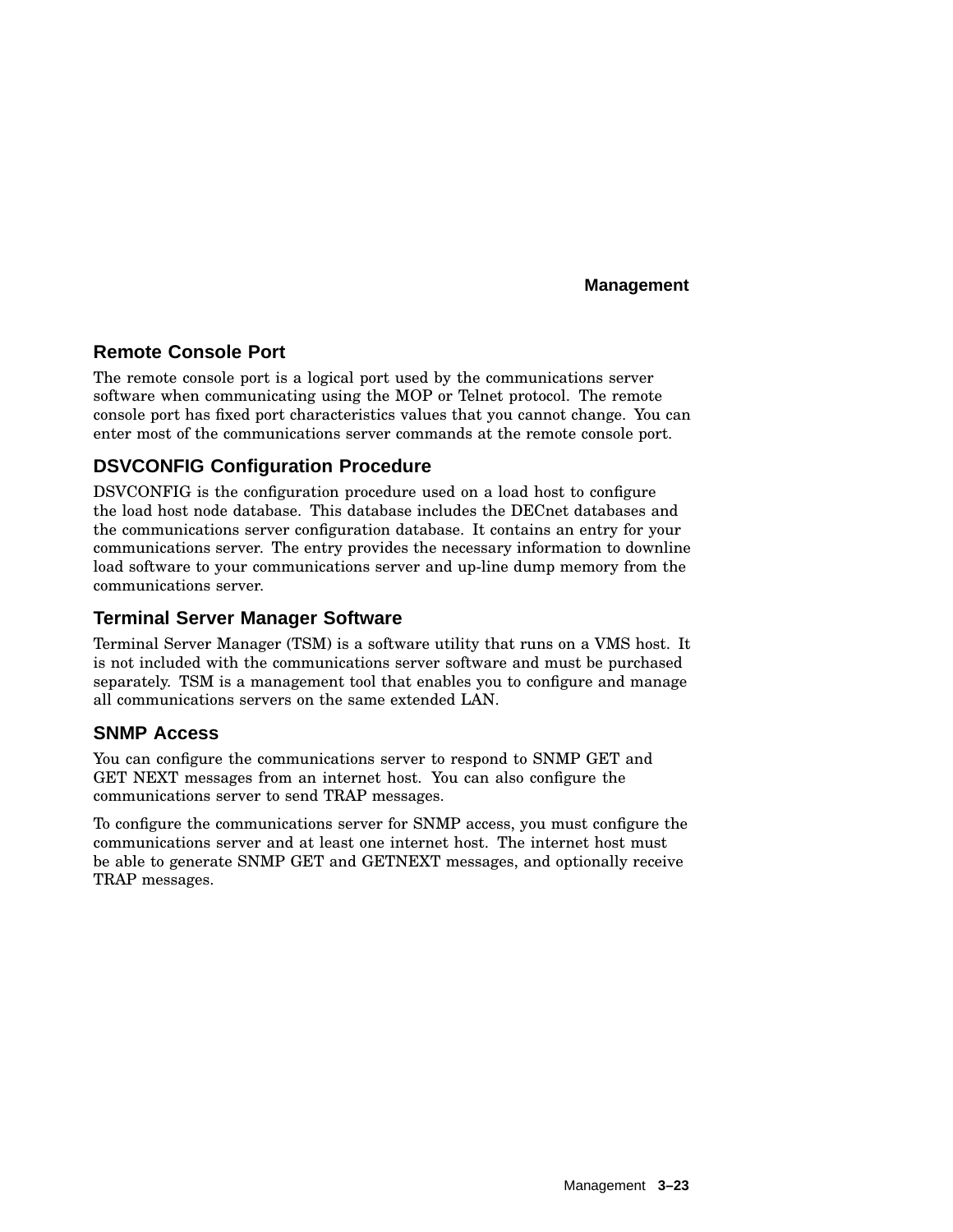# **Communications Server Databases**

Two databases contain all the information the communications server requires to operate: the operational database and the permanent database. The communications server operational database is maintained in random-access memory (RAM). The permanent database is stored in nonvolatile RAM (NVRAM).

When the communications server is downline loaded for the first time, these databases contain identical factory-set default settings for all the characteristics, except for the Telnet remote console characteristics. These characteristics control the operation of the communications server. You can use the SHOW and MONITOR (operational database) or LIST (permanent database) commands to display the values stored in the databases.

To specify or change values, use the SET (operational database), DEFINE (permanent database), or CHANGE (both databases) commands. *Ethernet Communications Server Commands* describes the syntax information on communications server commands, keywords, valid ranges of values, and defaults.

For a complete description of the communications server databases, refer to "Tasks and Concepts" in *Ethernet Communications Server Management*.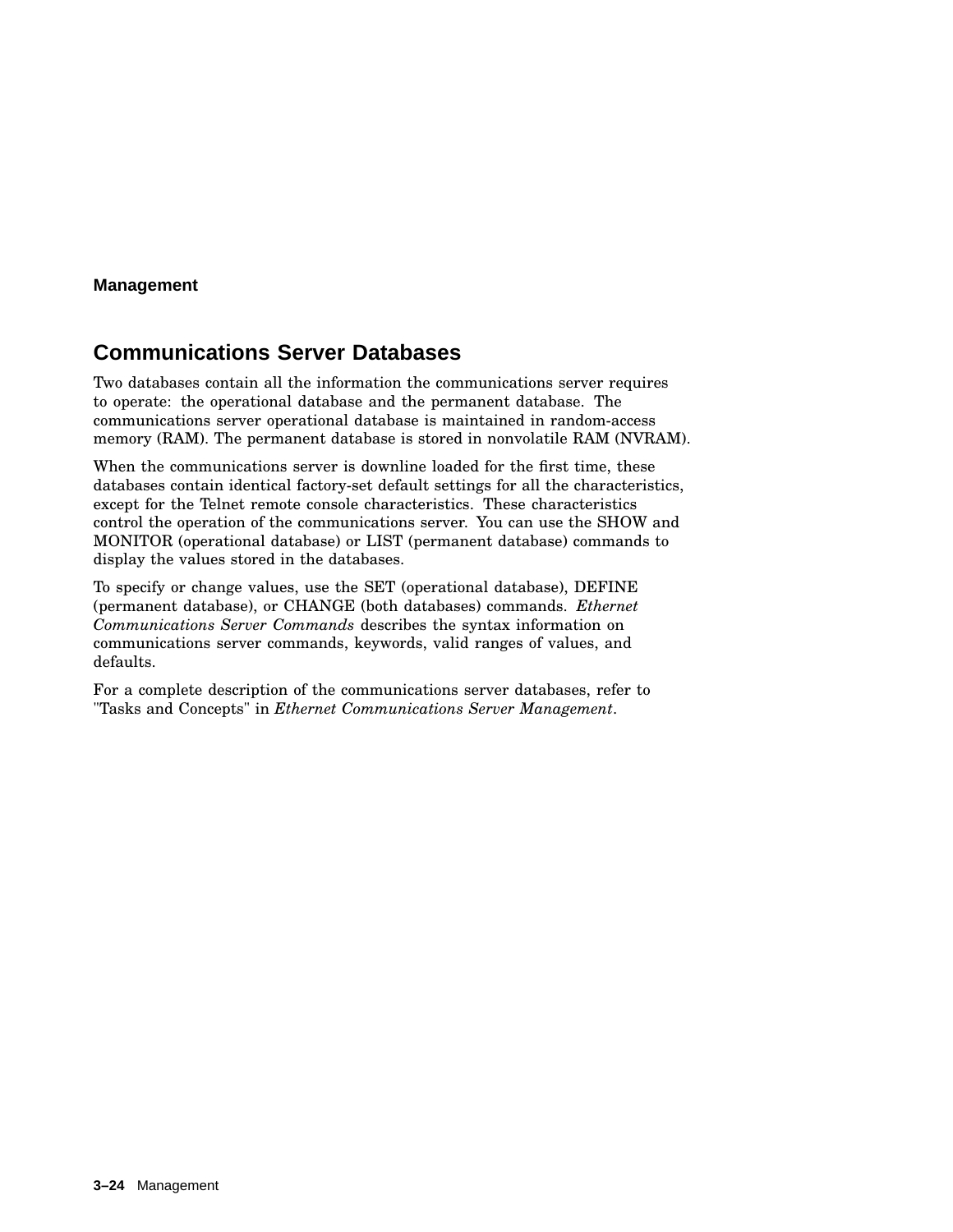This chapter describes communications server operation and how to establish interactive sessions using services on the network. Information covered in this chapter, can be referenced through the HELP TUTORIAL.

Basic operational tasks include:

- Getting started
- Using online help
- Establishing sessions (LAT, Telnet, and SLIP)
- Managing sessions
- Performing file transfers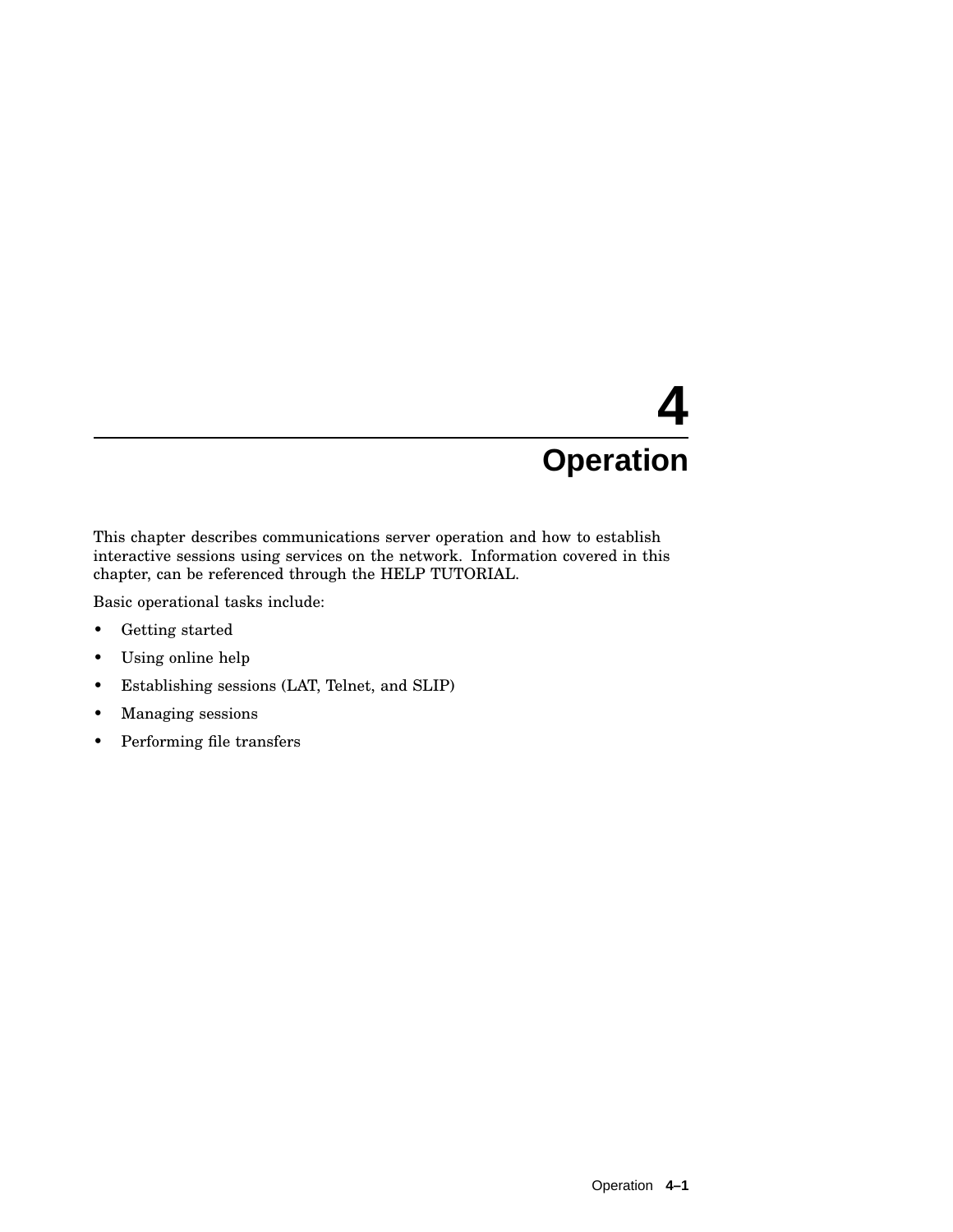# **Getting Started**

Once the communications server has successfully loaded software, you can attach a conventional terminal or PC. Use the following procedure to establish terminal or PC communications with the server:

1. Press Return once or twice. The following prompt appears:

Enter Username>

2. Enter a username and press Return, or simply press Ctrl/Z if the default name of the port is acceptable. The Local prompt appears, indicating that the communications server is accepting commands directly.

## **Using Online Help**

The communications server provides users with an extensive online help facility. To view Help menu options, type HELP at the local> prompt. Some variations to the HELP command are as follows:

- HELP *command*—Provides information about a particular command.
- HELP TUTORIAL—Provides a list of topics for which more information is available.
- HELP *command\_keyword*—Provides information about a specific command keyword.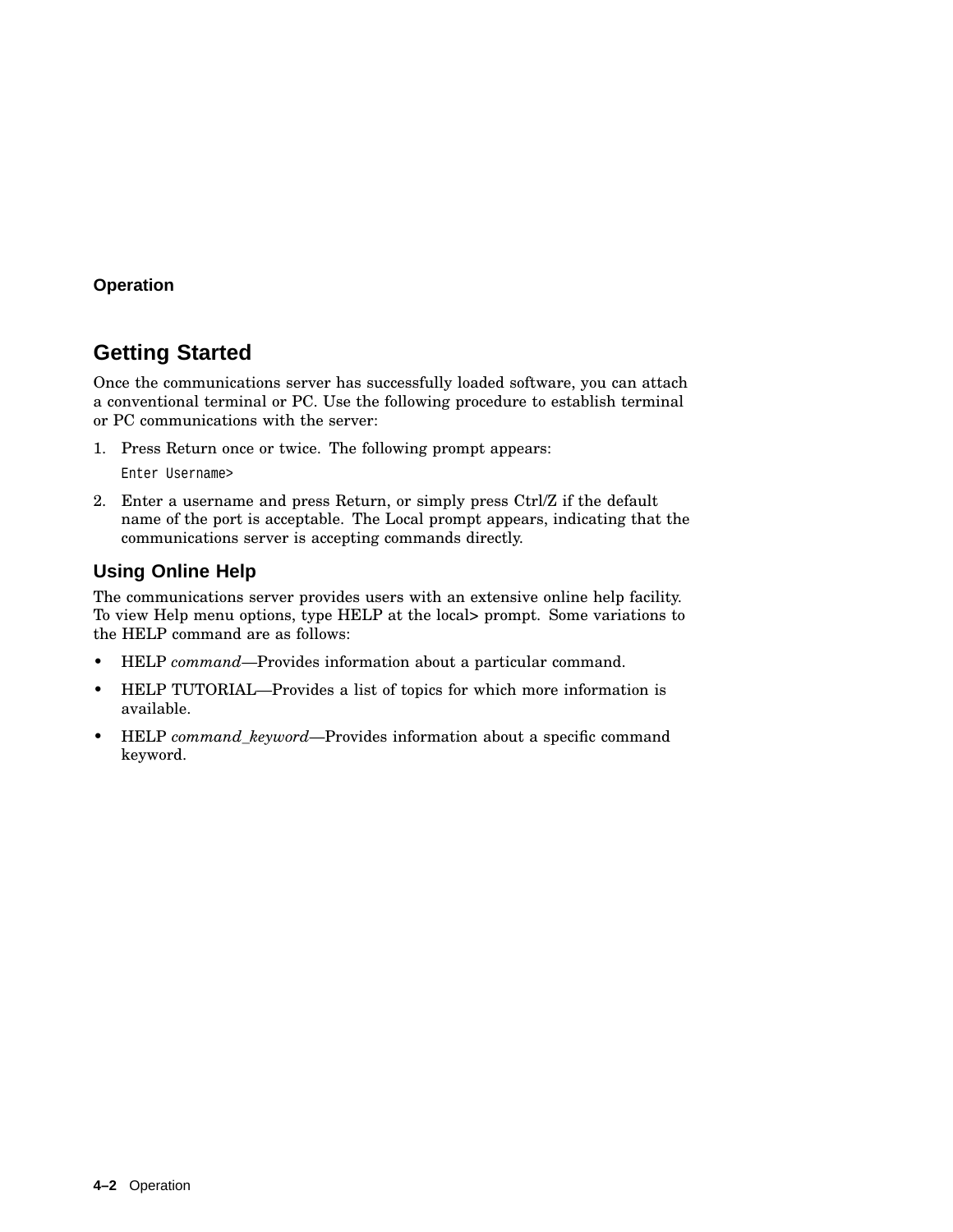# **Establishing Sessions**

You can establish sessions for either LAT or Telnet.

## **Establishing LAT Sessions**

Use the CONNECT command to establish LAT service sessions. Prior to creating a LAT session, ensure that the LAT group codes are properly set, as described in Chapter 3.

• C[ONNECT] *service\_name* - Initiates a LAT service connection, unless the DEFAULT PROTOCOL feature has been customized. In this case, use the following command:

Local> CONNECT LAT service

• If the communications server reports a LAT service as unknown during an attempt to connect to it, issue the command SET PORT AUTOCONNECT ENABLED and retry the CONNECT service command. Press the Break key to exit autoconnect mode.

## **Establishing Telnet Sessions**

You can use the following commands to establish a session with an internet host once the internet parameters have been set.

- O[PEN] *name\_or\_address* Initiates an internet host connection. You can supply the internet address or name.
- TEL[NET] *name\_or\_address* Same as OPEN.
- C[ONNECT] *name\_or\_address* Initiates a LAT service connection, unless the DEFAULT PROTOCOL feature has been customized. In this case, use the following command:

Local> CONNECT LAT service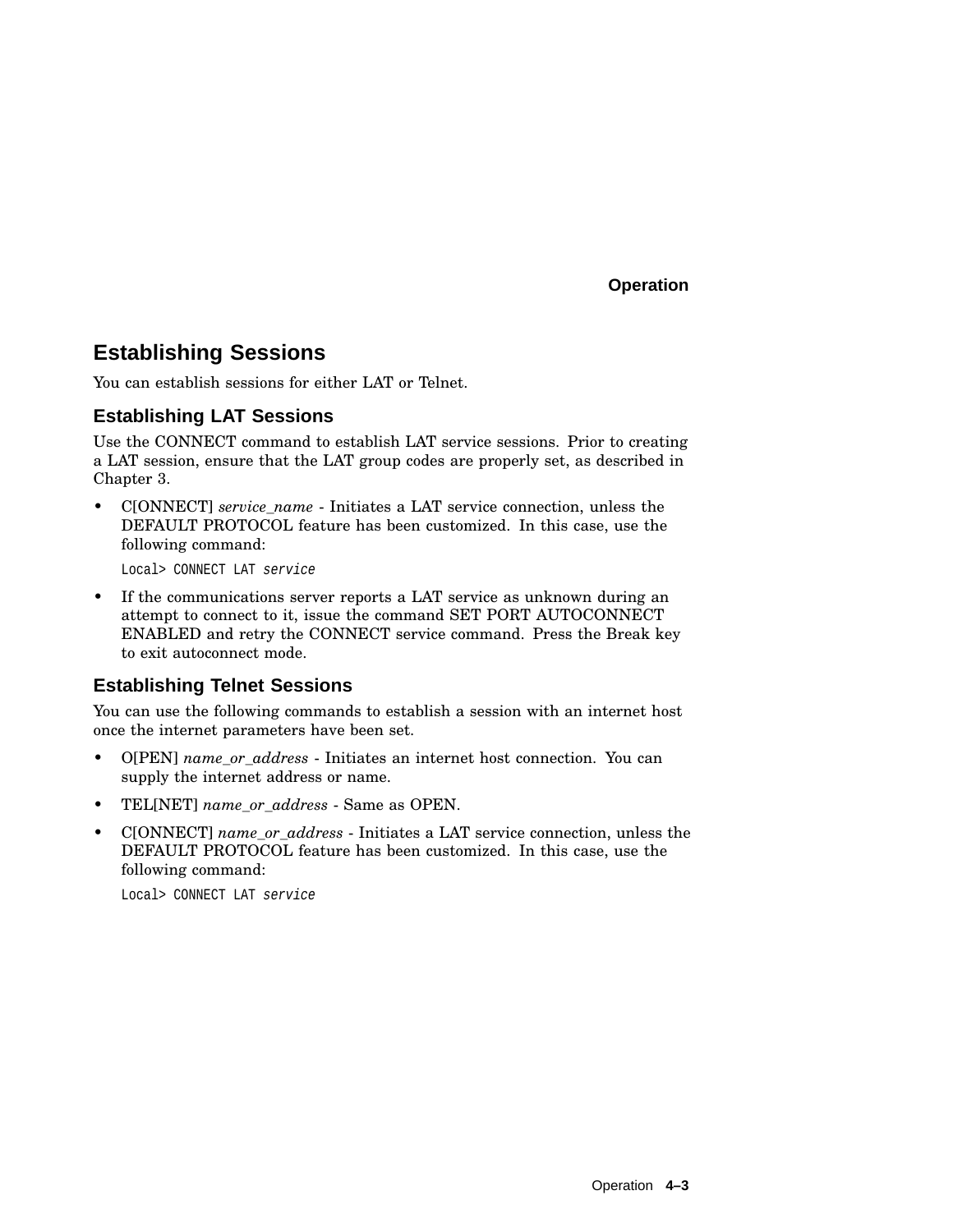## **Establishing a Temporary SLIP Session**

The communications server supports PCs running SLIP software. The PC sends IP messages to the communications server as Serial Line Internet Protocol (SLIP) packets. The communications server packages the messages as regular IP packets and transmits them over the Ethernet/802.3 network. The packets can also be forwarded to another SLIP device on the communications server.

When SLIP support is enabled, the device being supported must be assigned an internet address, as a logical part of a TCP/IP Network.

Before you establish a temporary SLIP session, enable the SLIP feature using the following privileged command:

Local> SET PORT SLIP ENABLED

Once SLIP is enabled, perform the following procedure:

- 1. Assign an internet address to the port.
- 2. Disable flow control to the port using the SET PORT FLOW CONTROL DISABLED command.
- 3. Set the SLIP packet size to be compatible with what is being supported by the SLIP application on the device (default—1006 bytes, range—64 to 1006 bytes). To change the packet size from its default setting, use the CHANGE PORT SLIP MTU command.
- 4. Issue the C[ONNECT] SLIP command.

You can interrupt a temporary SLIP session at any time by pressing Break when the BREAK PORT feature is set to LOCAL.

**Note**

If an internet address on the communications server is the same as an existing address, you may experience network disruption.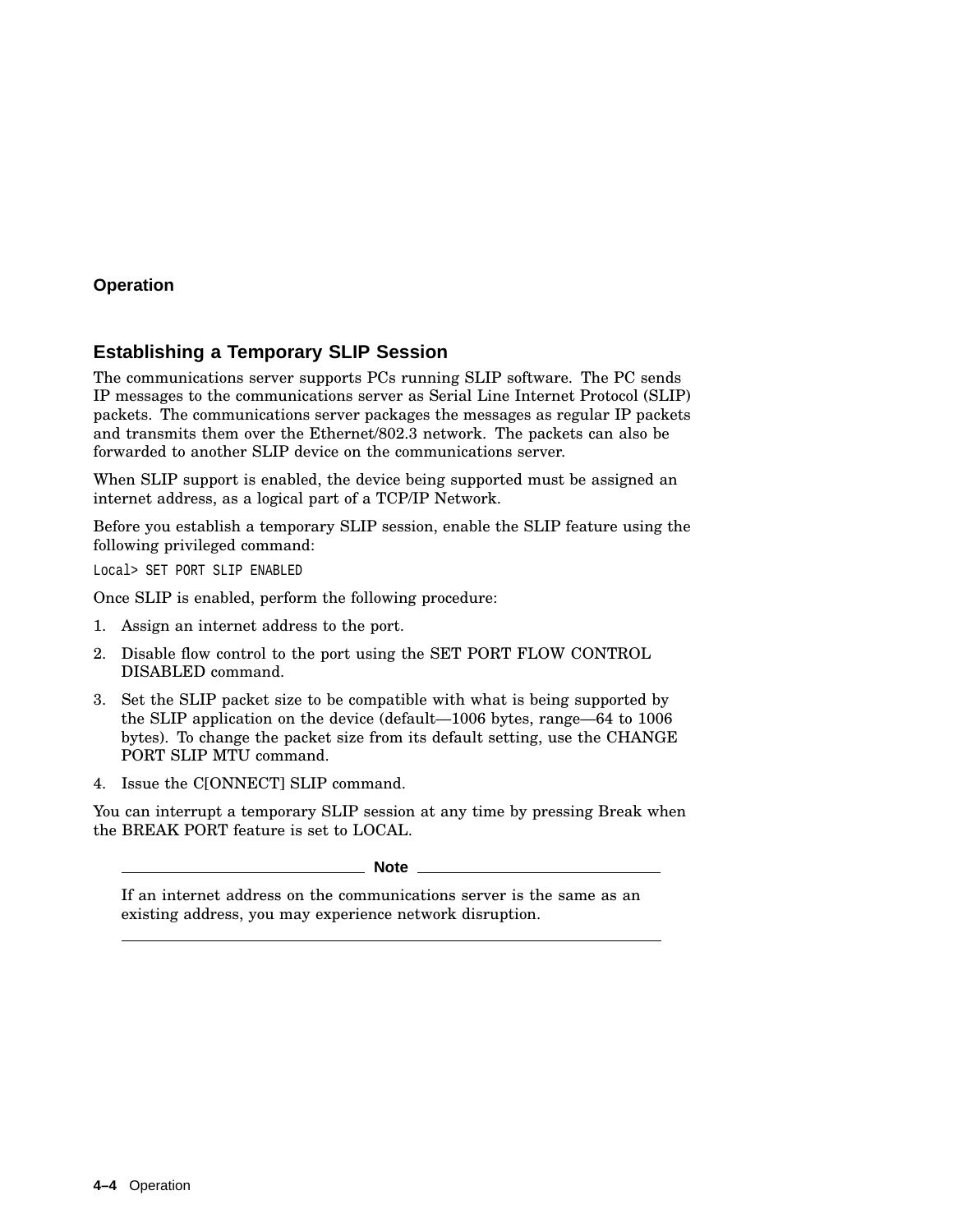# **Managing Sessions**

To interrupt a service session and return to the Local prompt, press the Break key. Another session can be established with the same host or with a different host. You can establish up to four sessions simultaneously.

Additional commands that can be issued at the Local prompt include:

- SHOW SESS[IONS]—Lists all active sessions.
- RES[UME] SESS[ION] *n*—Resumes a particular session.
- DIS[CONNECT] SESS[ION] *n*—Ends a particular session.

## **Using TD/SMP Support**

The communications server supports the TD/SMP protocol. Devices that use this protocol can run several sessions concurrently on the same screen. To switch sessions, move the cursor from one window session to another. To enable TD/SMP protocol support for a port, use the following command:

Local> SET PORT MULTISESSIONS ENABLED

## **Asian Terminal Support**

The communications server supports Asian terminals that use On-Demand Loading of characters and fonts. To use this feature, issue the command:

Local>SET PORT ODL ENABLED.

This feature is available on a LAT network only.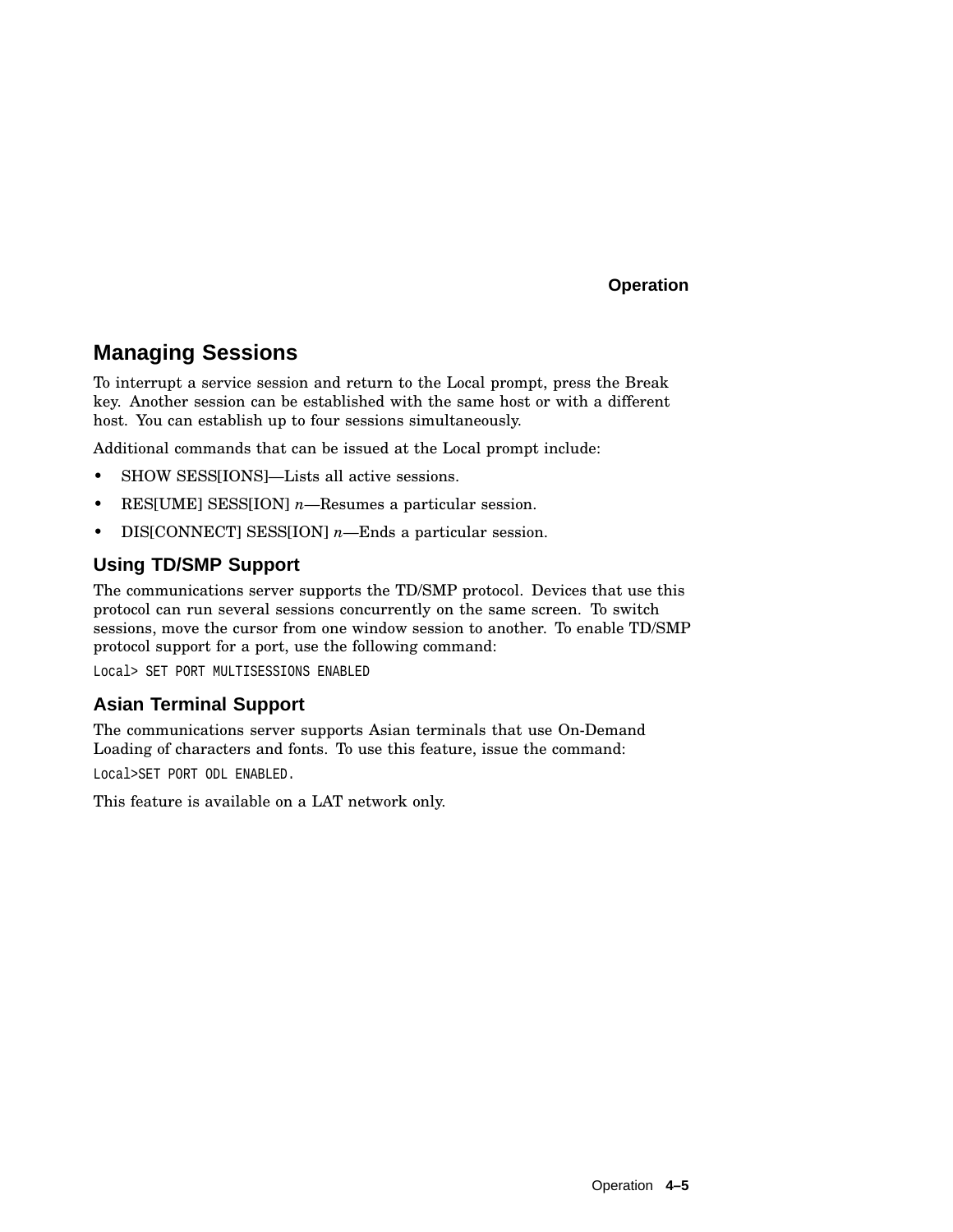# **Performing File Transfers**

The communications server supports file transfer using either LAT or Telnet protocols.

The following procedure enables you to perform file transfers using the LAT protocol:

- 1. Ensure that Break is set to LOCAL. Use the SHOW PORT command to determine this. Use the SET PORT BREAK LOCAL command to set Break to LOCAL, if needed. Note that the LOCAL setting is the factory default.
- 2. CONNECT to the file transfer partner.
- 3. Press Break.
- 4. For binary files, issue the command SET SESSION PASSALL.
- 5. For ASCII files, issue the command SET SESSION PASSTHRU to enable in-band flow control (XON/XOFF) during the file transfer.
- 6. Run the file transfer program.
- 7. Press Break when the file transfer is finished.
- 8. Use the command SET SESSION INTERACTIVE to enable terminal emulation.

**Note**

In-band flow control (XON/XOFF) cannot be used with binary files.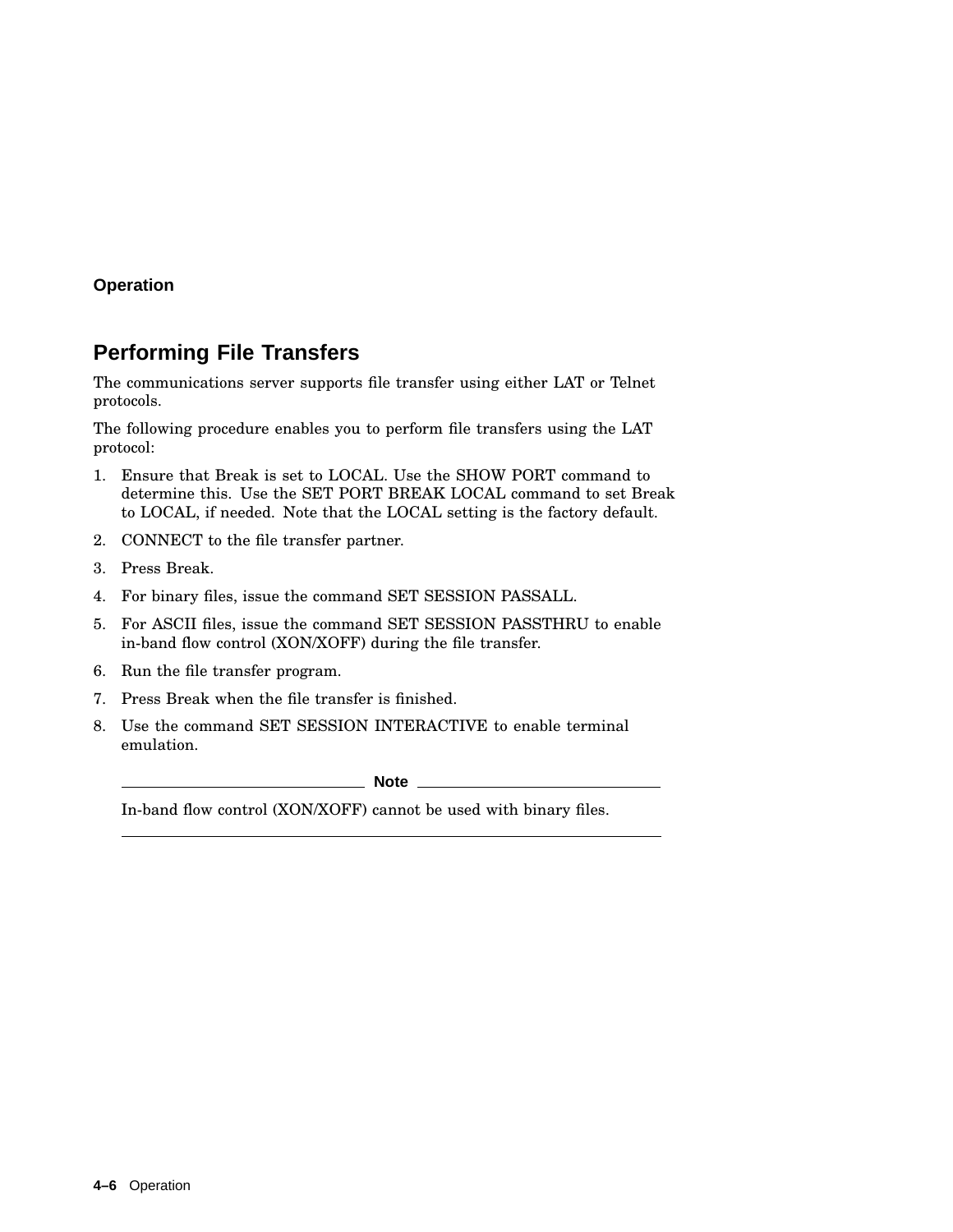Use the following procedure for file transfers using the Telnet protocol:

- 1. Ensure that Break is set to LOCAL. Use the SHOW PORT command to determine this. Use the SET PORT BREAK LOCAL command to set Break to LOCAL, if needed. The LOCAL setting is the factory default.
- 2. CONNECT to the file transfer partner.
- 3. Press Break.
- 4. Issue the command SET SESSION Telnet CLIENT PROFILE BINARY. Note that in-band flow control (XON/XOFF) is disabled during file transfers using Telnet.
- 5. Run the file transfer program.
- 6. When the file transfer is finished, press Break.
- 7. Use the command SET SESSION Telnet CLIENT PROFILE CHARACTER to enable terminal emulation.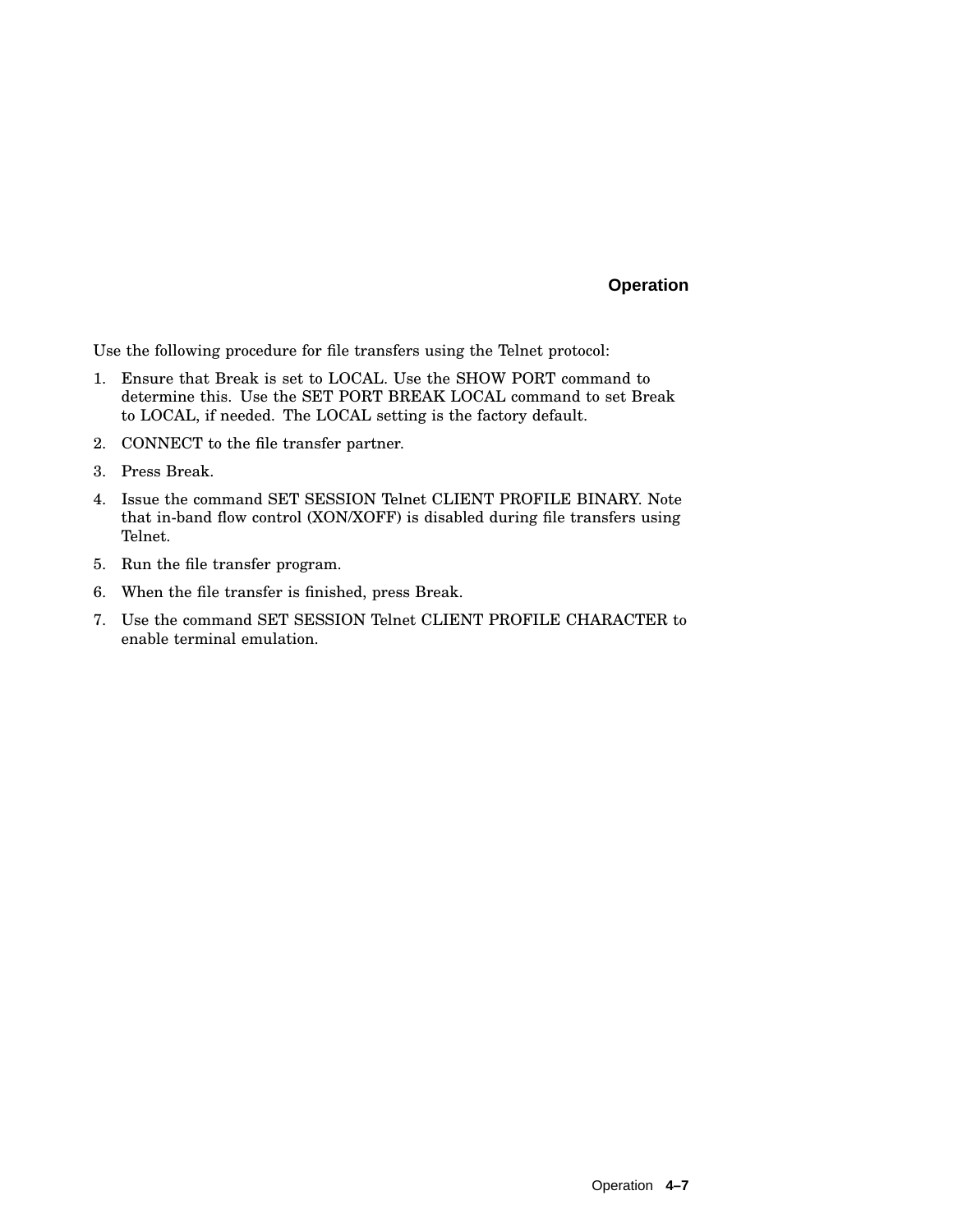This chapter provides methods of troubleshooting the DECserver 90TL Ethernet communications server. Also provided in the chapter are symptom and solution information tables for use when isolating communications server hardware, software or network problems.

Before servicing the communications server you should:

- 1. Verify that the communications server is properly installed.
- 2. Note the fault condition.
- 3. Isolate the problem.

Use Table 5–1 to find the probable cause and suggested solution for a communications server hardware, software, or network problem.

When troubleshooting self-test or boot problems, you can connect a console terminal to any port on the communications server, (port one is the default) to view any error messages that may appear.

**Note**

Refer to *Ethernet Communications Server Problem Solving* for descriptions of error messages and tips on troubleshooting communications server problems.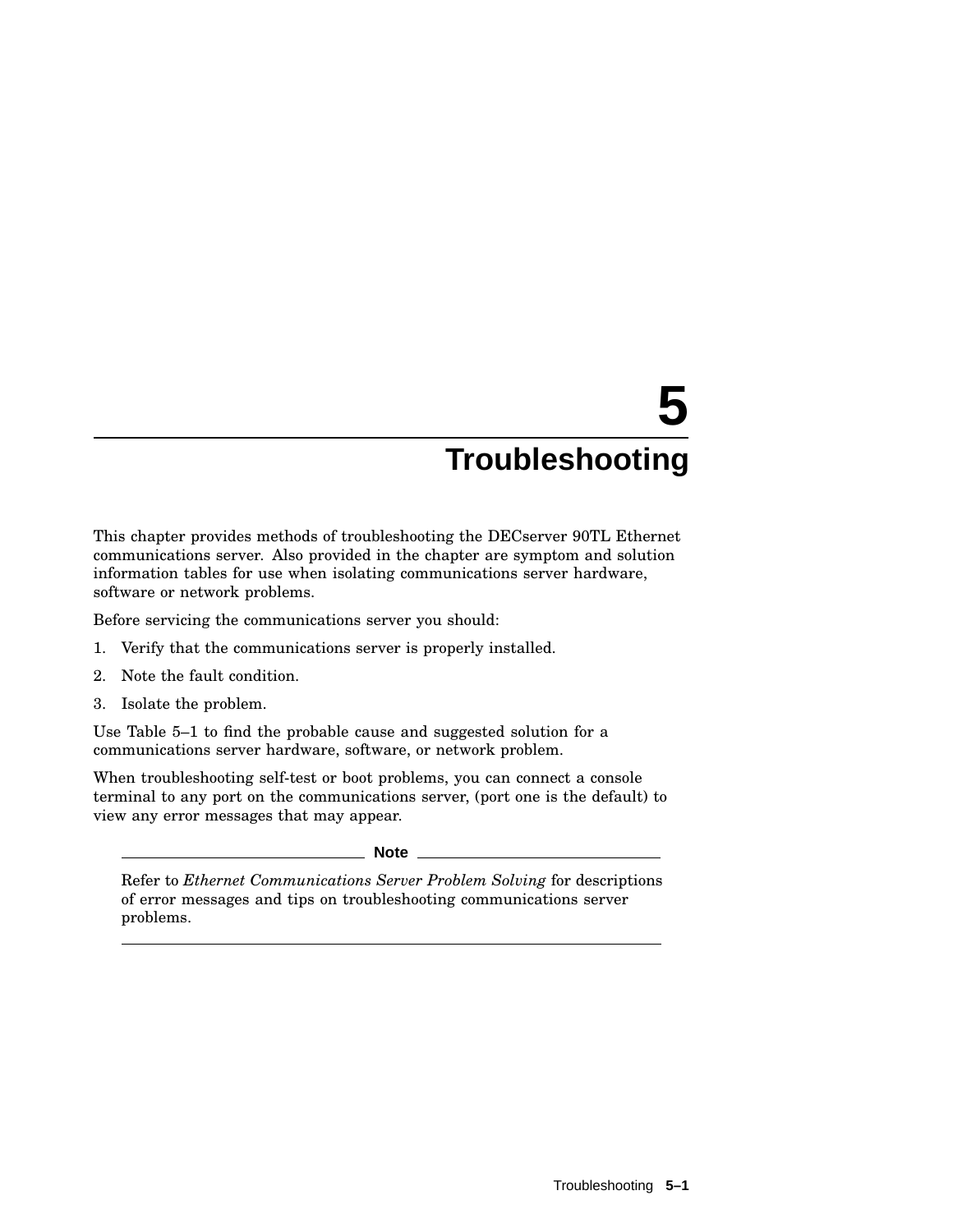| If                                                                                                | Then                                                                                   | Do this                                                                                                         |
|---------------------------------------------------------------------------------------------------|----------------------------------------------------------------------------------------|-----------------------------------------------------------------------------------------------------------------|
| The self-test fails, and<br>network LED does not<br>light.                                        | The ThinWire Ethernet<br>port is not connected to<br>a properly terminated<br>network. | Terminate the network correctly.                                                                                |
|                                                                                                   | A fatal hardware error<br>has ocurred.                                                 | Replace the communications server.                                                                              |
| The port activity LEDs<br>do not respond when<br>characters are typed on<br>the console keyboard. | Interface cable may be<br>disconnected or faulty.                                      | Secure or replace the cable.                                                                                    |
| The port does not<br>respond to the console<br>terminal.                                          | The port may be faulty.                                                                | Verify the console on a known good<br>port.                                                                     |
|                                                                                                   | Port and terminal<br>parameters may be<br>set incorrectly.                             | Correctly set the parameters from<br>another port as follows:                                                   |
|                                                                                                   |                                                                                        | Set ACCESS to Local, AUTOBAUD<br>to ENABLED, and SIGNAL<br>CHECK, SIGNAL CONTROL,<br>and DSRLOGOUT to DISABLED. |
| The communications<br>server power LED does<br>not light.                                         | The power cord has<br>disconnected from the<br>outlet.                                 | Connect the power cord.                                                                                         |
|                                                                                                   | The communications<br>server is not receiving<br>+5VDC.                                | Check power supply connection.                                                                                  |
|                                                                                                   | Reseat the power supply,<br>backplane installation<br>only.                            | Replace the power supply.                                                                                       |
|                                                                                                   | The LED is bad.                                                                        | Replace the communications server.                                                                              |
| The network LED is not<br>lit.                                                                    | The network is down.                                                                   | Determine the network status.                                                                                   |
|                                                                                                   | Check network<br>connectivity.                                                         | Run MOP loopback or MOP console<br>carrier session tests.                                                       |
|                                                                                                   | The Ethernet connection<br>may be disconnected.                                        | Reconnect the Ethernet cable.                                                                                   |
|                                                                                                   |                                                                                        | (continued on next page)                                                                                        |

**Table 5–1 DECserver 90TL Troubleshooting**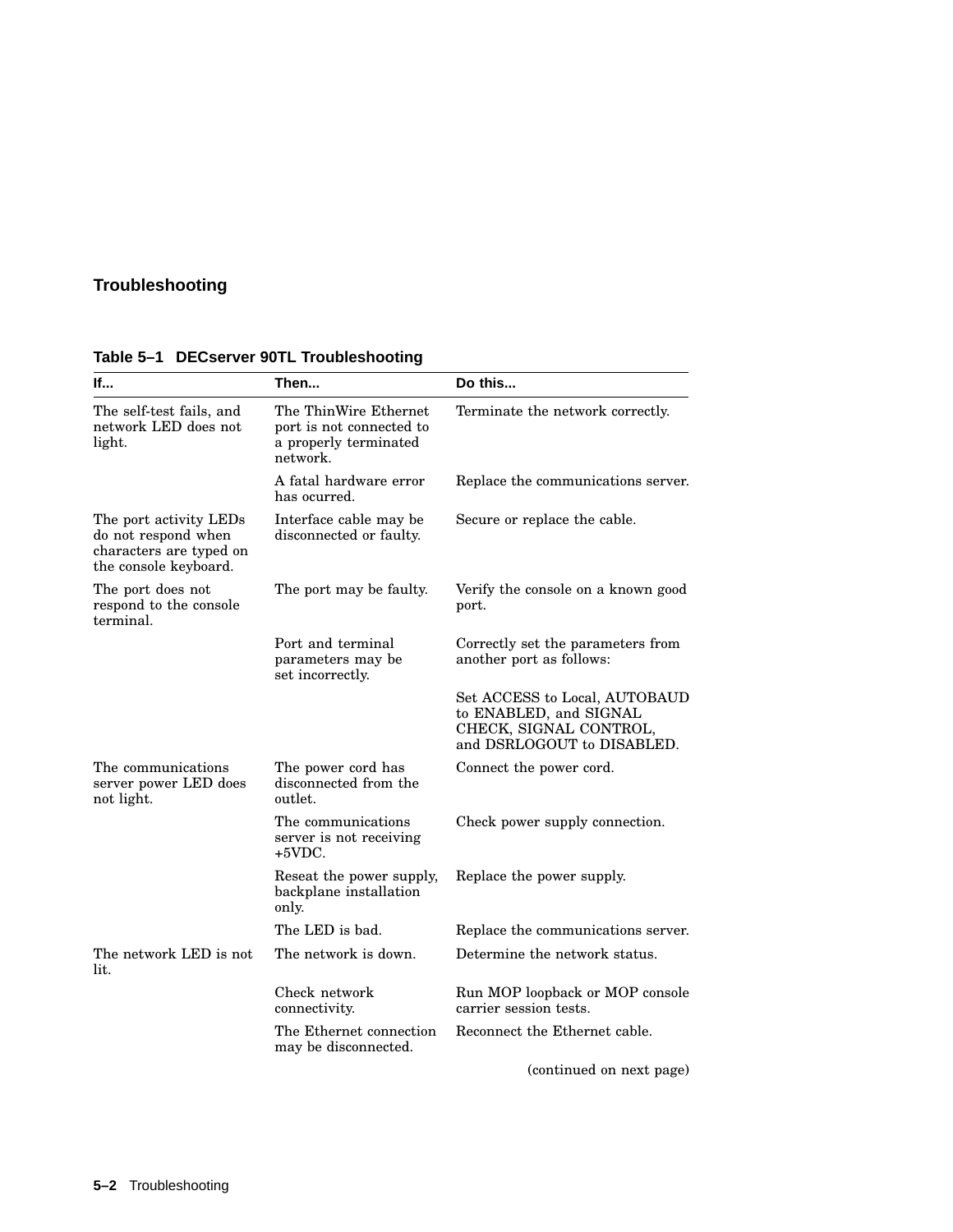| lf                                                                                     | Then                                                                       | Do this                                                                                        |
|----------------------------------------------------------------------------------------|----------------------------------------------------------------------------|------------------------------------------------------------------------------------------------|
|                                                                                        | The communications<br>port may not be<br>terminated.                       | Terminate the T-connector on the<br>communications port.                                       |
|                                                                                        | The 50 ohm termina-<br>tor(s) to the T-connector<br>may have disconnected. | Reconnect the terminator(s).                                                                   |
| There is no response at<br>the Local prompt.                                           | Terminal connection to<br>the console port may be<br>broken.               | Secure the console terminal cable<br>to the console port                                       |
| The communications<br>server cannot connect to<br>a service on the network<br>via LAT. | The service is not<br>available.                                           | Verify service availability.                                                                   |
|                                                                                        | LAT software is not<br>installed on the host<br>system.                    | Install LAT Version 5.0 or higher<br>on the host system.                                       |
|                                                                                        | The hostname is not in<br>the local database.                              | <b>Set PORT AUTOCONNECT</b><br>ENABLED.                                                        |
|                                                                                        | Group Codes not<br>Enabled.                                                | Enable group codes, SET PORT<br>AUTHORIZED and SET PORT<br>GROUPS.                             |
|                                                                                        | Host not on local area<br>network.                                         | Use Telnet or reconfigure network.                                                             |
| The communications<br>server cannot connect to<br>a host on the network<br>via Telnet. | Internet and Telnet<br>parameters not set or<br>set incorrectly.           | Correctly set the parameters<br>using CHANGE INTERNET<br>and CHANGE TELNET CLIENT<br>commands. |
| Printer does not print or<br>prints incorrectly.                                       | Printer port and baud<br>rate do not match.                                | Reset printer and port baud rates<br>to match.                                                 |
| The printer port LED<br>does not light.                                                | The printer is<br>disconnected.                                            | Connect the printer.                                                                           |
| The printer is not<br>acknowledged by the<br>printer port.                             | The port may be set<br>incorrectly.                                        | Match the port and printer settings<br>from another port.                                      |
|                                                                                        | Check printer port<br>access.                                              | Ensure ACCESS is REMOTE.                                                                       |
|                                                                                        |                                                                            | (continued on next page)                                                                       |

## **Table 5–1 (Cont.) DECserver 90TL Troubleshooting**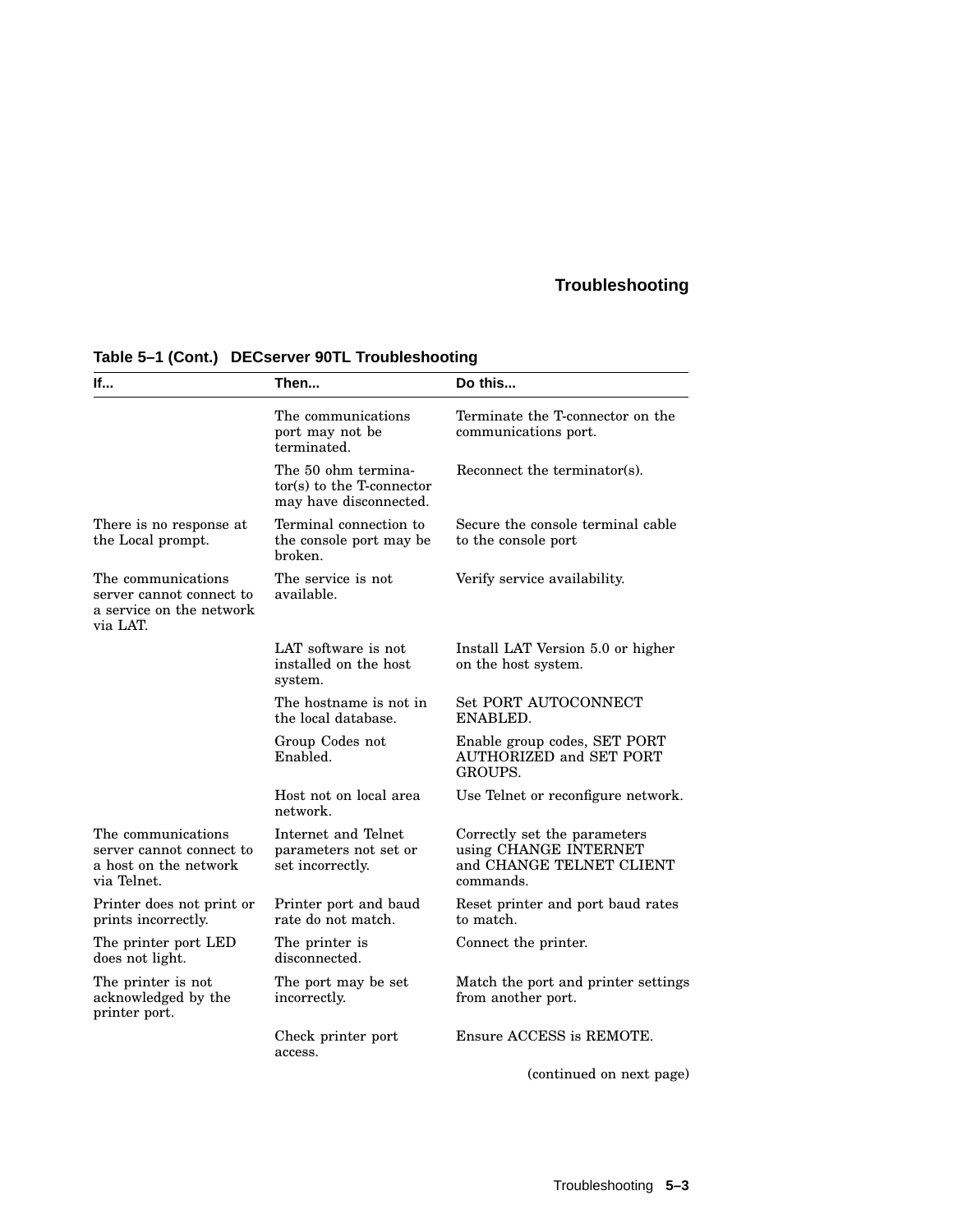| lf                                                                                           | Then                                                        | Do this                                                                                        |
|----------------------------------------------------------------------------------------------|-------------------------------------------------------------|------------------------------------------------------------------------------------------------|
|                                                                                              |                                                             | Ensure, BREAK and AUTOBAUD<br>are DISABLED.                                                    |
|                                                                                              |                                                             | Ensure CHARACTER SIZE,<br>PARITY SPEED, STOP BITS<br>and TYPE match printer.                   |
|                                                                                              | Flow control is not set.                                    | Set the flow control.                                                                          |
| The power LED is lit.<br>the self-test OK LED<br>is lit, and the network<br>LED is blinking. | The communications<br>server cannot find the<br>load image. | Ensure LOADING is enabled on<br>the host. Reinstall the software to<br>replace the load image. |
| The port activity LED<br>does not blink when port<br>traffic is present.                     | Port characteristics may<br>be set incorrectly.             | Verify settings using the SHOW<br>PORT $n$ command.                                            |

## **Table 5–1 (Cont.) DECserver 90TL Troubleshooting**

0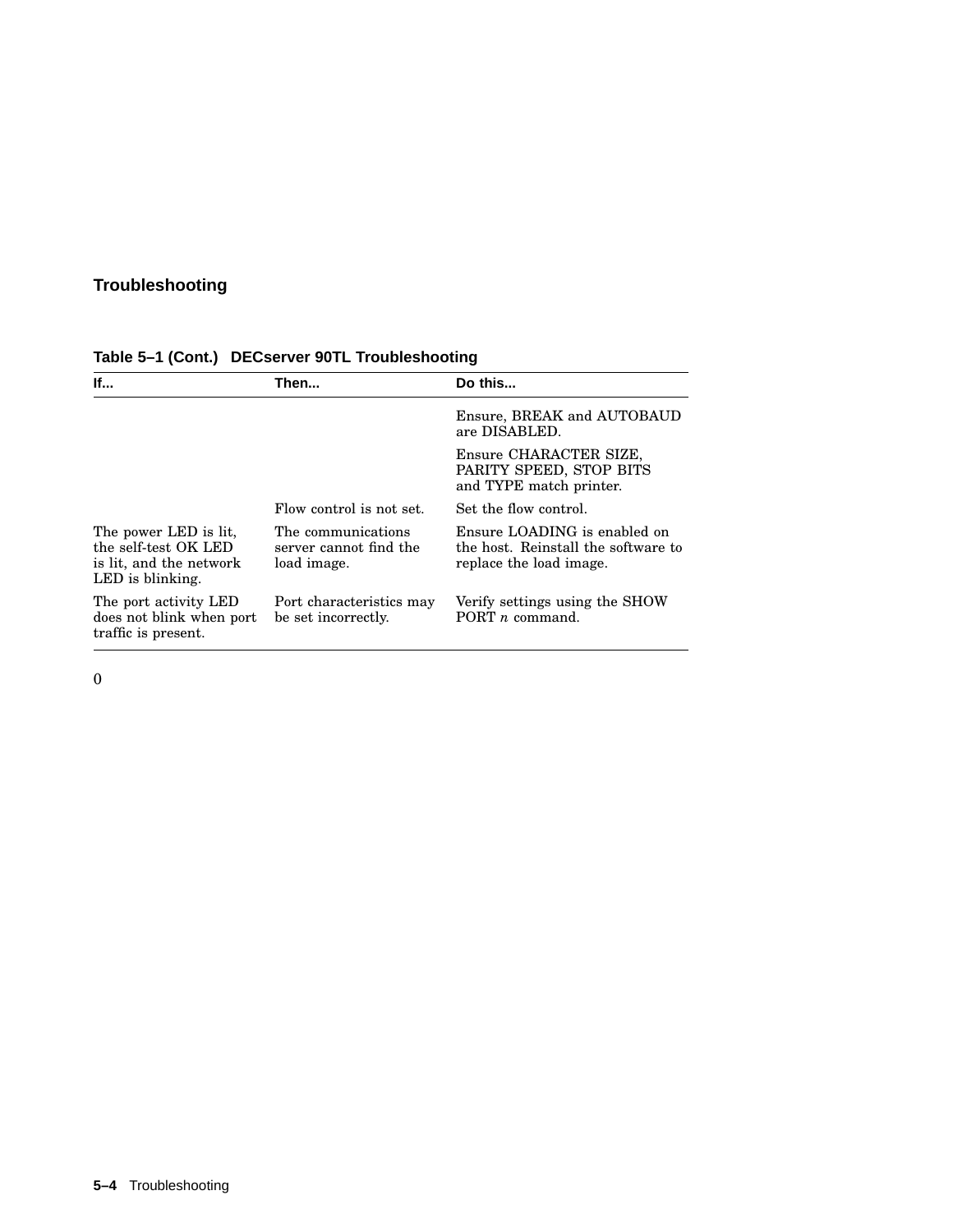# **A Specifications**

Specifications for the DECserver 90TL Ethernet communications server are divided into the following categories:

- Physical specifications
- Environmental specifications
- Power specifications
- Communications server connector pin out
- Cable connector pin out
- LAT specifications

# **Physical Specifications**

#### **Table A–1 Physical Dimensions**

| <b>Dimension</b> | <b>Value</b>                      |  |
|------------------|-----------------------------------|--|
| Height           | $3.18$ cm $(1.25$ in)             |  |
| Width            | $27.31$ cm $(10.75$ in)           |  |
| Depth            | 12.70 cm $(5.0 \text{ in})$       |  |
| Weight           | $.77 \text{ kg} (1.7 \text{ lb})$ |  |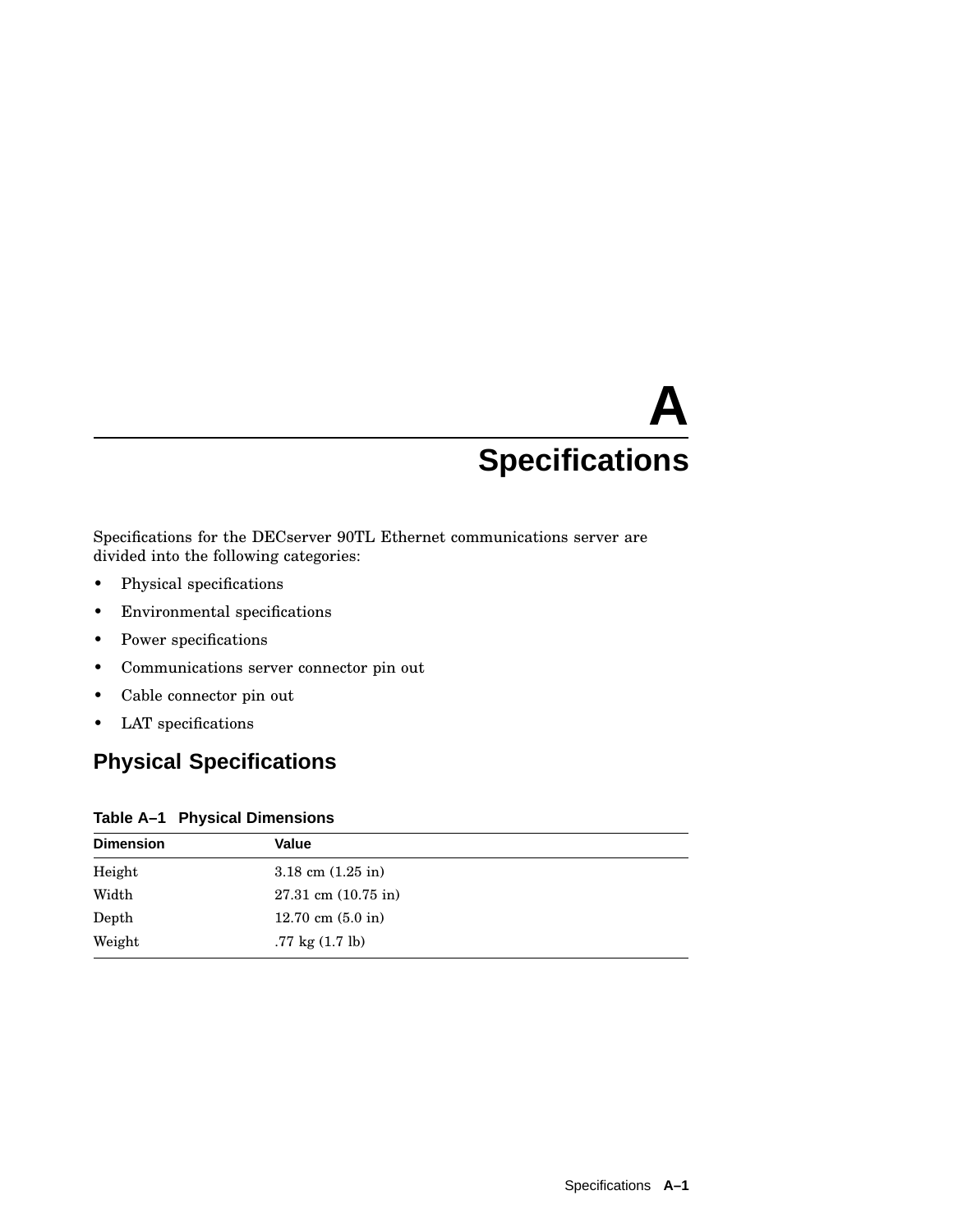# **Environmental Specifications**

The communications server is designed to operate in an office environment or in equipment room environments such as telephone closets or satellite equipment rooms. The communications server operating and shipping environments are described in the following tables:

**Table A–2 Operating Environment**

| <b>Item</b>            | Value                                                                                                                          |
|------------------------|--------------------------------------------------------------------------------------------------------------------------------|
| Temperature            | $5^{\circ}$ C to $50^{\circ}$ C (41° F to 122° F)                                                                              |
| Maximum rate of change | $20^{\circ}$ C/hr $(36^{\circ}$ F/hr)                                                                                          |
| Relative humidity      | 10 % to 95 % (non-condensing)                                                                                                  |
| Wet-bulb temperature   | $32^{\circ}$ C (90 $^{\circ}$ F) maximum                                                                                       |
| Dew point              | $2^{\circ}$ C (36 $^{\circ}$ F) minimum                                                                                        |
| Altitude               | Sea level to $2.4 \text{ km}$ (8000 ft)                                                                                        |
| Air flow               | Convectively cooled. A minimum of 10 cm (4 in) of<br>space must be provided on both ends of the unit for<br>adequate air flow. |

## **Table A–3 Shipping Environment**

| Item              | Value                                              |  |
|-------------------|----------------------------------------------------|--|
| Temperature       | -40° C to 66° C (-40° F to 151°F)                  |  |
| Relative humidity | 10 % to 95 % (non-condensing)                      |  |
| Altitude          | Sea level to $4.9 \text{ km}$ $(16000 \text{ ft})$ |  |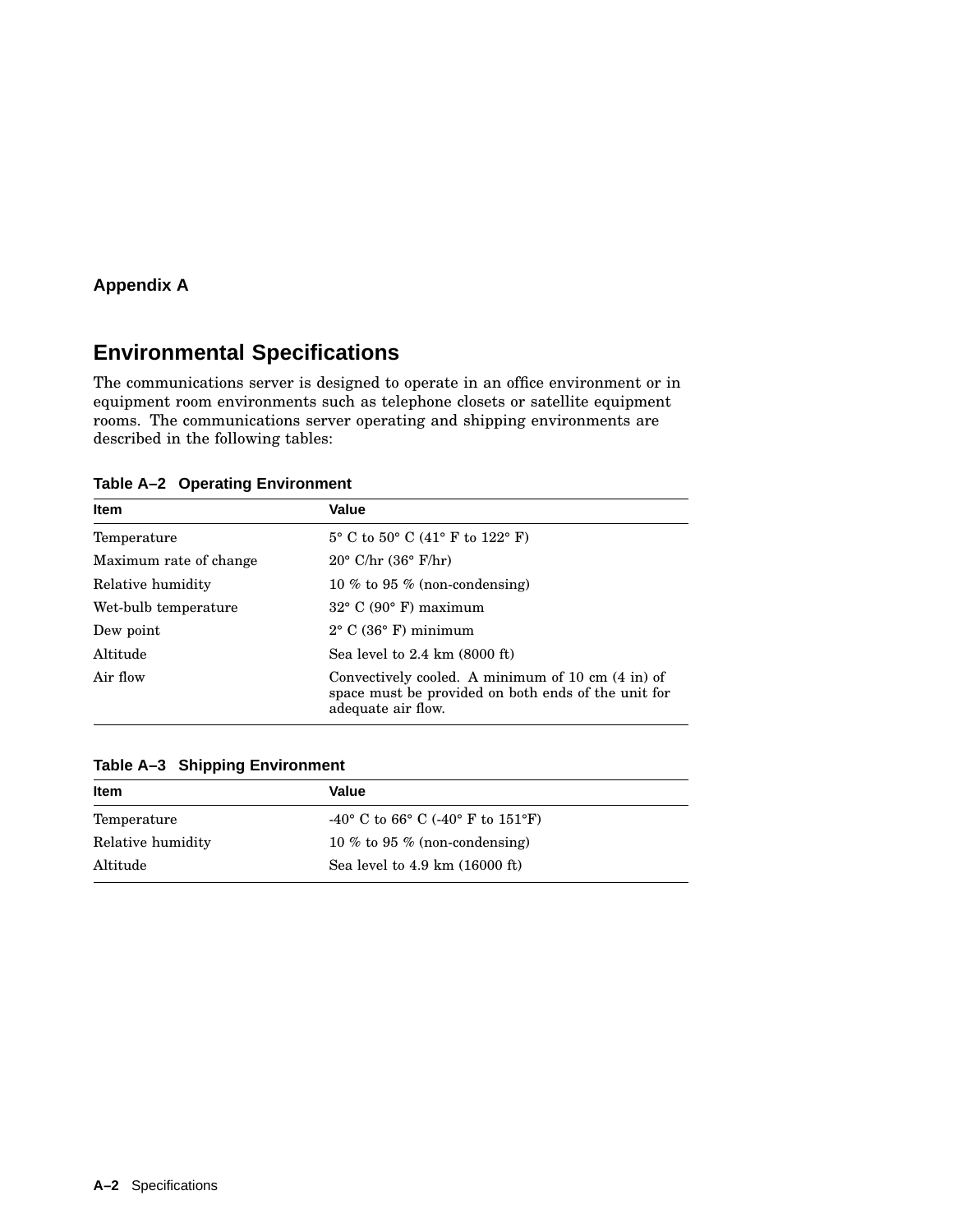# **Power Specifications**

The following describes the communications server power specifications.

## **Power Supply**

| <b>Item</b>              | Value                                |  |
|--------------------------|--------------------------------------|--|
| Voltage (North American) | 104 Vac to 128 Vac (nominal 120 Vac) |  |
| Voltage (International)  | 208 Vac to 256 Vac (nominal 240 Vac) |  |
| Current at 120 volts     | $.25 \text{ amps}$                   |  |
| Current at 240 volts     | $.125 \text{ amps}$                  |  |
| Frequency                | $50$ Hz to $60$ Hz                   |  |
| Power consumption        | 16 watts                             |  |
| Output voltage           | 5.1 Vdc                              |  |
| Output current           | 1.8 <sub>A</sub>                     |  |

# **Communications Server**

| <b>Item</b>   | Value            |
|---------------|------------------|
| Input voltage | 4.75 to 5.25 Vdc |
| Input current | $1.2\;{\rm A}$   |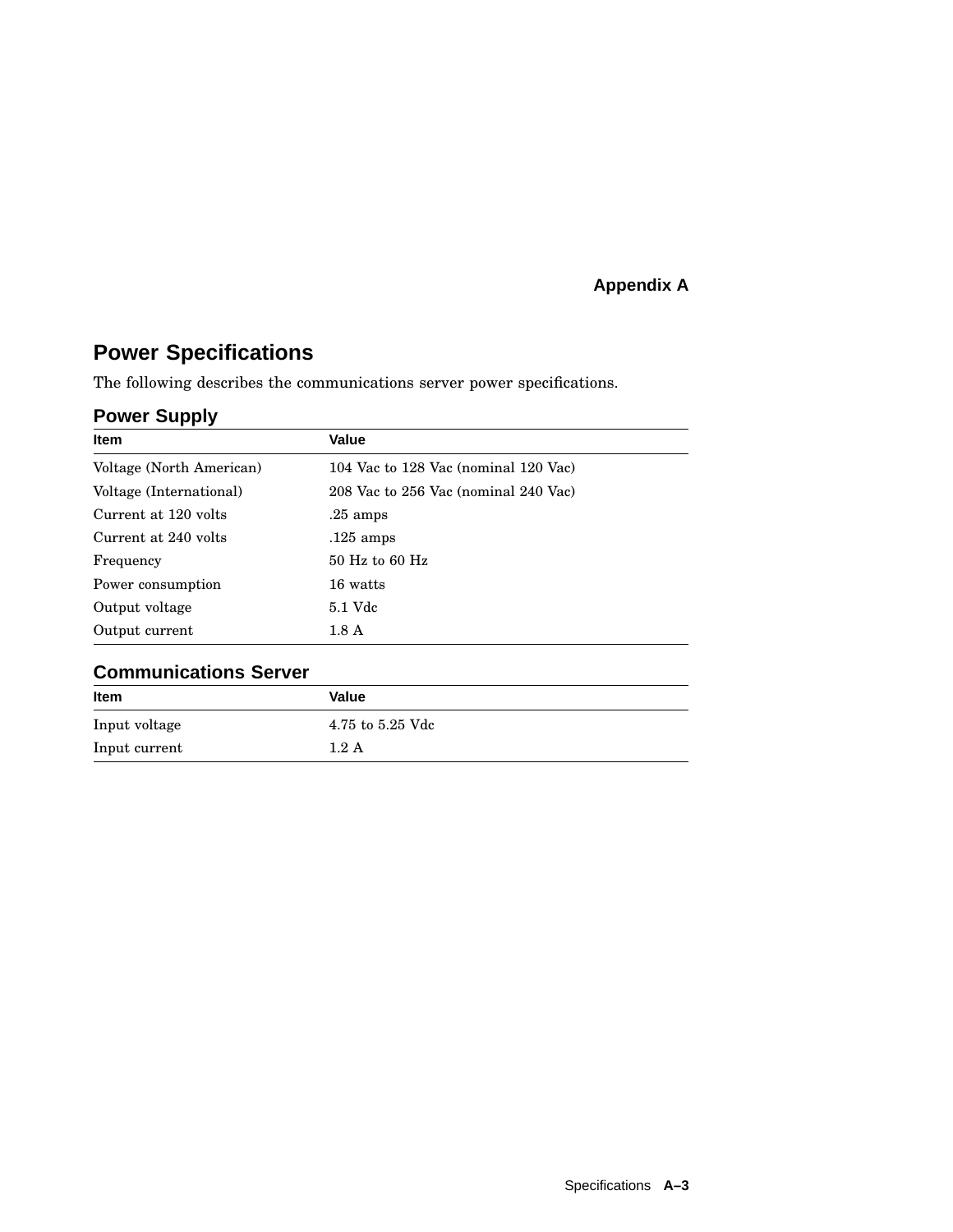# **Communications Server Connector Pin Out**

Pin out for the communications server has been designed for compatibility with Open DECconnect™.

Figure A–1 shows the circuit connections for each port.





LJ-01618-TI0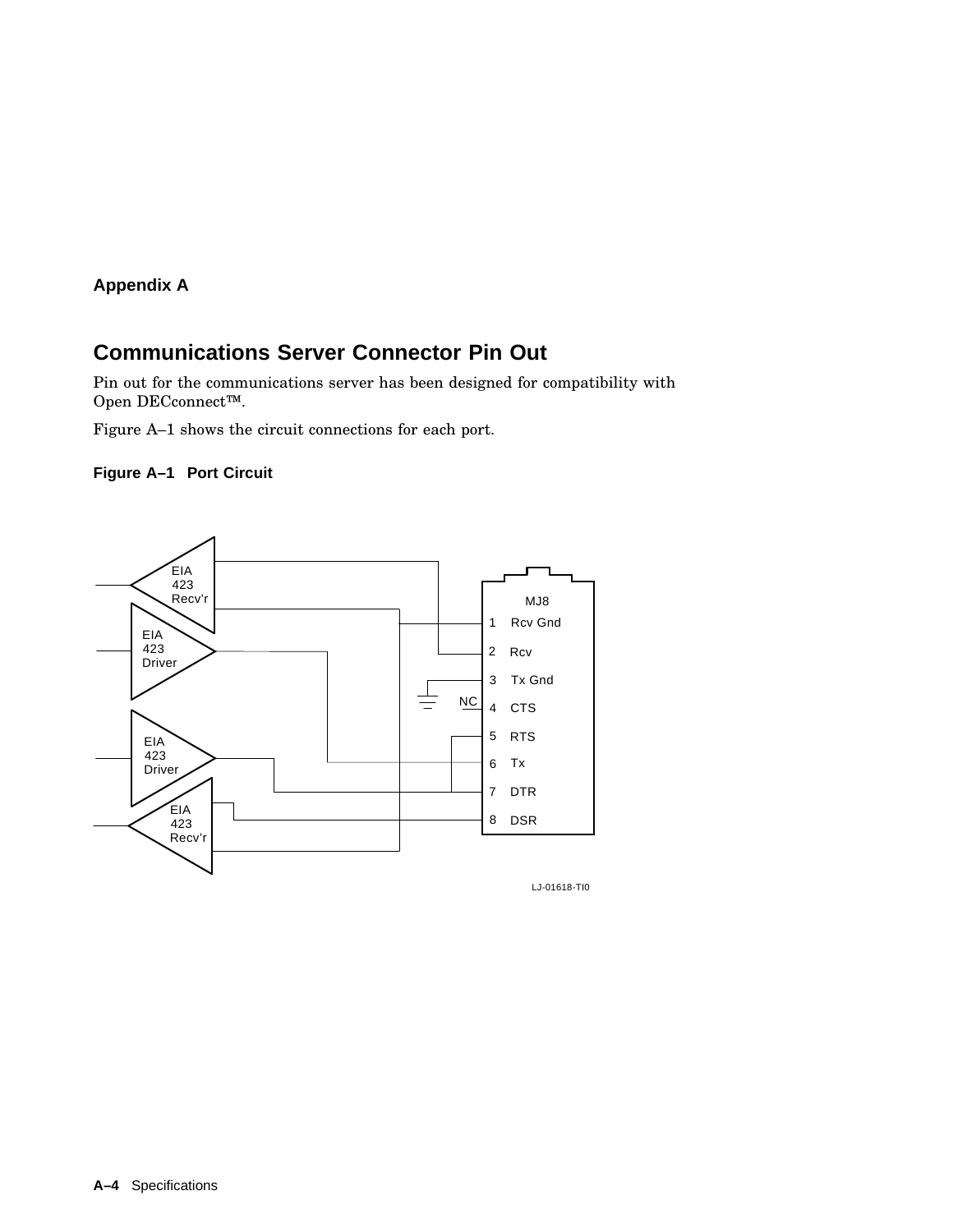# **Cable Connector Pin Out**

This section provides wiring diagrams for the following serial communication cable connectors:

| <b>Item</b> | <b>Description</b>                               |
|-------------|--------------------------------------------------|
| BN25G       | 8MP-to-8MP (modular plug) Equipment Cable        |
| BN24H       | 8MP-to-6MMP (modified modular plug) Office Cable |

The BN25G is a twisted-pair (four twisted pairs) cable with standard 8-pin modular plugs. Figure A–2 shows the wiring configuration for the BN25G cable. This is the standard cable used to connect an asynchronous port on the communications server to an open DECconnect wall plate.



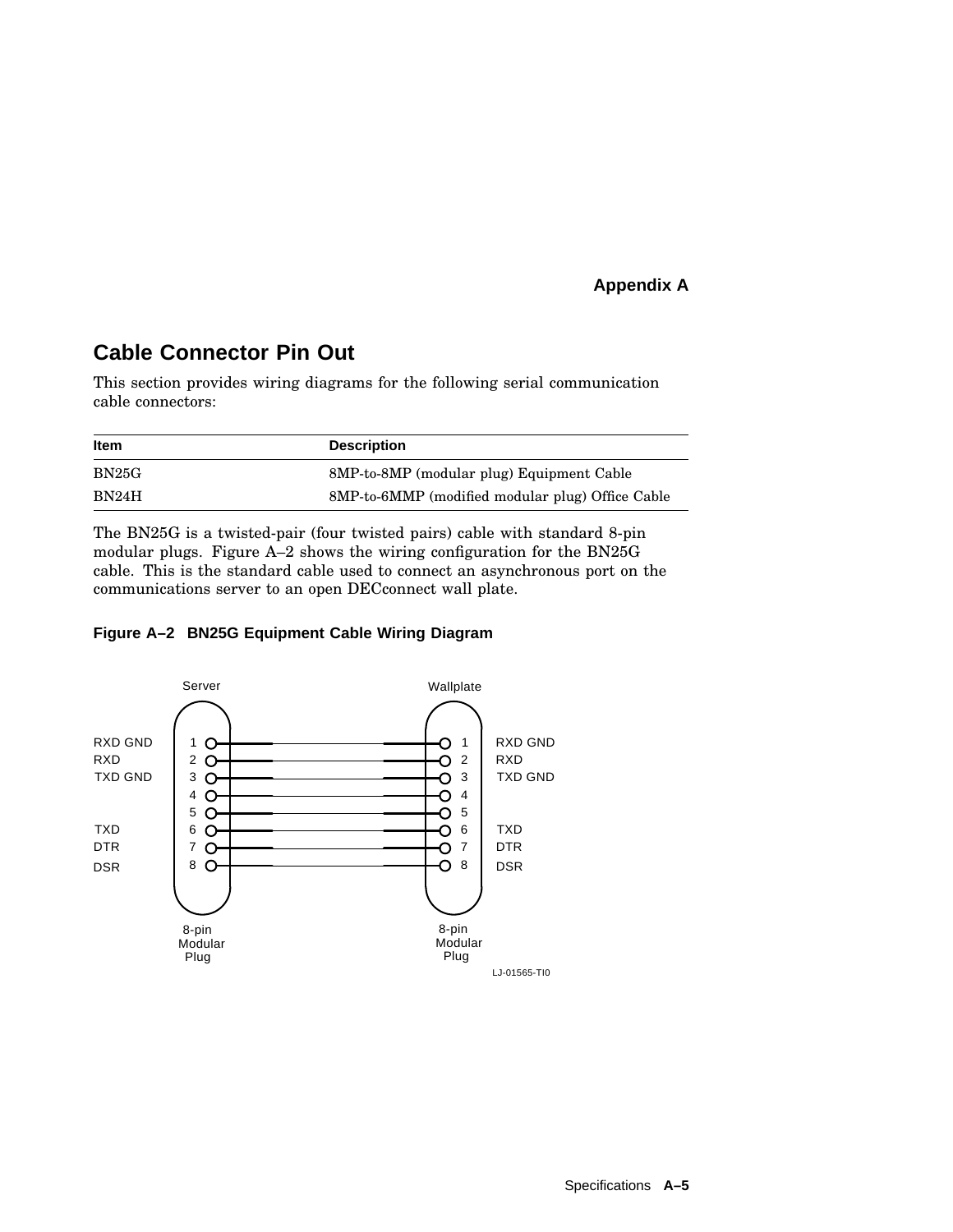The BN24H is a twisted-pair (three twisted pairs) cable with a standard 8-pin modular plug on one end and a 6-pin modified modular plug on the other end. This cable is used to connect the communications server to an MMJ connector on an asynchronous device. The BN24H is also used when connecting an asynchronous device to a DECconnect wallplate.

An H8584-AA adapter is used when connecting the communications server to existing MMJ wiring. The adapter uses a standard 8-pin modular plug on one side and a 6-pin modified modified plug on the other end.

Figure A–3 shows the wiring configuration for the BN24H cable and H8584-AA adapter.

#### Server or Asynchronous Wallplate Device RXD GND  $1<sub>O</sub>$ ∩ 1 DTR RXD 2 O  $O<sub>2</sub>$ TXD TXD GND 3  $\circ$  $O<sub>3</sub>$ TXD GND 4 4  $\circ$ Ō RXD GND 5  $O<sub>5</sub>$  $\circ$ RXD DTR 6  $O<sub>6</sub>$  $\circ$ DSR TXD 7  $\circ$  DSR 8  $\circ$ 6-pin **Modular** Plug 8-pin **Modular** Plug LJ-01566-TI0

#### **Figure A–3 BN24H Office Cable Wiring Diagram**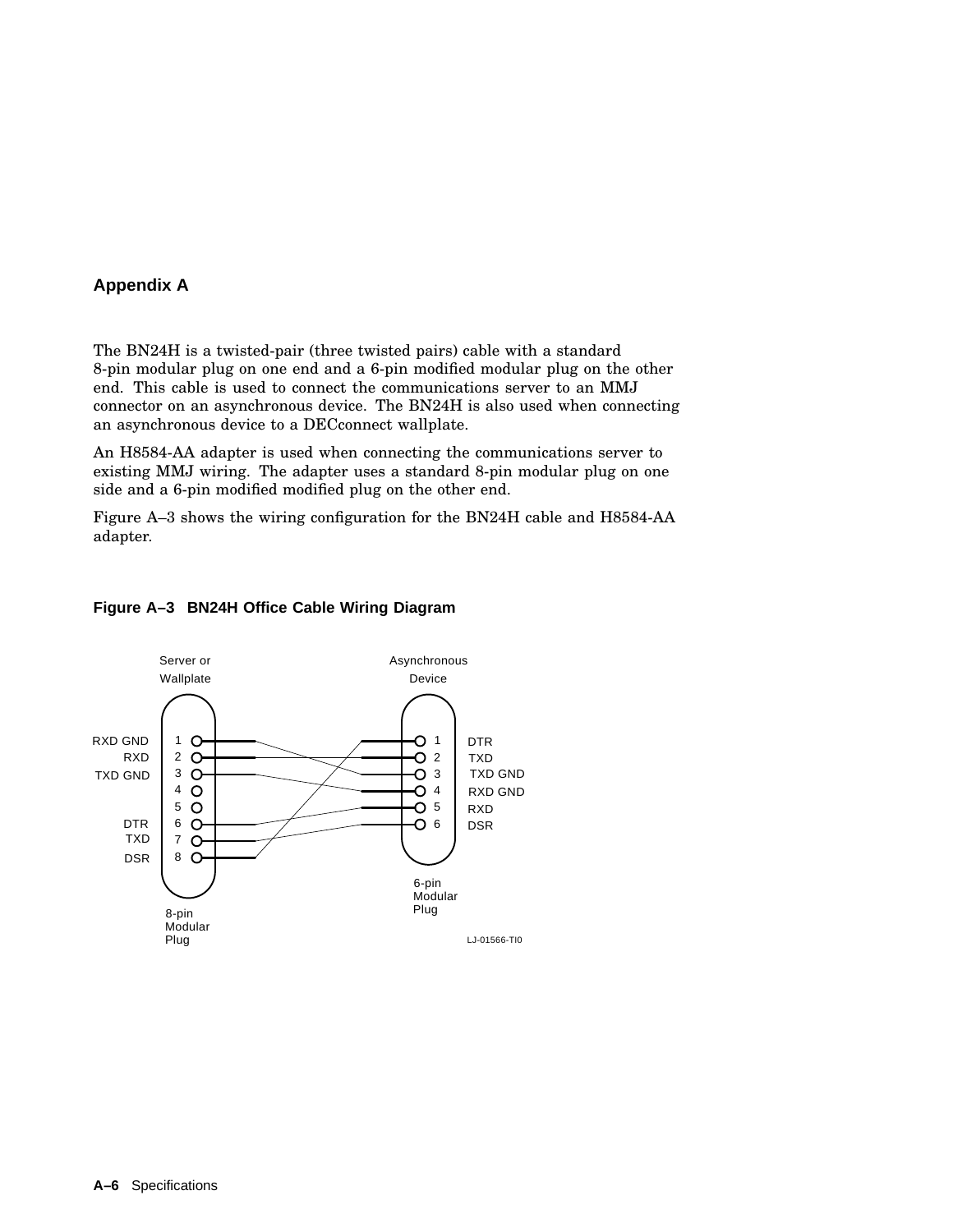# **LAT Specifications**

This section lists default LAT characteristics implemented by the communications server. Table A–4 lists the communications server default characteristics.

**Table A–4 Default Server Characteristics**

| <b>Characteristic</b> | <b>Setting</b>                        |
|-----------------------|---------------------------------------|
| Product type code     | 34                                    |
| Node type             | Master                                |
| Keepalive timer       | 20s                                   |
| Master circuit timer  | 80 <sub>ms</sub>                      |
| Password              | 8 characters maximum                  |
| Prompt                | Local>                                |
| Queue limit           | 100                                   |
| Retransmit limit      | 8                                     |
| Session limit         | $64(8$ per port)                      |
| Server name           | LAT_ <ethernet address=""></ethernet> |

Table A–5 lists the communications server port settings.

| <b>Characteristic</b>    | <b>Setting</b> |
|--------------------------|----------------|
| Character size           | 8              |
| Flow control             | <b>XON</b>     |
| Parity                   | None           |
| $Speed (Input = Output)$ | 9600           |
| Name                     | Port_n         |
| <b>Break</b>             | Local          |
| Session limit            | 4              |
|                          |                |

|  |  |  | Table A-5 Default Port Characteristics |
|--|--|--|----------------------------------------|
|--|--|--|----------------------------------------|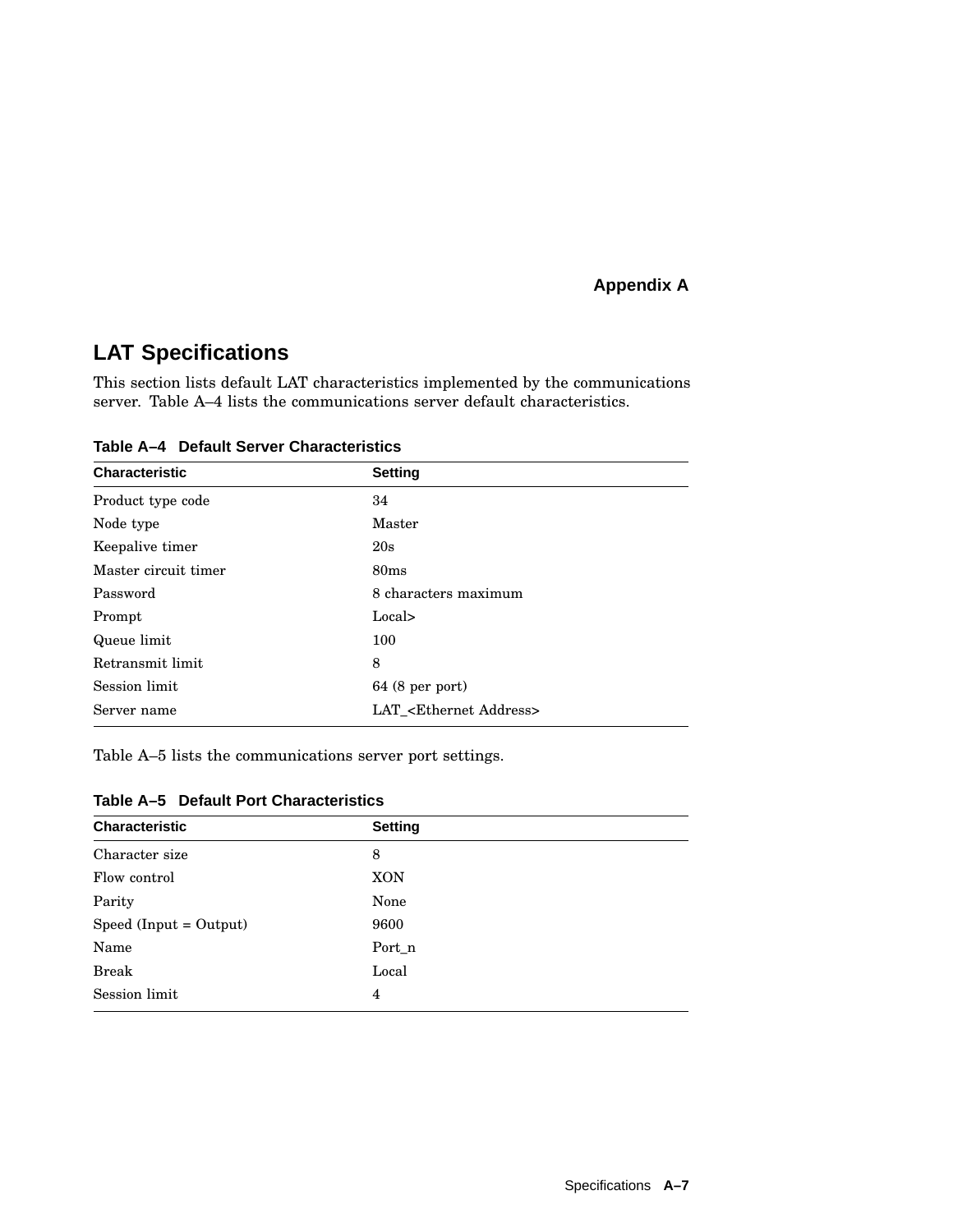# **B Related Documentation**

The following documents are supplied with the appropriate software, or documentation package.

| <b>Document Title</b>                             | <b>Order Number</b> |
|---------------------------------------------------|---------------------|
| Ethernet Communications Server Management         | AA-PMF1A-TK         |
| Ethernet Communications Server Problem Solving    | AA-PMF2A-TK         |
| Ethernet Communications Server Commands           | AA-PMF3A-TK         |
| DECserver 90TL Software Installation (VMS)        | AA-PMF4A-TE         |
| DECserver 90TL Software Installation (ULTRIX)     | AA-PMF5A-TE         |
| DECserver 90TL Software Installation (MS-DOS)     | AA-PMF6A-TH         |
| VMS LAT Control Program (LATCP) Manual            | AA-LA32B-TE         |
| <b>Open DECconnect Building Wiring Components</b> |                     |
| Applications Catalog                              | EB-M4506-78         |
| DEChub 90 Owner's Manual                          | EK-DEHUB-OM         |

# **Documentation Ordering Information**

Customers may order documents by phone or mail.

## **Continental USA and Puerto Rico**

Call 1-800-DIGITAL (1-800-344-4825)

Mail to: Digital Equipment Corporation P.O. Box CS2008 Nashua, NH 03061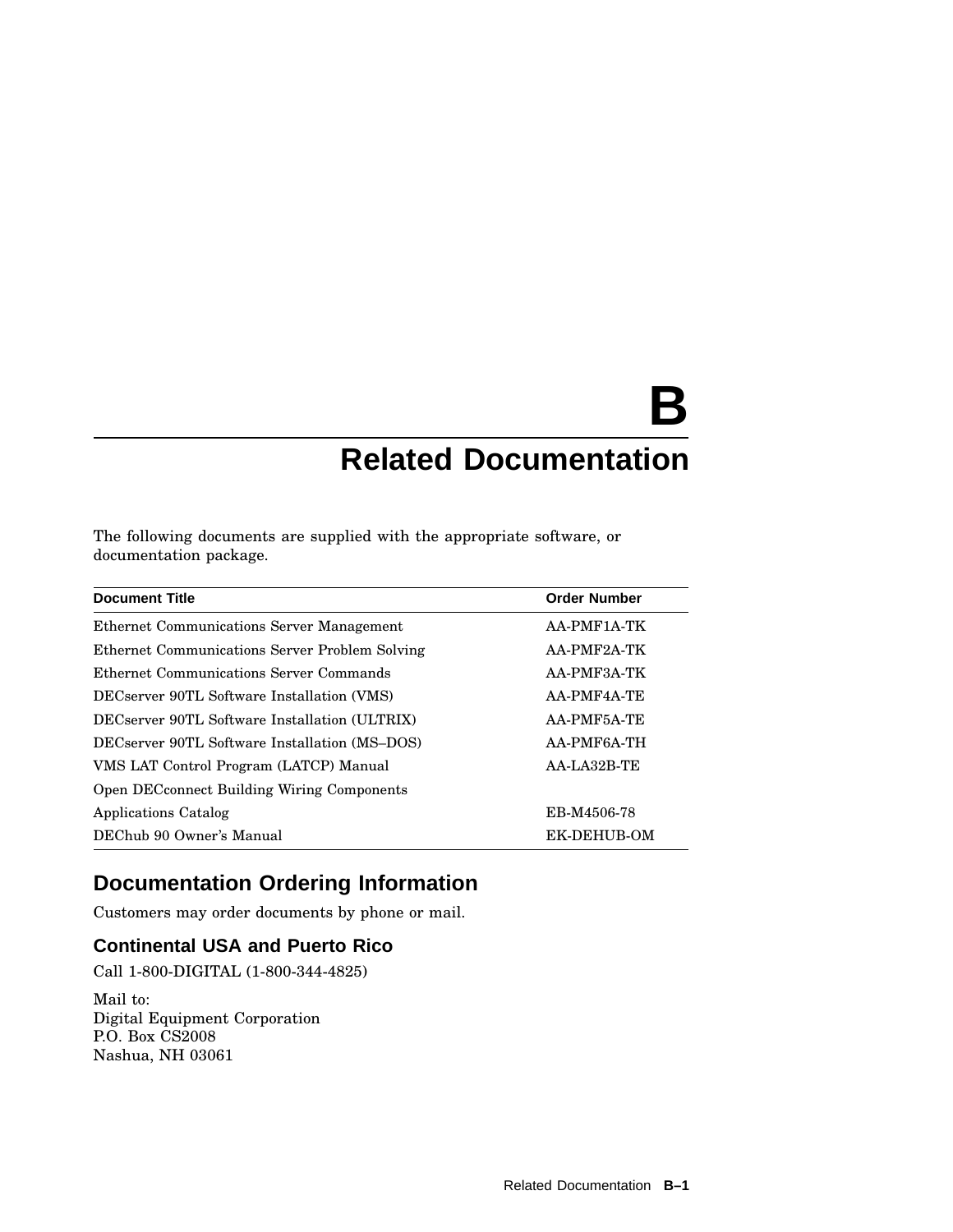## **Appendix B**

## **Canada**

Call 1-800-267-6146

Mail to: Digital Equipment of Canada LTD 940 Belfast Road Ottawa, Ontario, Canada K1G 4C2 Attn. A&SG Business Manager

## **New Hampshire, Alaska, or Hawaii**

Call 1-603-884-6660.

## **International**

Mail to: Digital Equipment Corporation A&SG Business Manager c/o Digital's local subsidiary or approved distributor

## **Internal Orders**

Place internal software documentation orders through the Software Supply Business (SSB):

Digital Equipment Corporation Westminster, Massachusetts 01473

Place internal hardware documentation orders through Publishing and Circulation Services (P&CS):

Digital Equipment Corporation Northboro, MA 01532 Attn: Publishing and Circulation Services (NRO3/W3) Order Processing Section

\* Any prepaid order from Puerto Rico must be placed with the Local Digital Subsidiary.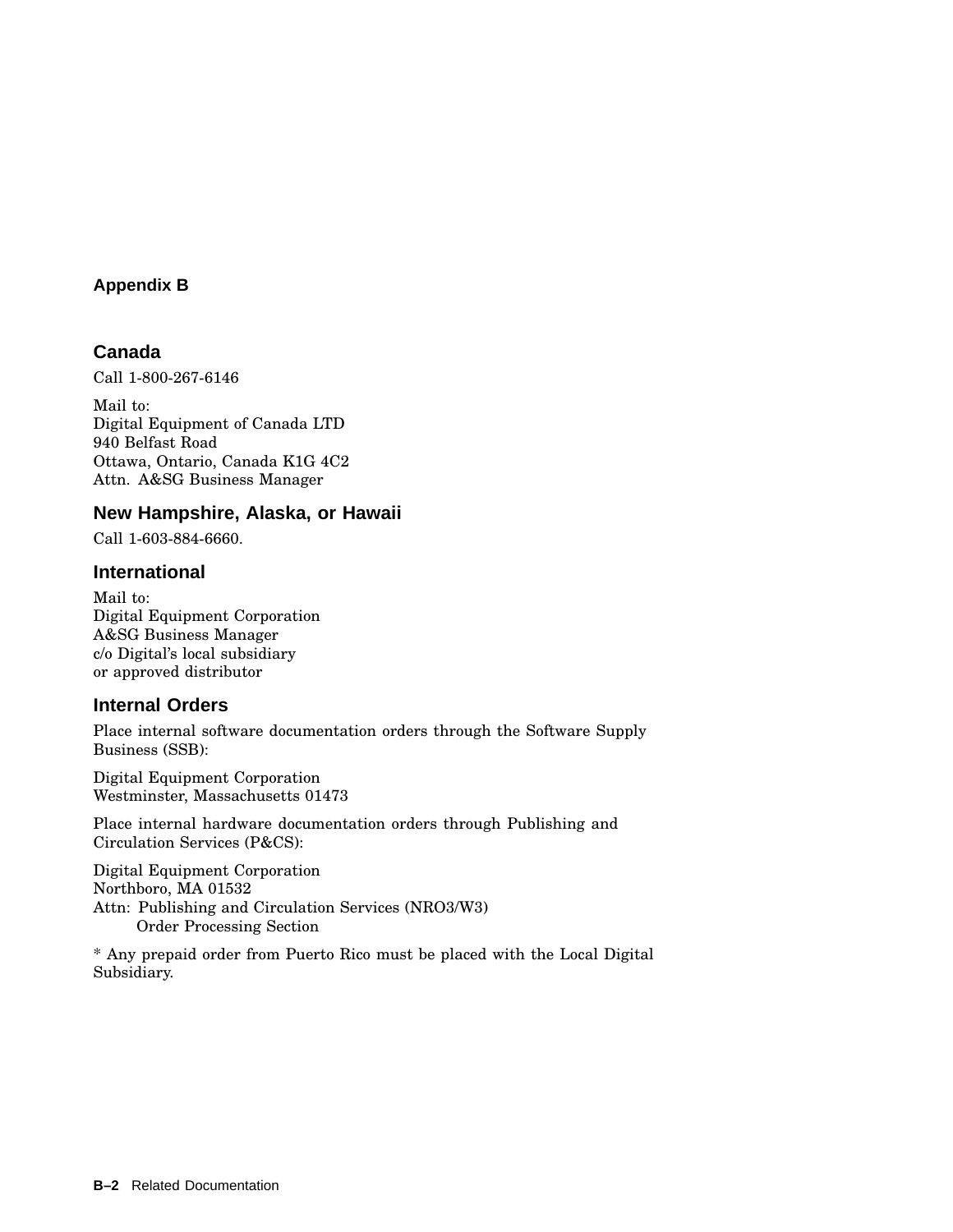# **Index**

# **A**

Access setting port, 3–7 Activity indicators, 1–3 Asian Terminal, 4–5

# **B**

Back cover location of, 1–3 Backplane connector, 1–3 Backplane installation See Figure 2–3, 2–6

# **C**

Changing the internet address, 3–4 Changing the subnet mask, 3–4 Characteristics port and device matching, 3–7 setting port, 3–6 Commands communications server, 3–21 Communications troubleshooting, 5–4 Communications server troubleshooting, 5–2 Communications Server Databases, 3–24 Connecting LAT service, 3–3 TCP/IP Service, 3–4 to the network, 3–3

Connectors backplane, 1–3 MJ8 pin out, A–5 network, 1–3 port, 1–3 power, 1–3 Conventions, viii Cover, 2–5 Customize port characteristics, 3–3

# **D**

Default subnet masks, 3–4 DSVCONFIG, 3–23

# **E**

Environmental specifications, A–2 Error, fault conditions, 5–1 Establishing sessions, 4–3 Ethernet address location of, 1–3

# **F**

Fault conditions, 5–1 File Transfer, 4–6 Flow Control setting, 3–10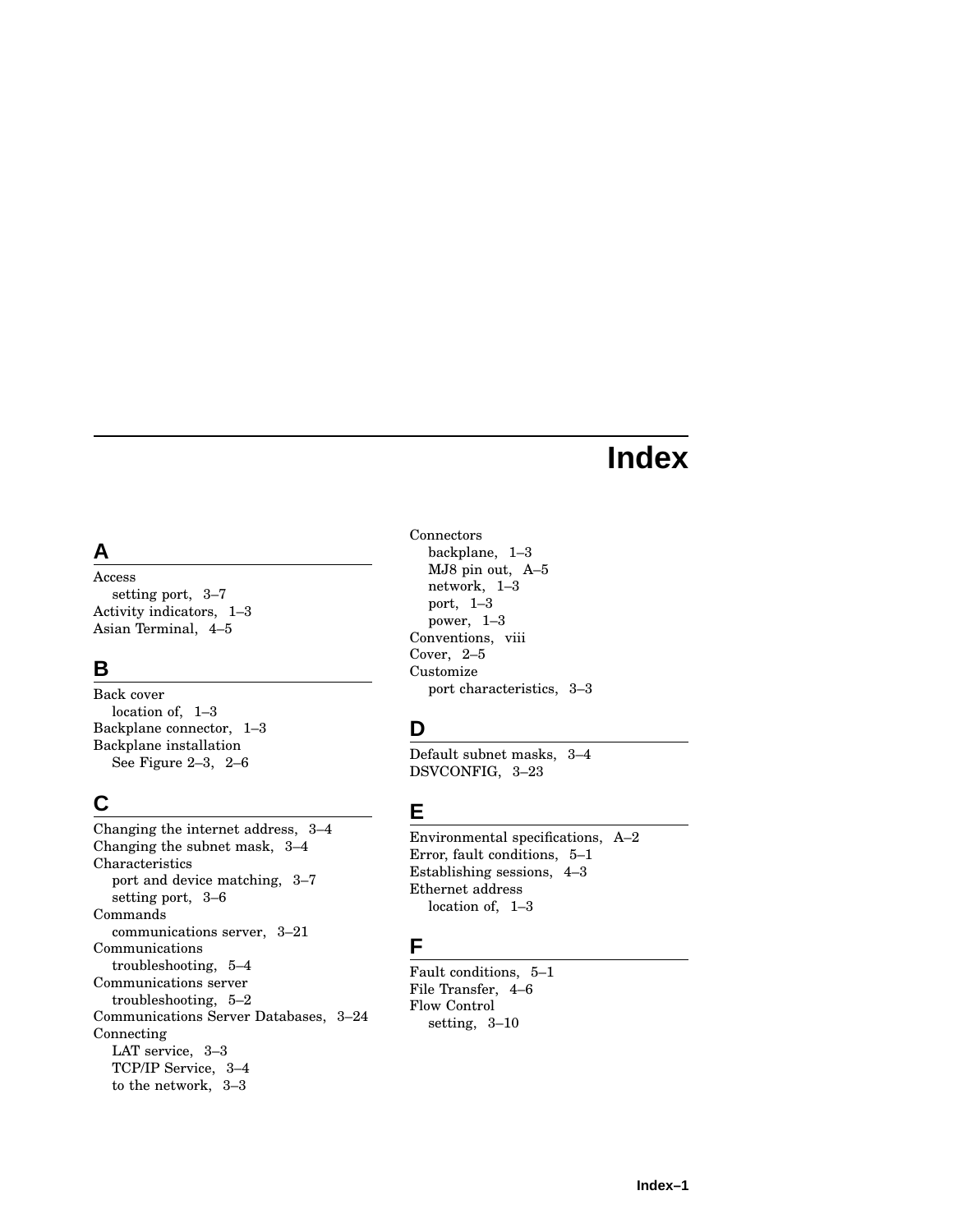# **G**

Getting Started, 4–2

## **H**

Help online, 3–22, 4–2

## **I**

Indicators activity, 1–3 network ok, 1–3 power, 1–3 self-test ok, 1–3 troubleshooting, 5–1 Installation backplane, 2–2 tabletop, 2–2 types of backplane, 2–6 standalone, 2–2 wall mounting, 2–2 Installing the DECserver 90TL, 2–1 Interactive Device as network service, 3–14 connecting, 3–13 Introducing the DECserver 90TL, 1–1

## **L**

LAT specifications, A–7 LED error codes, 2–8 Loading the DECserver 90TL software, 2–9 Local access, 3–6

# **M**

Maintenance operations protocol See MOP Management Tools, 3–21 Managinging the DECserver 90TL, 3–1 MOP, 2–10

# **N**

Network connector, 1–3 ok indicator, 1–3 troubleshooting, 5–2 Network Services, 3–17 LAT, 3–17 Telnet, 3–18 Noninteractive Device connections, 3–15

# **O**

Operating the DECserver 90TL, 4–1 Options, 3–4

## **P**

Physical dimensions, A–1 Planning setup, 3–2 Port access, 3–7 customized settings, 3–12 setting characteristics, 3–6 troubleshooting, 5–2 Port connector, 1–3 Power connector, 1–3 indicator, 1–3 specifications, A–3 troubleshooting, 5–2 Printer troubleshooting, 5–3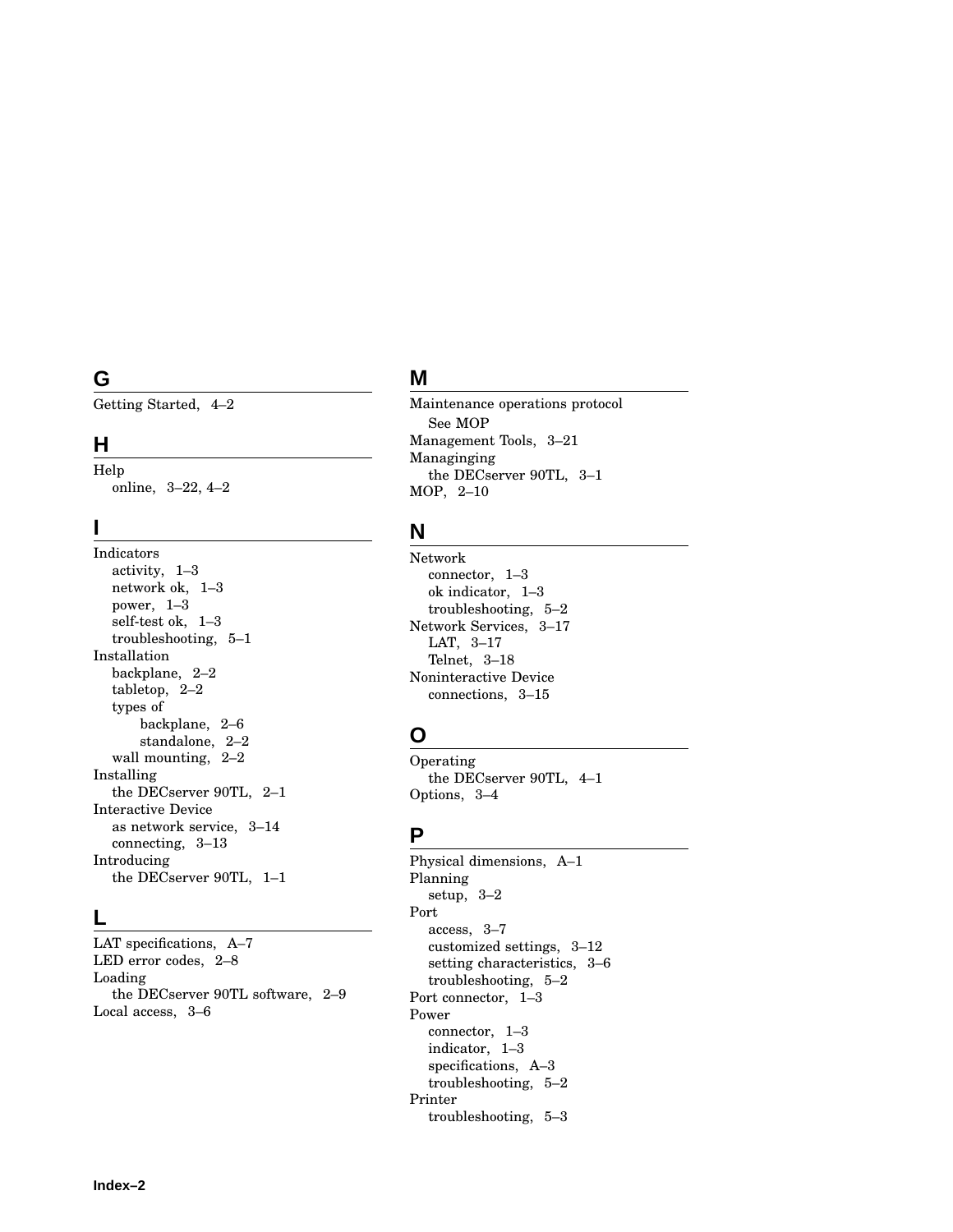# **R**

Remote access, 3–6 Remote Console Port, 3–23 Removing the back cover See Figure 2–2 Reset Switch location of, 1–3 ROM-based diagnostics LED activity indicators, 2–8 Running Self-tests, 2–8

## **S**

Security establishing security features, 3–20 Self-test ok indicator, 1–3 troubleshooting, 5–1, 5–2 Server Management options, 3–5 Services offering to network, 3–17 Session establishing LAT, 4–3 establishing SLIP, 4–4 establishing Telnet, 4–3 managing, 4–5 Set-Up Default Terminal Characteristics, 2–10 Setting automatic logout, 3–11 Setup devices, 3–2 network, 3–2 ports, 3–2 types of Environments, 3–2 Slip port access, 3–19 SNMP access, 3–23 Specifications, A–1

# **T**

Tabletop installation, 2–2 Tools management, 3–21 Troubleshooting determining cause and solution, 5–1 to 5–4 the DECserver 90TL, 5–1 TSM Software, 3–23

# **U**

Using Using TD/SMP, 4–5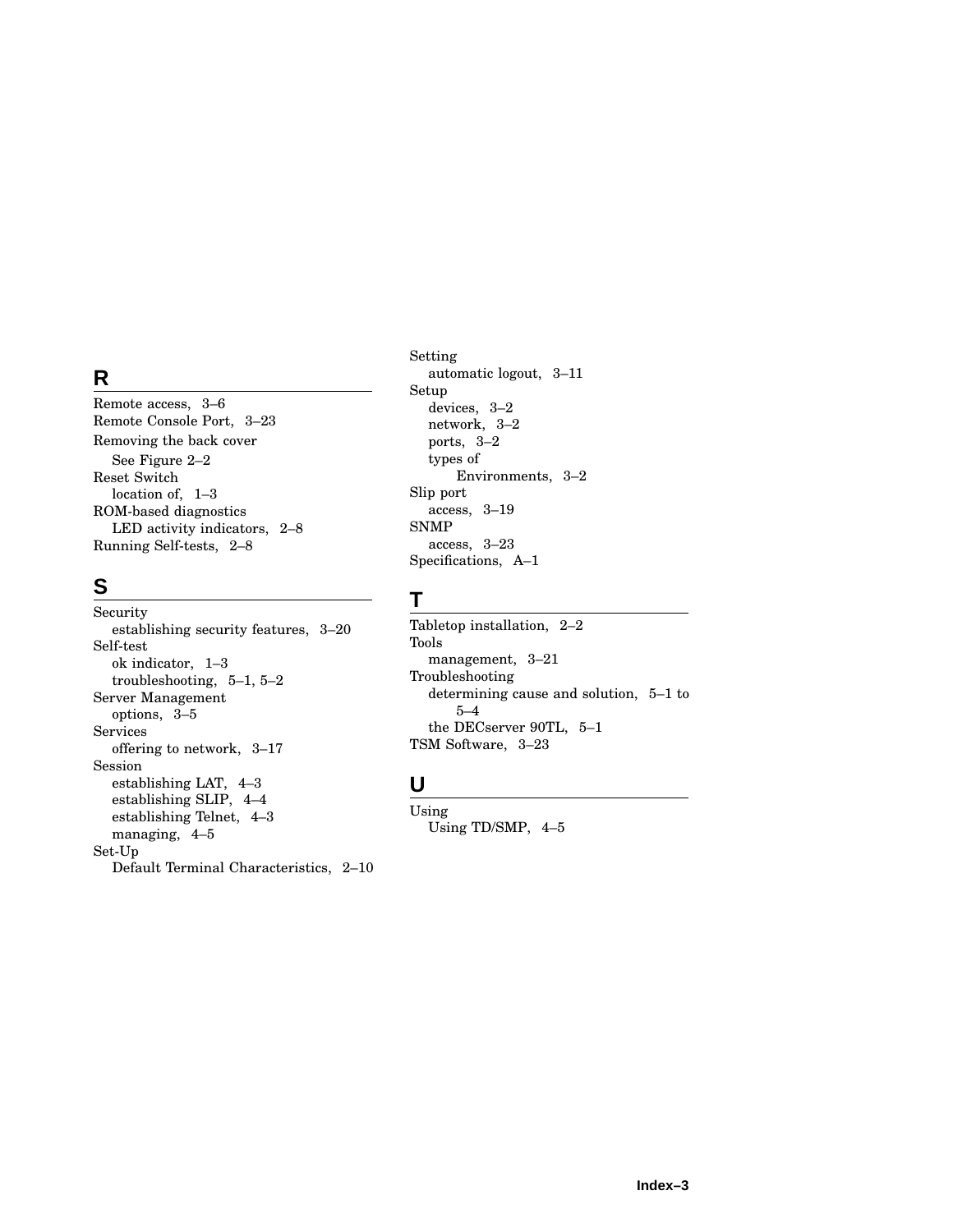# **How to Order Additional Documentation**

## **Technical Support**

If you need help deciding which documentation best meets your needs, call 800-343-4040 before placing your electronic, telephone, or direct mail order.

## **Electronic Orders**

To place an order at the Electronic Store, dial 800-DEC-DEMO (800-332-3366) using a 1200- or 2400-baud modem. If you need assistance using the Electronic Store, call 800-DIGITAL (800-344-4825).

## **Telephone and Direct Mail Orders**

| <b>Your Location</b>                  | Call         | Contact                                                                                                                                            |  |
|---------------------------------------|--------------|----------------------------------------------------------------------------------------------------------------------------------------------------|--|
| Continental USA,<br>Alaska, or Hawaii | 800-DIGITAL  | Digital Equipment Corporation<br>P.O. Box CS2008<br>Nashua, New Hampshire 03061                                                                    |  |
| Puerto Rico                           | 809-754-7575 | Local Digital subsidiary                                                                                                                           |  |
| Canada                                | 800-267-6215 | Digital Equipment of Canada<br>Attn: DECdirect Operations KAO2/2<br>P.O. Box 13000<br>100 Herzberg Road<br>Kanata, Ontario, Canada K2K 2A6         |  |
| International                         |              | Local Digital subsidiary or<br>approved distributor                                                                                                |  |
| Internal <sup>1</sup>                 |              | USASSB Order Processing - WMO/E15<br>or<br>U.S. Area Software Supply Business<br>Digital Equipment Corporation<br>Westminster, Massachusetts 01473 |  |
|                                       |              |                                                                                                                                                    |  |

 $^{1}\rm{For}$  internal orders, you must submit an Internal Software Order Form (EN-01740-07).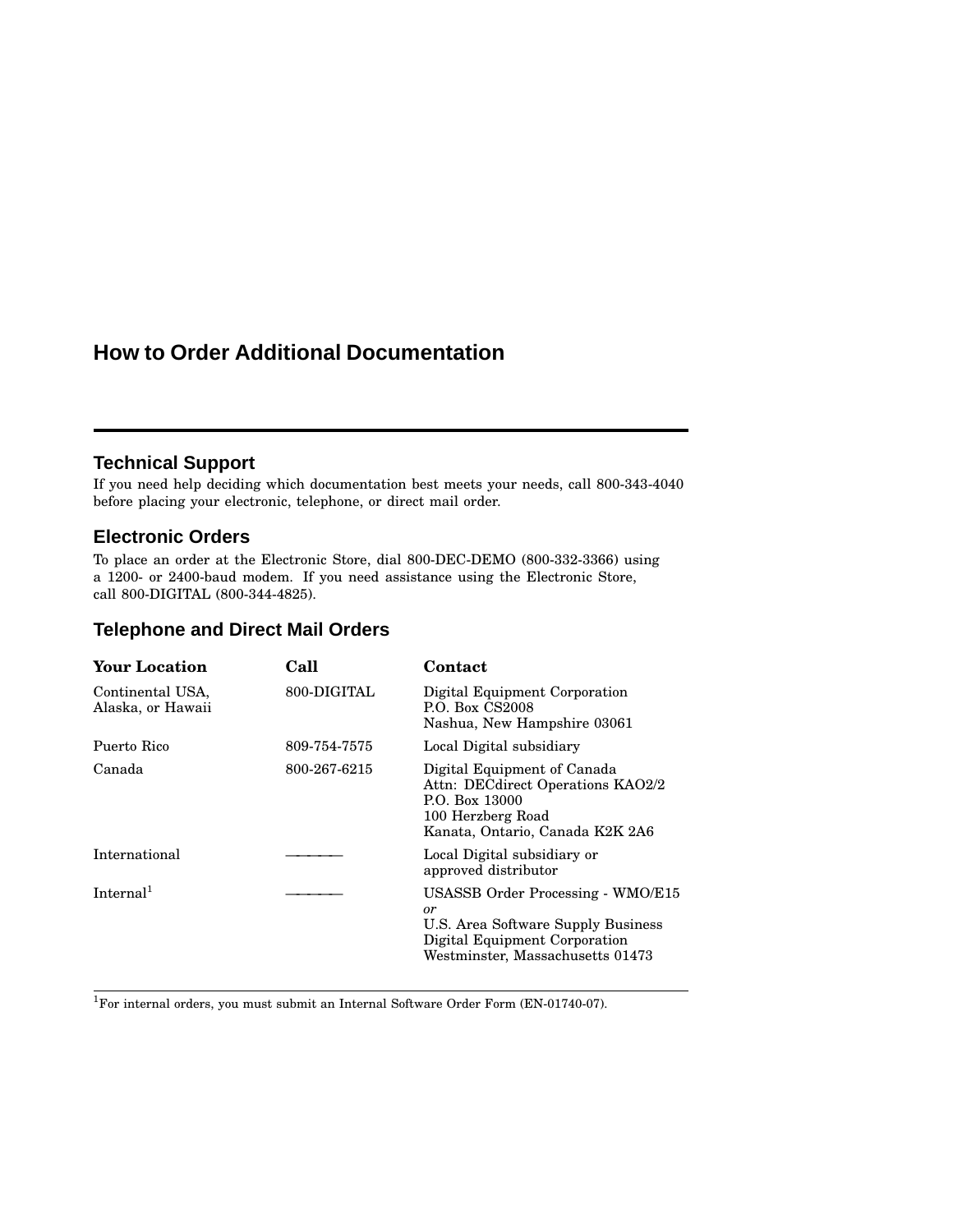# **Reader's Comments DECSET PROPERTY**

# **Owner's Manual**

Order Number: DSRVE-OM-001

Please use this postage-paid form to comment on this manual. If you require a written reply to a software problem and are eligible to receive one under Software Performance Report (SPR) service, submit your comments on an SPR form.

Thank you for your assistance.

| I rate this manual's:                                                                                                                                                                                                          | Excellent              | Good | Fair                                                                                                                                                                                                                           | Poor                        |  |  |
|--------------------------------------------------------------------------------------------------------------------------------------------------------------------------------------------------------------------------------|------------------------|------|--------------------------------------------------------------------------------------------------------------------------------------------------------------------------------------------------------------------------------|-----------------------------|--|--|
| Accuracy (software works as manual says)<br>Completeness (enough information)<br>Clarity (easy to understand)<br>Organization (structure of subject matter)<br>Figures (useful)<br>Examples (useful)                           | П<br>П<br>$\mathsf{L}$ | l 1  | П<br>П<br>$\mathbf{1}$<br>П<br>П<br>П                                                                                                                                                                                          | П<br>П<br>$\mathsf{I}$<br>П |  |  |
| Index (ability to find topic)<br>Page layout (easy to find information)                                                                                                                                                        |                        | П    | l l<br>П                                                                                                                                                                                                                       | П                           |  |  |
|                                                                                                                                                                                                                                |                        |      |                                                                                                                                                                                                                                |                             |  |  |
| What I like best about this manual is example to the control of the state of the state of the state of the state of the state of the state of the state of the state of the state of the state of the state of the state of th |                        |      |                                                                                                                                                                                                                                |                             |  |  |
|                                                                                                                                                                                                                                |                        |      |                                                                                                                                                                                                                                |                             |  |  |
| I found the following errors in this manual:<br>Description<br>Page                                                                                                                                                            |                        |      |                                                                                                                                                                                                                                |                             |  |  |
| Additional comments or suggestions to improve this manual:                                                                                                                                                                     |                        |      |                                                                                                                                                                                                                                |                             |  |  |
| I am using Version _______ of the software this manual describes.                                                                                                                                                              |                        |      |                                                                                                                                                                                                                                |                             |  |  |
| Name/Title                                                                                                                                                                                                                     |                        |      |                                                                                                                                                                                                                                |                             |  |  |
|                                                                                                                                                                                                                                |                        |      | Date that the control of the control of the control of the control of the control of the control of the control of the control of the control of the control of the control of the control of the control of the control of th |                             |  |  |
|                                                                                                                                                                                                                                |                        |      |                                                                                                                                                                                                                                |                             |  |  |
| <u>Phone</u> Phone <b>Phone Phone Phone Phone Phone Phone Phone Phone Phone Phone Phone Phone Phone Phone Phone Phone Phone Phone Phone Phone Phone Phone Phone Phone Phone Phone</b>                                          |                        |      |                                                                                                                                                                                                                                |                             |  |  |